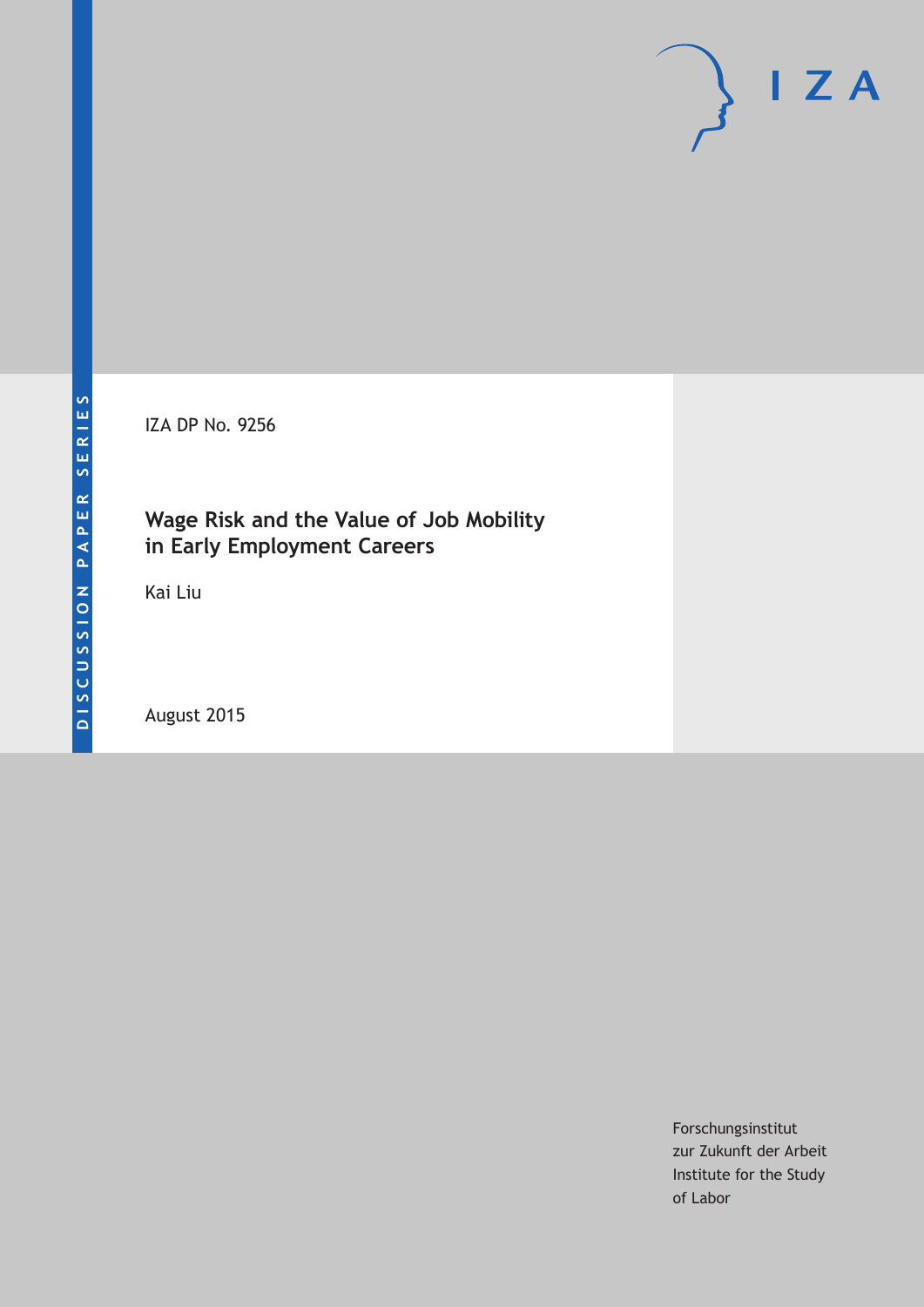# **Wage Risk and the Value of Job Mobility in Early Employment Careers**

**Kai Liu**  *Norwegian School of Economics and IZA* 

Discussion Paper No. 9256 August 2015

IZA

P.O. Box 7240 53072 Bonn Germany

Phone: +49-228-3894-0 Fax: +49-228-3894-180 E-mail: iza@iza.org

Any opinions expressed here are those of the author(s) and not those of IZA. Research published in this series may include views on policy, but the institute itself takes no institutional policy positions. The IZA research network is committed to the IZA Guiding Principles of Research Integrity.

The Institute for the Study of Labor (IZA) in Bonn is a local and virtual international research center and a place of communication between science, politics and business. IZA is an independent nonprofit organization supported by Deutsche Post Foundation. The center is associated with the University of Bonn and offers a stimulating research environment through its international network, workshops and conferences, data service, project support, research visits and doctoral program. IZA engages in (i) original and internationally competitive research in all fields of labor economics, (ii) development of policy concepts, and (iii) dissemination of research results and concepts to the interested public.

IZA Discussion Papers often represent preliminary work and are circulated to encourage discussion. Citation of such a paper should account for its provisional character. A revised version may be available directly from the author.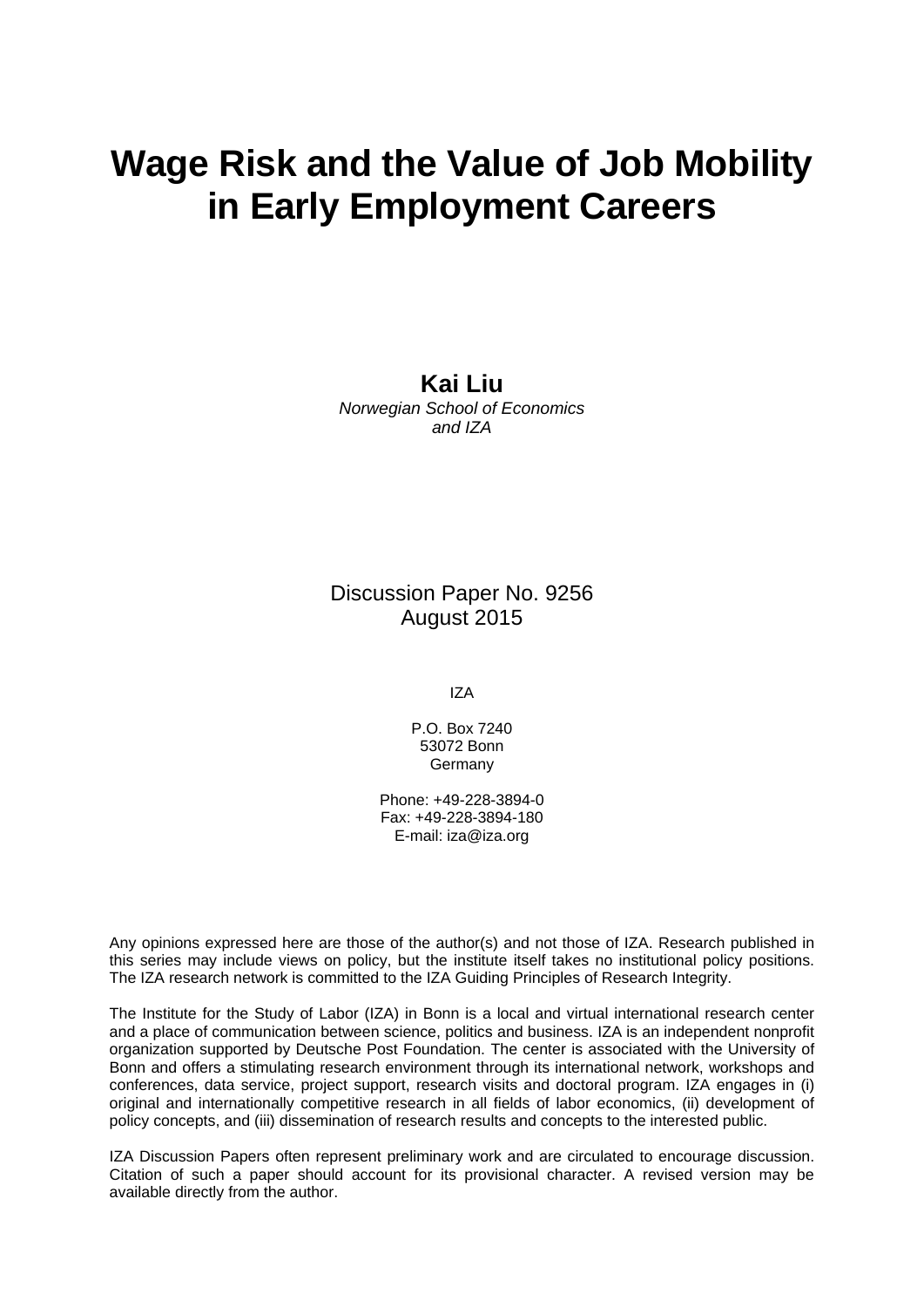IZA Discussion Paper No. 9256 August 2015

# **ABSTRACT**

# **Wage Risk and the Value of Job Mobility in Early Employment Careers\***

This paper shows that job mobility is a valuable channel which employed workers use to mitigate bad labor market shocks. I construct and estimate a model of wage dynamics jointly with a dynamic model of job mobility. The key feature of the model is the specification of wage shocks at the worker- firm match level, for workers can respond to these shocks by changing jobs. The model is estimated using a sample of young male workers from the 1996 panel of Survey of Income and Program Participation. The first result is that the variance of match-level shocks is large, and the consequent value of job mobility is substantial. The second result is that true wage risk is almost three times as large as the wage variance observed after job mobility, which is what other papers in the literature have called wage risk. This suggests a very different picture of the risks facing employed workers in the labor market.

JEL Classification: D91, J31, J62

Keywords: job mobility, wage dynamics, wage risk, employment

Corresponding author: Kai Liu Department of Economics Norwegian School of Economics Helleveien 30 NO-5045 Bergen Norway E-mail: kai.liu@nhh.no

 $\overline{\phantom{a}}$ 

<sup>\*</sup> This is a revised version of the first chapter of my dissertation at Johns Hopkins University. I am grateful to Robert Mofitt and Stephen Shore for guidance and support. I thank the editor and two anonymous referees whose comments improved the paper. Thanks also to Peter Gottschalk, and the participants at several seminars and conferences for helpful comments and discussions. All remaining errors are mine.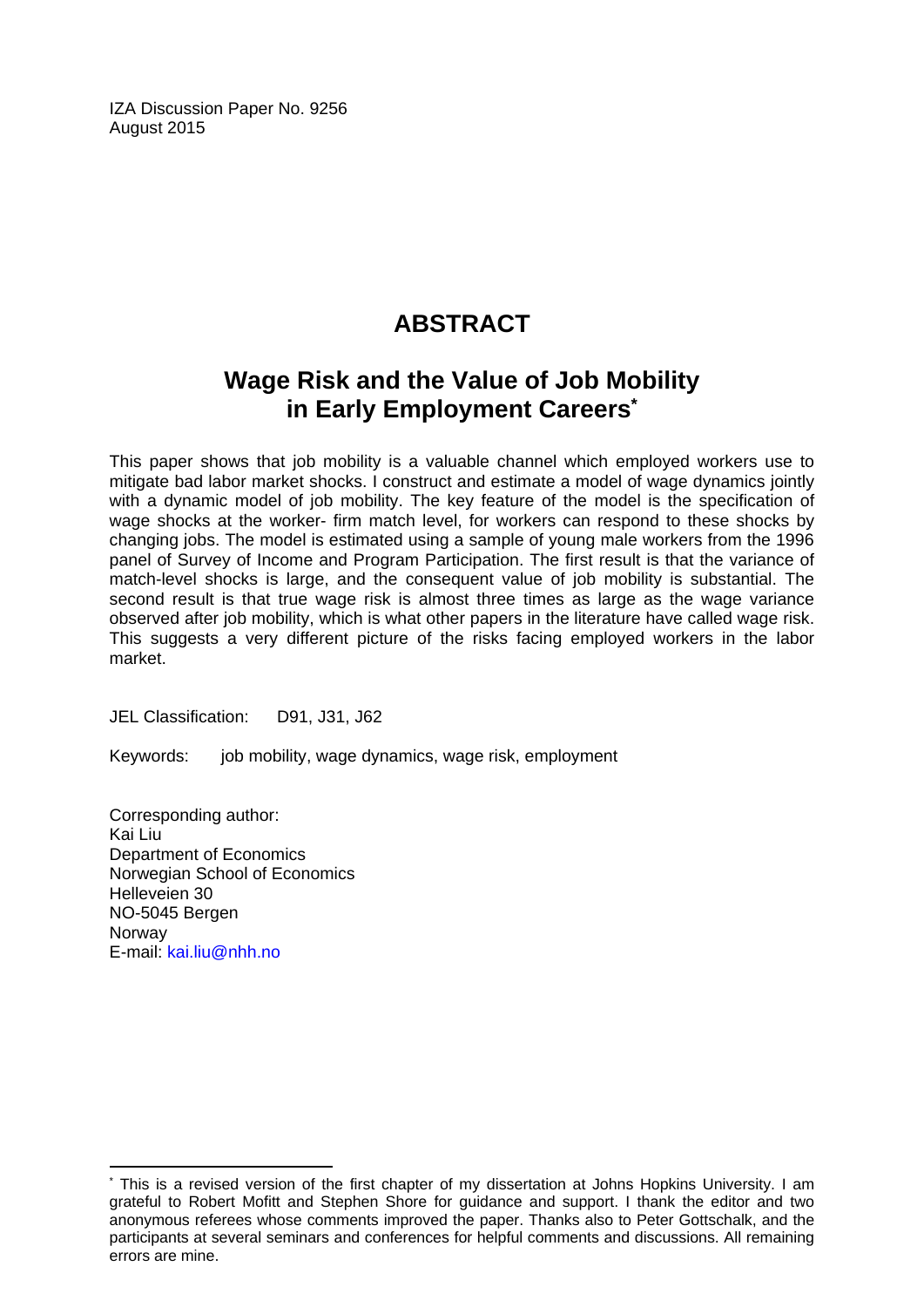# 1 Introduction

Understanding how much idiosyncratic risk people face and how individuals respond to different types of risks is important for a number of reasons. There is an extensive literature analyzing individual's precautionary behavior under incomplete markets such as savings and labor supply.<sup>1</sup> The implications of these models depend critically on the assessment of the levels of wage risk and the persistence of the shocks. From a policy perspective, in order to answer questions such as how government insurance programs should be optimally designed, one needs to have a clear picture of the the level and sources of risks being insured. For instance, the question of whether the government should provide insurance against "initial conditions" (such as growing up in a bad family environment) depends on the relative importance of initial conditions to labor market shocks later in life. Understanding how individuals respond to different types of risks is also important, as government insurance programs often have incentive impacts on individual's behavior against risks (e.g. Low and Pistaferri (2010)).

In most papers, changes in properly defined wage residuals represent shocks and different properties of permanent and transitory shocks allow researchers to use autocovariance structure of these residuals to identify the magnitude and persistence of idiosyncratic wage risks.<sup>2</sup> With a few exceptions discussed below, most of the existing literature does not specify sources of wage shocks. With sources of wage shocks left unspecified, one cannot learn their relative importance, their dynamic behavior, or the economic consequence of these shocks. In the absence of such information, it is difficult to evaluate the welfare consequences of policies insuring against specific sources of shocks to income (such as unemployment insurance and active labor market programs). In addition, the changes of wages can be endogenous as a result of workers' choices. When shocks are mixed with endogenous choices, it is difficult to assess the true welfare cost of wage risk, derive empirical implications of precautionary behavior, and evaluate the true consequences of government policy interventions.

This paper aims to advance our understanding of wage risk along two dimensions. First, I distinguish two types of wage shocks, one type of shocks occurring at worker-firm match level and the other type occurring at individual level which applies to all firms and matches. The decomposition of wage risk

<sup>&</sup>lt;sup>1</sup>Among others, see Deaton (1992); Carroll (1992); Gourinchas and Parker (2002) (precautionary savings) and Low (2005) (precautionary labor supply). See Heathcote, Storesletten, and Violante (2009) and Meghir and Pistaferri (2011) for excellent reviews.

<sup>2</sup>See, among others, Abowd and Card (1989); Baker and Solon (2003); Blundell, Pistaferri, and Preston (2008); Meghir and Pistaferri (2004); Moffitt and Gottschalk (2011); Jensen and Shore (2008); Heathcote, Perri, and Violante (2010).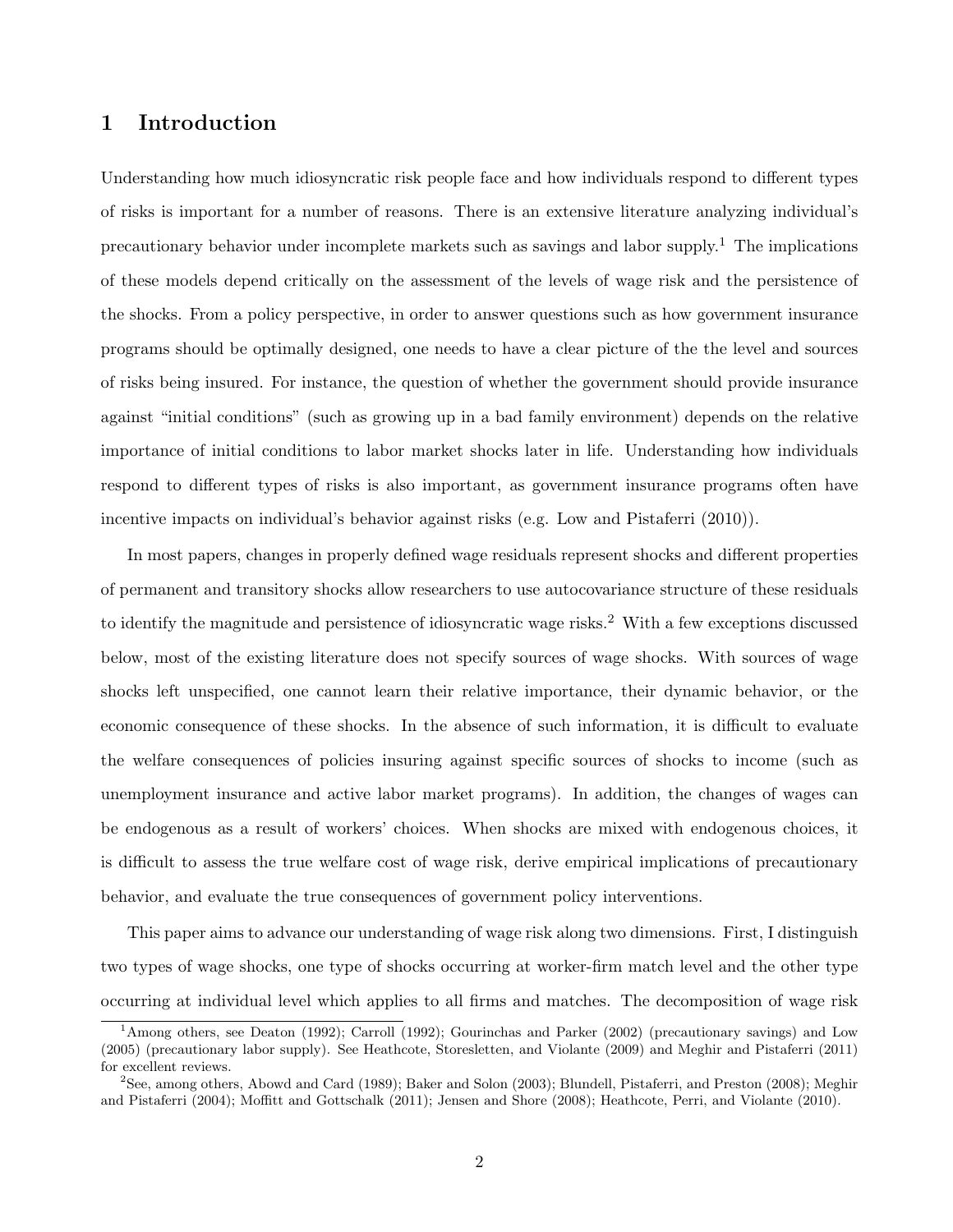into match-specific and worker-specific wage risk is economic significant because they have very different implications to individuals' behavior and policy. For instance, contrary to shocks at individual level, negative shocks at match level do not mean permanent depreciation of individual's general productivity and may be recovered by workers through job mobility. If match-level risk is more important than individual-level risk, government policies aiming at improving worker-firm match quality and reducing labor market frictions are more effective than policies insuring against general productivity loss. Second, by modeling worker's job mobility decisions in response to labor market shocks, I show the value of job mobility as a channel of response to match-level risk facing employed workers. The value of job mobility depends critically on the cost of job change and the variation of wage shocks at worker-firm level. The model is also capable of recovering true wage risk that workers experience prior to job mobility, which may be quite different from the wage risk inferred from observed wages after job mobility.

To achieve these goals, I build and estimate a wage process jointly with a structural dynamic model of job mobility. The wage process features four independent and linearly additive components: a component which is predicted by personal characteristics, an individual component, a match component, and a transitory shock. The match component can be interpreted as job-specific human capital or idiosyncratic firm effect on wages.<sup>3</sup> The match component and individual component follow parallel stochastic processes: each of them evolves from a permanent shock and a random growth factor. Shocks therefore represent permanent deviations from individual-specific wage growth profile. It is worth noting that the wages considered throughout this paper refer to real wages. Sticky nominal wages would show up as real wage cuts over time, and workers could be motivated to switch to other jobs that are willing to compensate for the cost of inflation.<sup>4</sup>

In a labor market with search frictions, there is a distribution of firms offering the same worker different values of a match. Employed workers are motivated to search on-the-job and to choose a better match component of the wage as they locate other jobs over time. They also face layoff risk and may also voluntarily quit to unemployment. When they switch employers, they have to pay a one-time switching cost, which captures unobservable non-wage factors affecting worker's job mobility decision. The model is estimated by method of simulated moments using longitudinal data of young male workers

 $3$ Empirically it is infeasible to distinguish pure firm effect from pure worker-firm match effect without employeremployee matched data.

<sup>4</sup>Section 3 presents empirical evidence on the extent of wage cuts and the correlation between wage cuts and job mobility in the data. Similar to Topel and Ward (1992), I find strong empirical evidence that workers' mobility decisions are correlated with job-specific wage changes in the past.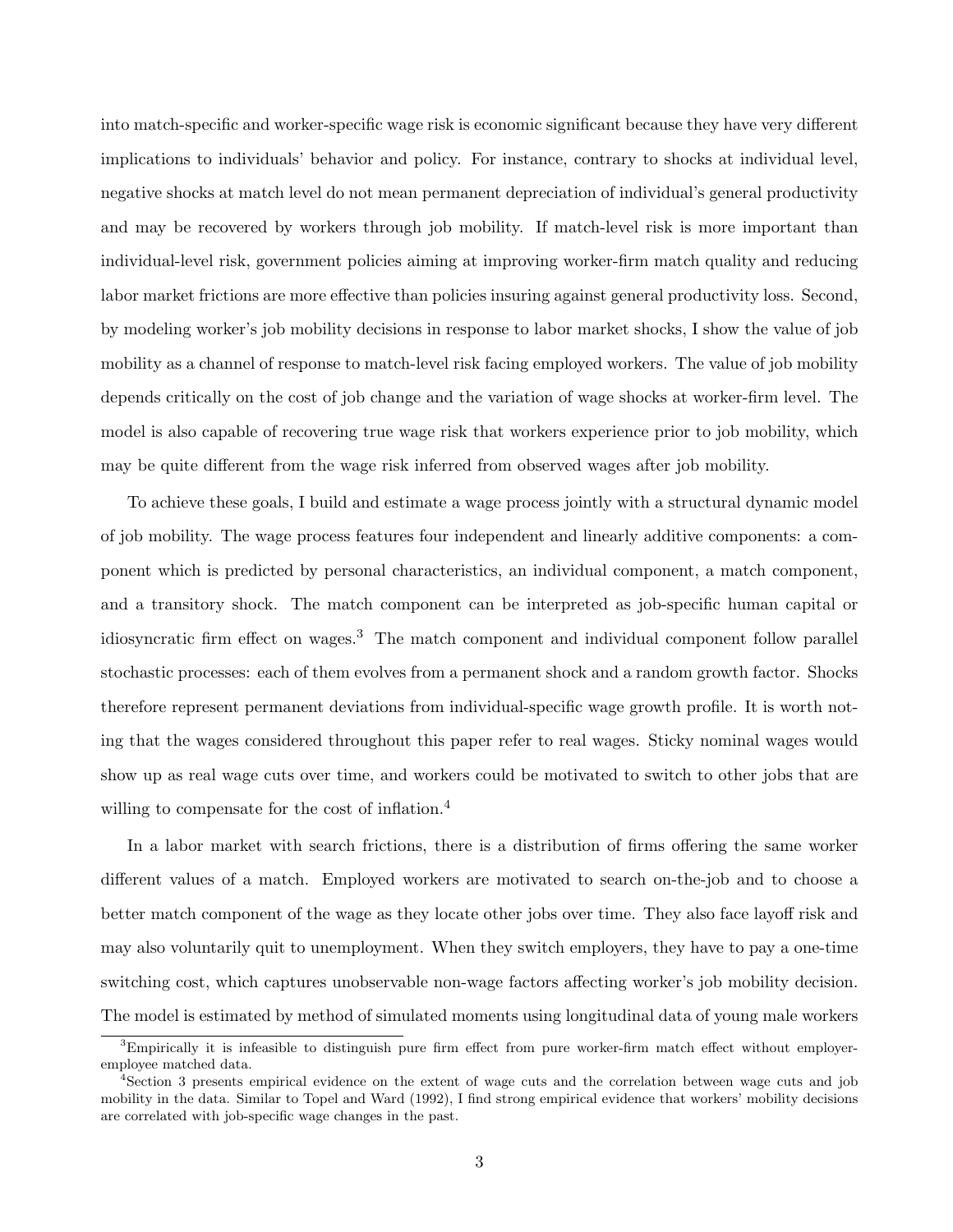from the 1996 panel of Survey of Income and Program Participation (SIPP). Under certain conditions, the model implies that only the match component is correlated with job mobility choices, which can be used to separately identify the match component from the person component in the wage residuals.

The key findings are summarized as the following. Wage risk at the match level accounts for the majority of the wage risk facing workers. For instance, among low-education (high-school educated) men, the variance of match-level shock  $(\sigma_{\eta}^2)$  is  $\frac{0.644}{100}$ , whereas the variance of the person-level wage shocks is small and insignificantly different from zero. The fact that the majority of wage risk is at worker-firm level has three important implications. One is that job mobility is an important channel for individuals to react against negative wage shocks. The welfare gains of job mobility among higheducation individuals range from 8-9% of the average life-time value a job. The value of job mobility depends on the degree of frictions in the labor market: it is decreasing in the worker's switching cost and increasing in the probability of job offer arrival during employment. Therefore, labor market policies aiming at reducing worker's switching cost and increasing offer arrival probabilities are effective in protecting workers from negative match-level shocks. The second implication is that true wage risk, identified jointly from wage outcomes and mobility choices, is three times as large as the wage risk that is estimated using post-mobility wage information alone. For instance, among high-education men, true wage risk prior to job mobility is  $\frac{0.89}{100}$ , whereas the variance of permanent shocks identified from a canonical wage process is only  $\frac{0.28}{100}$ . Lastly, variations in the match-component of wages are the main driving force behind the increasing inequality over life. It suggests that policies aiming at improving worker-firm matches are at least equally important as education policies aiming to improving initial conditions.

To the best of my knowledge, this is the first paper which studies the welfare value of job mobility as a mechanism for worker to respond to labor market shocks.<sup>5</sup> The value of job mobility in this context builds upon the premise that job mobility decisions are primarily affected by match-specific wage fluctuations. In a seminal paper, Topel and Ward (1992) find evidence that previous job-specific wage growth affects workers' job mobility decisions (holding the current wage and other observed characteristics fixed). However, they find this result "somewhat puzzling in light of our previous evidence that within-job wage growth approximates a random walk" (p.473). This suggests that one

<sup>5</sup>This paper also is related to the literature trying to understand channels available for individuals in response to labor market risk, such as Low (2005) (labor supply), Kaplan (2012) (within family), Blundell and Pistaferri (2003) (means-tested program), Gruber (1997) (unemployment insurance), Low and Pistaferri (2010) (disability insurance).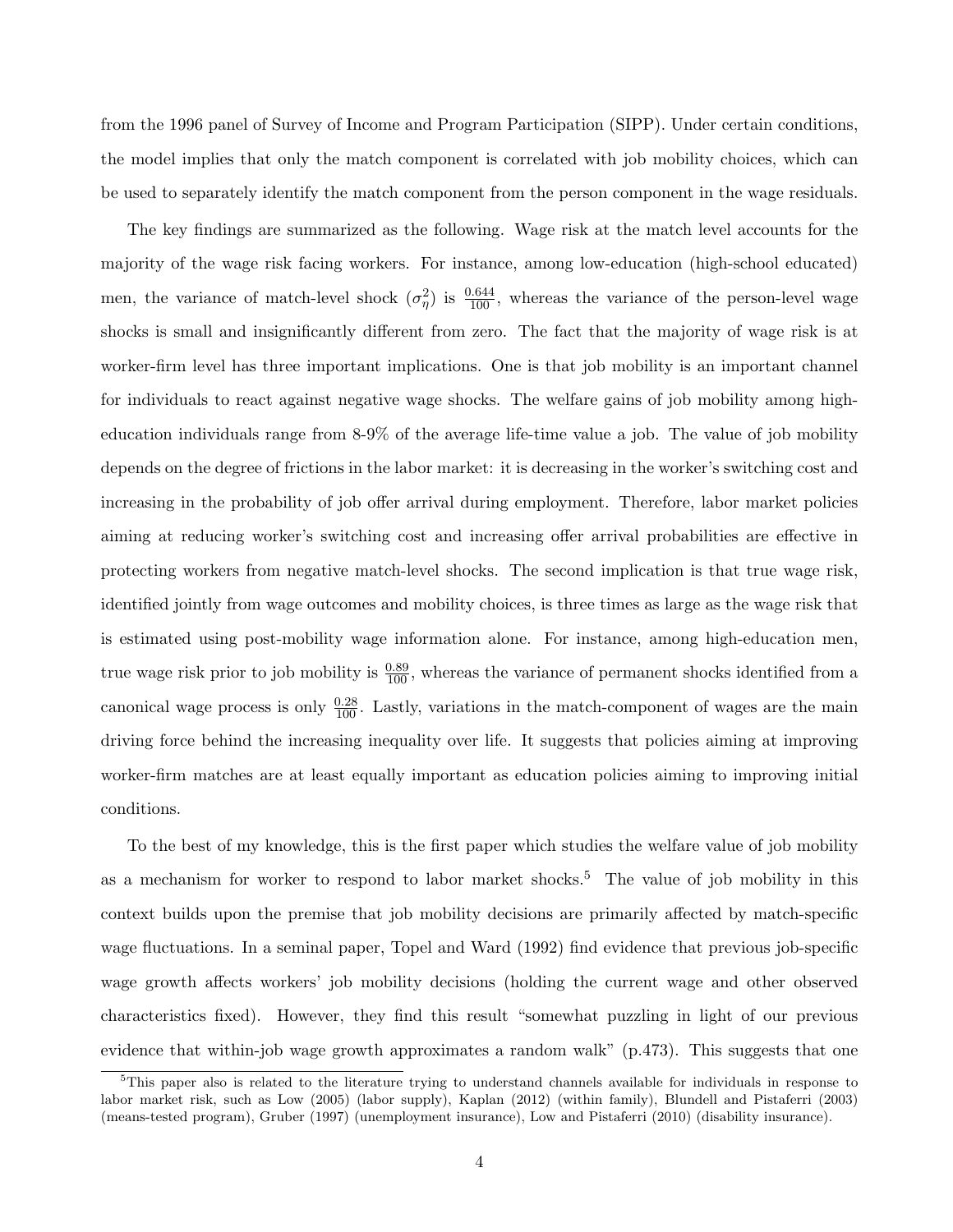needs to estimate a stochastic wage process jointly with worker's job mobility choices, which is the direction taken in this paper.

Two recent papers, Altonji, Smith, and Vidangos (2013) and Low, Meghir, and Pistaferri (2010), make important contribution to the literature by modeling earning dynamics and employment choices jointly. Low, Meghir, and Pistaferri (2010) estimate a wage process incorporating an individual's selection process between jobs and into and out of employment. Their estimates suggest that, once job mobility decisions are controlled for, the variance of permanent shocks is much lower. This suggests that what has been identified as permanent wage risk from typical error component model contains variability due to responses to shocks through job mobility. Altonji, Smith, and Vidangos (2013) construct a rich statistical model of earning dynamics from equations governing wage determination, hours of labor supply, job-to-job transition and transitions into and out of unemployment. They show that job mobility and unemployment, among other factors, play a key role in determining the variance of earnings over a career.

The current paper contributes to this line of research in a few dimensions. One important difference is that both Altonji, Smith, and Vidangos (2013) and Low, Meghir, and Pistaferri (2010) assume that the worker-firm match component of the wage does not vary over the duration of the job. Withinjob wage changes are assumed independent of worker's job mobility decision. Therefore, there is no match-specific wage risk except unemployment risk. One key feature of the current paper is to model wage dynamics within jobs and worker's selection across jobs. By doing so, it distinguishes wage risk that is particular to a job (worker-firm match) from wage risk applying to all jobs. Similar to Altonji, Smith, and Vidangos (2013) and Low, Meghir, and Pistaferri (2010), I find that the estimated variance of permanent shocks (from canonical models) is reduced when endogenous mobility is taken in account and match value is held constant within jobs. However, incorporating dynamic process of match within jobs yields a much higher wage risk facing workers prior to job mobility decisions, mainly from the large estimated match-level risk.

In this paper, the structural model is estimated jointly with the wage process, thereby imposing all the restrictions from the model on the evolution of the wage process. By contrast, in both Low, Meghir, and Pistaferri (2010) and Altonji, Smith, and Vidangos (2013), identification of the wage process relies on a reduced-form model of endogenous mobility decisions without imposing all the restrictions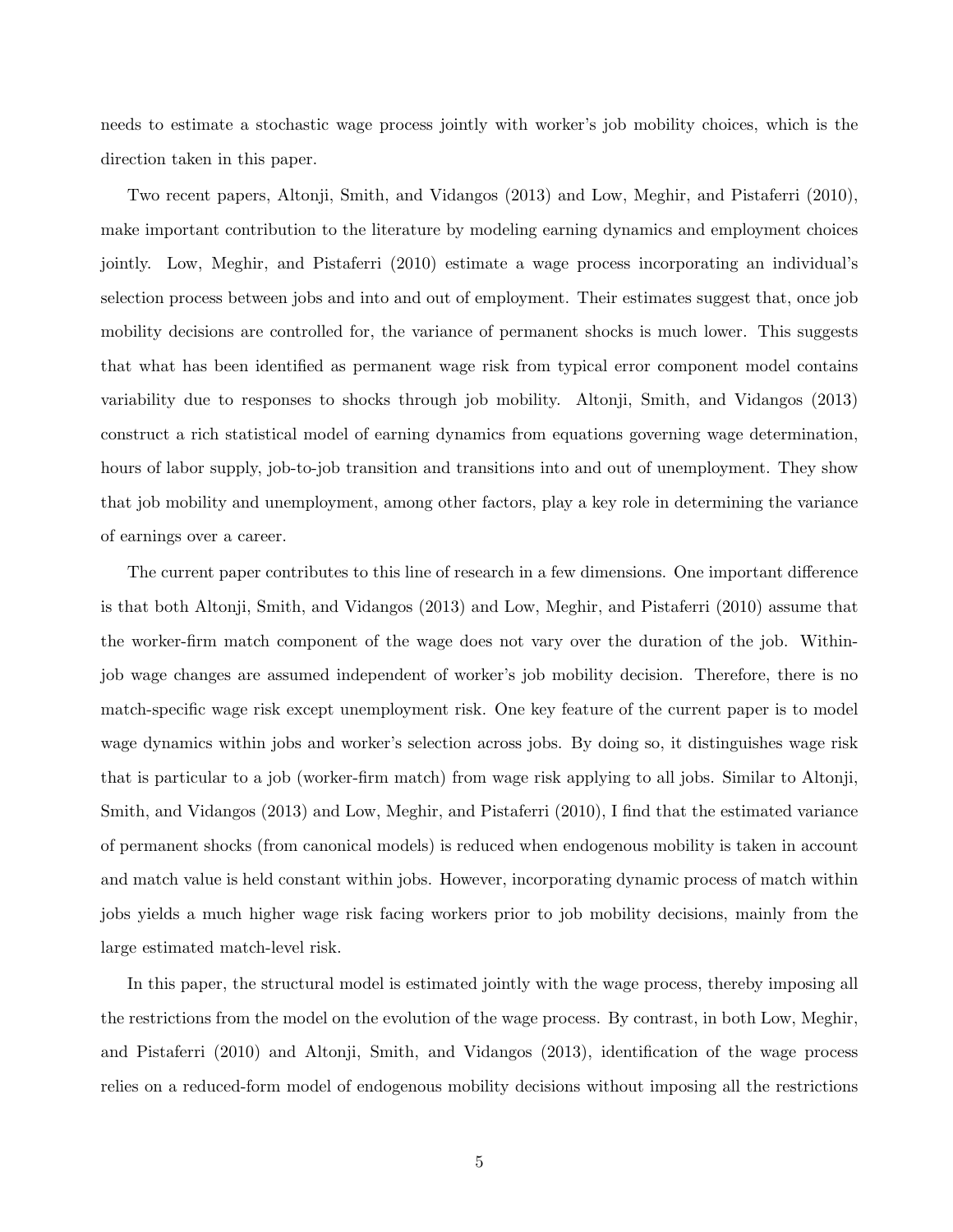implied by a structural model. While estimating a descriptive statistical model may be attractive in many ways, welfare implications of job mobility and various types of risks and related counterfactual analysis require an estimated structural model. Low, Meghir, and Pistaferri (2010) evaluate welfare implications of different types of risks by using the estimated wage process from the reduced-form model and calibrating the remaining structural parameters in a life-cycle model of consumption, labor supply and job mobility. While the model in the current paper adds to their model in certain dimensions (such as switching cost and heterogeneous wage growth), it does not allow workers to save and ignores the availability of public insurance programs during unemployment. Since individual's response to wage risk will depend partly on the availability of either self-insurance such as savings or or public insurance, the welfare value of job mobility estimated in this paper is likely to be an upper bound.

A few recent papers in the structural job search literature also make important contributions to understanding wage dynamics, including Yamaguchi (2010); Postel-Vinay and Turon (2010); Bagger, Fontaine, Postel-Vinay, and Robin (2011); Lise, Meghir, and Robin (2012). While the emphasis of these papers are somewhat different from the current paper, these papers develop equilibrium job search model and analyze the determinants of individual wage dynamics. The current paper adds to this literature by assuming a more flexible and reduced-form wage process where there are two unobserved stochastic wage components evolving in parallel, each of which is subject to persistent shocks which are economically significant for the reasons mentioned previously. The tradeoff is that, to make the model and identification tractable, the decision of job mobility is determined in partial-equilibrium and omitted some important features which the other papers address.

The rest of the paper proceeds as follows. Section 2 describes the wage process and the dynamic model of job mobility. Section 3 presents the data and descriptive evidence which motivates this study. Section 4 discusses the estimation and identification strategy. Section 5 presents estimation results. Section 6 presents implications of the structural model on the welfare value of job mobility, the welfare costs of different types of risks and sources of wage growth and inequality. Section 7 concludes.

# 2 The Model

I build a dynamic model of job search, in which an individual makes job mobility and employment decisions jointly. The assumptions of the model are as follows. An individual  $i$  maximizes the expected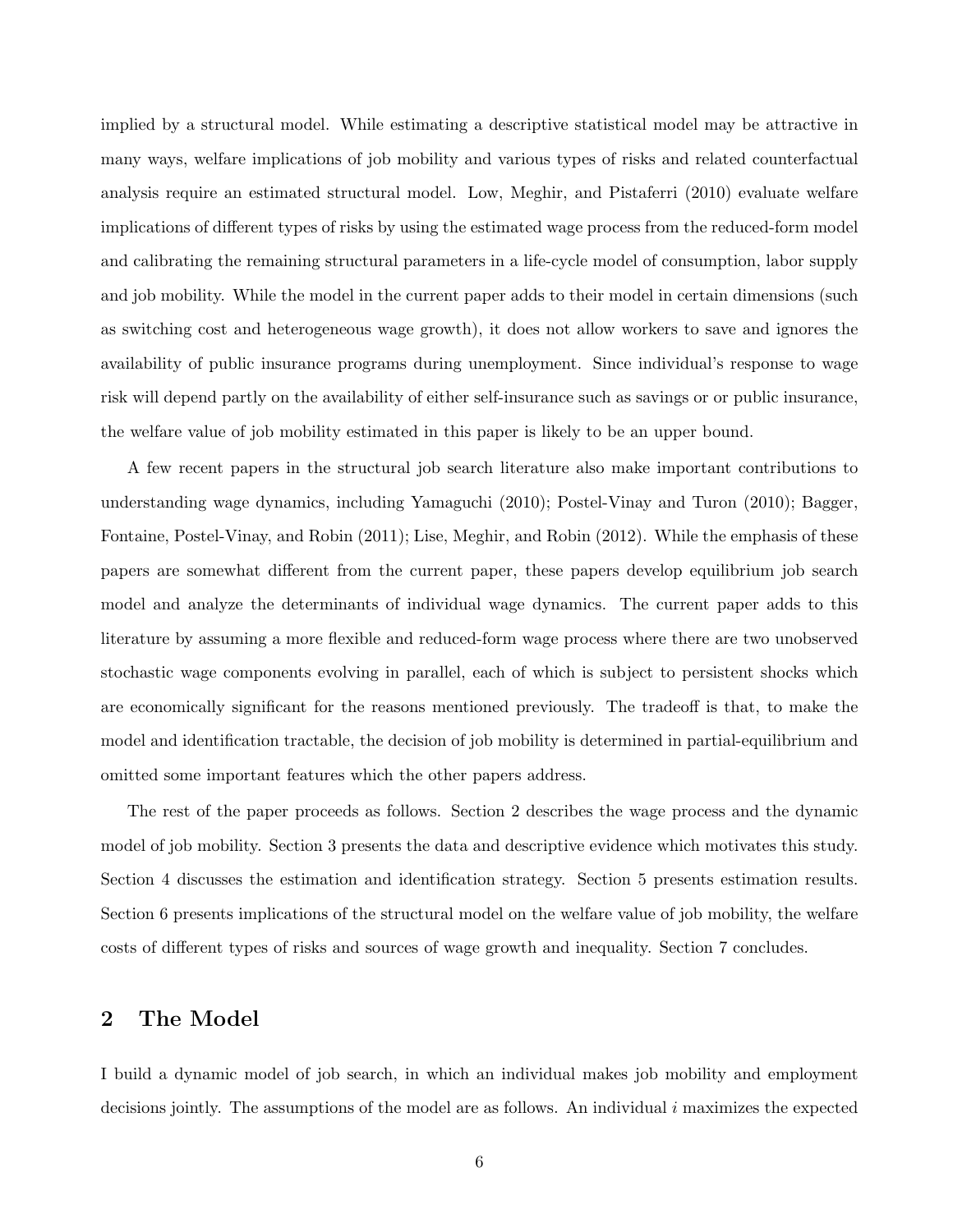present value of utility over a finite horizon, subject to a wage process specified below. In each decision period (t), the individual (both when unemployed and when employed) search for job opportunities at no cost. At the beginning of each period, if the individual is employed, she makes the following discrete choice: move to a different job if an offer arrives, become unemployed, or stay with the current job. If the individual is unemployed, she chooses from becoming employed (if an offer arrives) or remain unemployed. Details of the choice structure are contained in Section 2.2. Below I begin by describing the wage process.

#### 2.1 The Wage Process

The life-cycle wage process for the individual i employed by firm  $i$  in period t is:

$$
\ln \tilde{w}_{ijt} = \ln w_{ijt} + v_{it} \tag{1}
$$

$$
\ln w_{ijt} = \beta_0 + a_{ijt} + u_{it}
$$
\n
$$
a_{ijt+1} = \begin{cases} a_{ijt+1}^l, & \text{if no job change between } t \text{ and } t+1\\ a_{ijt+1}^o, & \text{if there is job change between } t \text{ and } t+1 \end{cases}
$$
\n(2)

$$
a_{ijt+1}^l = a_{ijt} + c_i + \eta_{ijt+1}, \ a_{ij't+1}^o \sim N(0, \sigma_{a_0}^2)
$$
\n(3)

$$
u_{it+1} = u_{it} + \delta_i + \zeta_{it+1}
$$
\n(4)

Assume that

$$
\zeta_{it} \sim N(0, \sigma_{\zeta}^2), \ \eta_{ijt} \sim N(0, \sigma_{\eta}^2) \tag{5}
$$

$$
E(v_{it}) = 0, var(v_{it}) = \sigma_v^2
$$
\n<sup>(6)</sup>

$$
u_{i0} \sim N(0, \sigma_{u_0}^2) \tag{7}
$$

with orthogonality between these error terms. In  $\tilde{w}_{ijt}$  is the observed real log hourly wage for worker i employed by firm j in period t and  $v_{it}$  is an error term combining a transitory component with measurement error (more on the latter below). For an employed worker, the log wage residual (after taking out the constant term  $\beta_0$  is decomposed into three components: an individual component  $u_{it}$ , a match component  $a_{ijt}$  between firm j and worker i, and the transitory shock  $v_{it}$ . The former two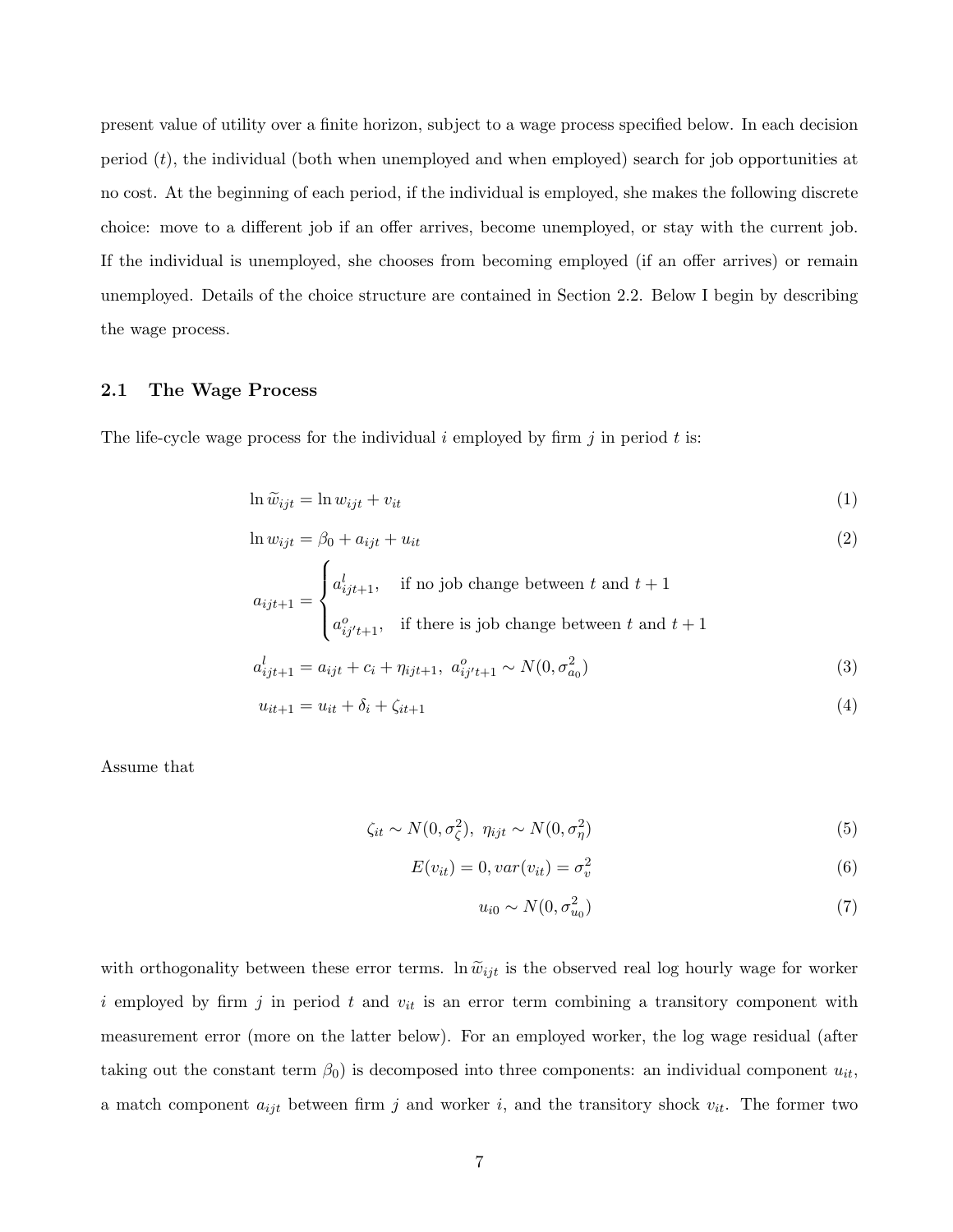components evolve independently under two parallel stochastic processes, both with the same random walk and random growth structure described below. All parameters of the wage process are specific to the completed education level of the individual.

The individual component  $(u_{it})$  measures the worker's general productivity regardless of his employer. It evolves over the life-cycle from an identically and independently distributed permanent random shock  $\zeta_{it}$  and a random growth factor  $\delta_i$ .  $\sigma_{u_0}^2$  measures the initial heterogeneity of general productivity. The individual component corresponds to the concept of permanent wage in the literature, which is usually thought of as representing return to skill or flow from human capital. The heterogeneous growth in individual component of wage captures heterogeneous return to work experience, perhaps through differential learning ability to general skills or human capital investment.<sup>6</sup>

Parallel to the individual component and prior to selection between jobs, the match component follows a random walk process with a random growth factor. Let  $a_{ijt+1}^l$  be the latent match at  $t+1$ prior to job mobility ("l" represents latent). It evolves from a random growth factor (drift)  $c_i$  and a permanent shock  $\eta_{ijt}$  which is identically and independently distributed across firms, workers and time. One interpretation of the match component is that it is an idiosyncratic firm effect which is complementary to individual productivity. From the perspective of human capital theory, the match component can also be regarded as job-specific human capital. The random growth factor  $c_i$  measures the individual-specific growth of match value for an employed worker, which can be thought of as return to job tenure (or firm-specific human capital). The shock to the match component then represents a worker-firm specific permanent deviation from the mean growth rate. This would happen, for example, when in a particular year the firm does not provide enough training to enhance worker's firm-specific skills (negative  $\eta_{it}$ ), or it adopts a new technology that is complementary to worker's productivity (positive  $\eta_{it}$ ). In general it consists of both a pure match-specific shock and a pure firm-specific shock, although without firm level data, distinguishing between these is not feasible. More broadly, the match component can be interpreted as any factor that affects the worker's productivity with the current firm but not after he leaves for other firms. The random growth factor and permanent shocks to the match component are accumulating only over the current job tenure and will "vanish" after a job change.<sup>7</sup>

<sup>&</sup>lt;sup>6</sup>In periods of unemployment, the individual component is kept constant. This assumes away any exogenous depreciation of skills following job loss. See below for details.

<sup>&</sup>lt;sup>7</sup>It is important to emphasize that the new accepted match would be positively correlated to the old match because of selection. It is only in this sense that firm-specific human capital may be partially transferable between jobs.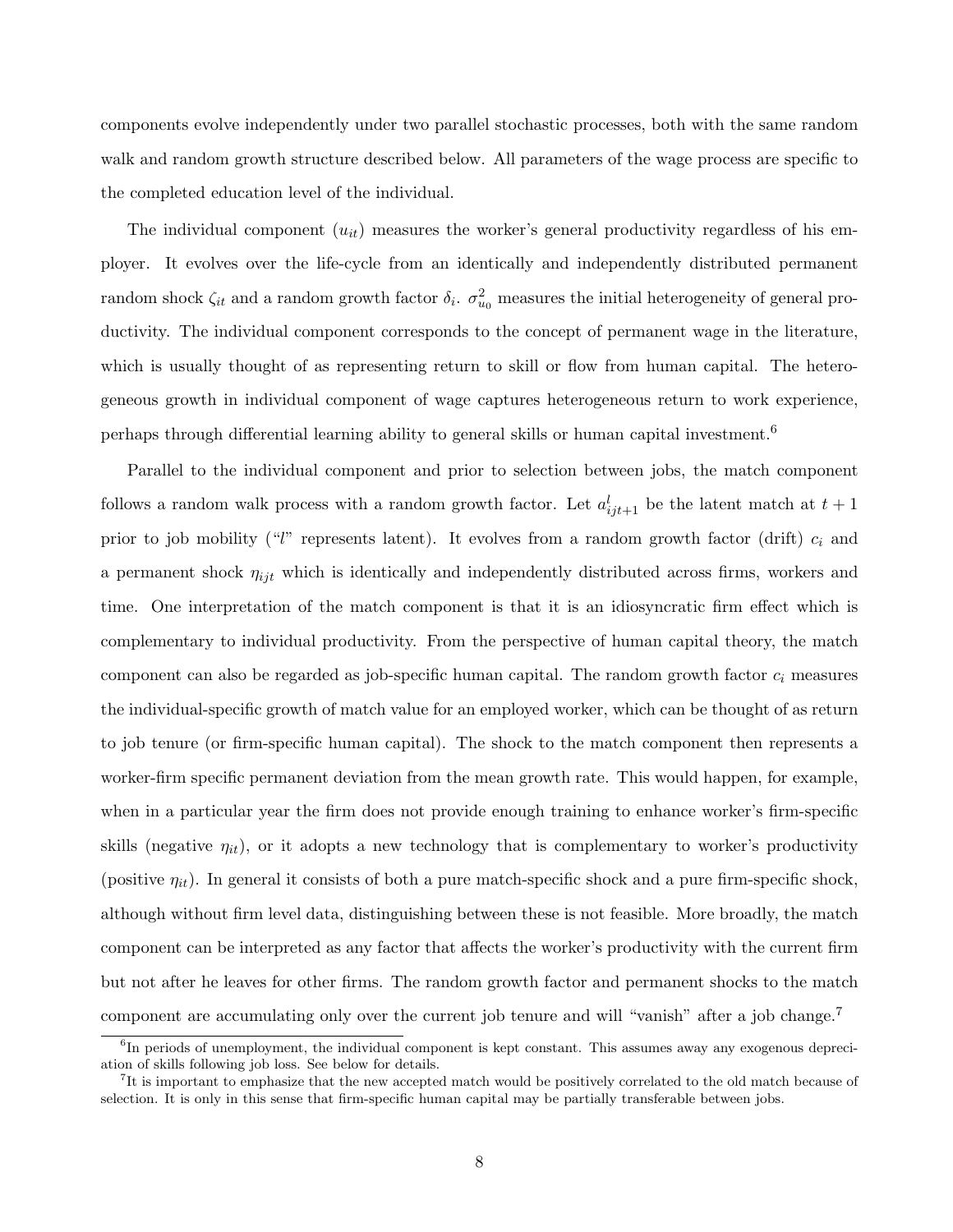A discrete factor representation is used to characterize the joint distribution of the random growth factors (e.g. Heckman and Singer (1984)). The vector  $(c_i, \delta_i)$  follows a discrete probability distribution with two points of support, each of which reflects the unobserved "type" of the individual.  $c_i$  and  $\delta_i$ can be correlated; for instance, an individual who has a high return to tenure may also have a large wage gain from an additional year of experience.<sup>8</sup> Match- and individual-specific log wage shocks are assumed to follow normal distributions with zero means and variances  $\sigma_{\eta}^2$  and  $\sigma_{\zeta}^2$ , respectively.

A job offer with match-specific wage  $a^{\circ}$  ("o" stands for "offer") is a random draw from a stationary offer distribution. I assume that it follows a normal distribution with mean zero and variance  $\sigma_{a_0}^2$ . Because of the growth profile in the person-component of wage (due to  $\delta_i$ ), the offered levels of wages would be mean-shifting with worker's labor market experience. Offered matches are assumed uncorrelated with worker's individual wage component, and hence each firm has a constant return to labor technology and there is no sorting in the labor market.

When worker *i* receives an offer from firm  $j'$  at time t, prior to making a job mobility decision, the worker is perfectly informed of his general productivity  $(u_{it})$ , match-specific productivity  $(a_{ijt}^l)$  if he chooses to stay and the value of the offer  $(a_{ij't}^o)$ .<sup>9</sup> At any time, workers have perfect information about their current match value, the expectation of future match values, and the distribution of the match component in the labor market, but information on other job locations and their associated match value must be obtained through search. I assume that none of the shocks to the  $u_{it}$  and  $a_{ijt}$  are anticipated by the worker so they represent wage uncertainty.<sup>10</sup>

Transitory shocks are identically and independently distributed across individual and time. The transitory shocks represent exogenous wage shocks with no persistence, at either the worker-firm match level or the person level. It also includes classical measurement errors on reported wages. I assume that transitory shocks affect wages after the mobility decision is made in each period, and therefore, given it is serially uncorrelated, it is unrelated to job mobility choices. This assumption simplifies the solution to the dynamic programming problem to be introduced in the following section. It is

<sup>&</sup>lt;sup>8</sup>The age profile of wages will be captured through the random growth factors  $\delta_i$  and  $c_i$  and through job mobility. This is different from the literature treating wage growth as exogenous, where the means of random growth factors are normalized to 0. See Section 4 for more discussions.

<sup>9</sup>Another set of search models develops the idea that the value of a match is not known when firm and worker meet but is updated ex-post as more information arrives. See Jovanovic (1979).

 $10$ This excludes the possibility that parts of these random shocks may be known to workers in advance. See Cunha, Heckman, and Navarro (2005).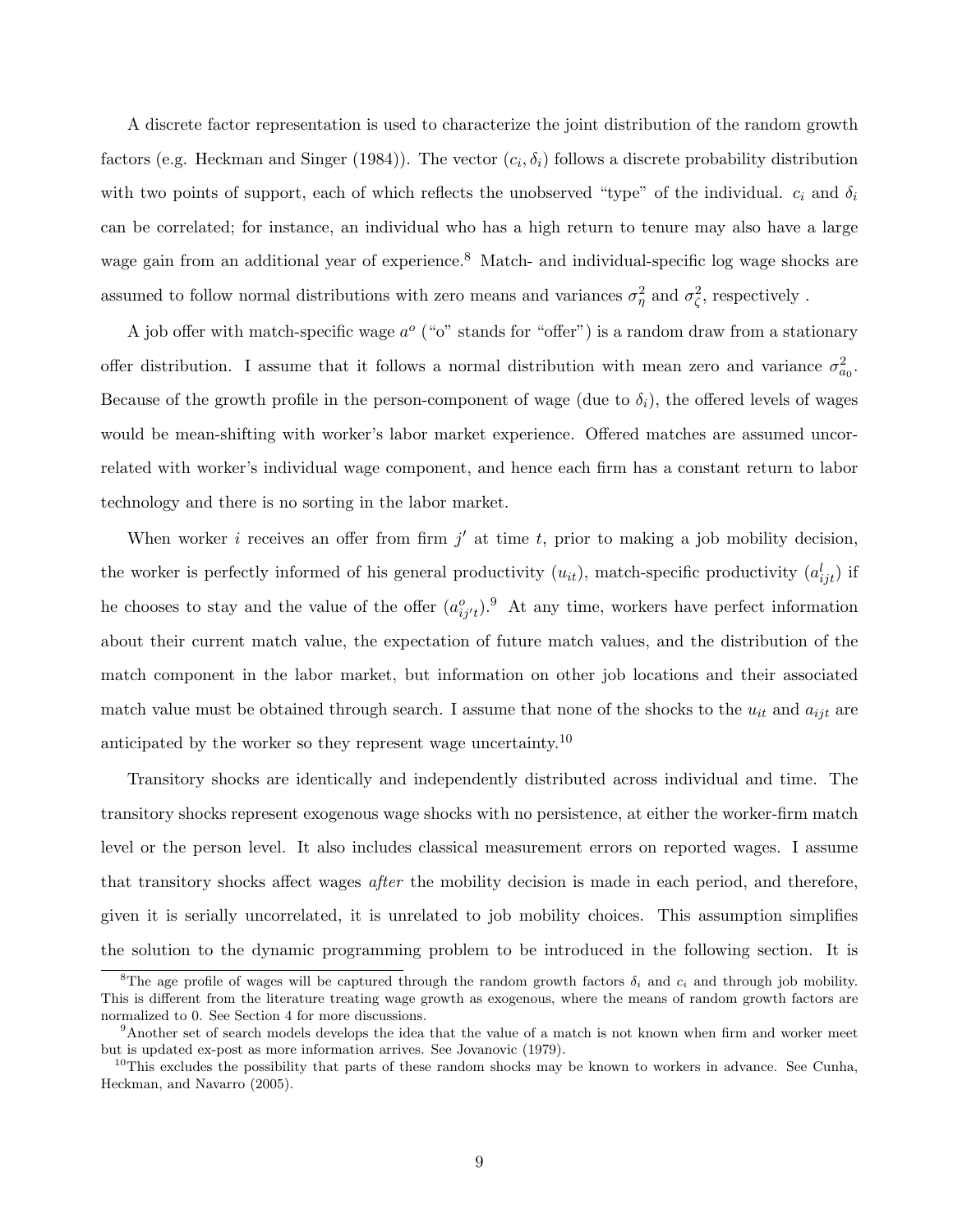potentially interesting to allow transitory shocks to be serially correlated and to operate at both the person and match level.<sup>11</sup> In this case, both permanent and transitory match-level shocks enter into worker's information set prior to job mobility decisions. Besides increasing computational burdens, it is difficult to justify a homogeneous correlation restriction on the transitory component of wages applying to all workers' information sets. For the match-level wage process, the distinction between permanent and transitory is less important: permanent match shocks, albeit permanent from the view of workers, can be transitory ex-post if job-to-job transitions occur quickly. For these reasons, I have assumed that all shocks at the match level are permanent ex-ante in the worker's information set. Given that common sources of transitory shocks considered important in the literature (such as transition between employment and unemployment, short job spells) are modeled explicitly below, I interpret the transitory shocks in this paper as measurement errors.

#### 2.2 The Model of Job Mobility

Utility function. The baseline utility function is specified as the following:

$$
u_{ijt} = \ln(w_{ijt})P_{it} + \alpha_h(1 - P_{it}) - k_i M_{it}
$$
\n
$$
(8)
$$

The individual's utility depends on her log wage  $(\ln(w_{ijt}))$  if she is working  $(P_{it} = 1)$ . The wage evolves subject to the stochastic process specified above. He faces direct utilities of unemployment  $(\alpha_h)$ . This parameter should in general be positive, reflecting the value of additional leisure relative to work.  $k_i$  denotes the utility loss for the individual if she switches jobs  $(M_{it} = 1)$ . Switching costs are unobservable non-wage factors affecting worker's job mobility decision.

**Intertemporal Optimization Problem.** In period  $t_0$ , the individual maximizes the expected present discounted value of utility from the current period to the end of the time horizon T

$$
\max \; E_{t_0} \sum_{t=t_0}^{T} \Gamma^{t-t_0} u_{ijt} \tag{9}
$$

<sup>&</sup>lt;sup>11</sup>Many papers, e.g. Moffitt and Gottschalk (2011); Haider (2001); Meghir and Pistaferri (2004), show that there is some serial correlation over time in the transitory shocks. However, all these papers do not model worker's job-to-job selection. Job mobility is arguably the main contribution to transitory shocks (Gottschalk and Moffitt, 1994).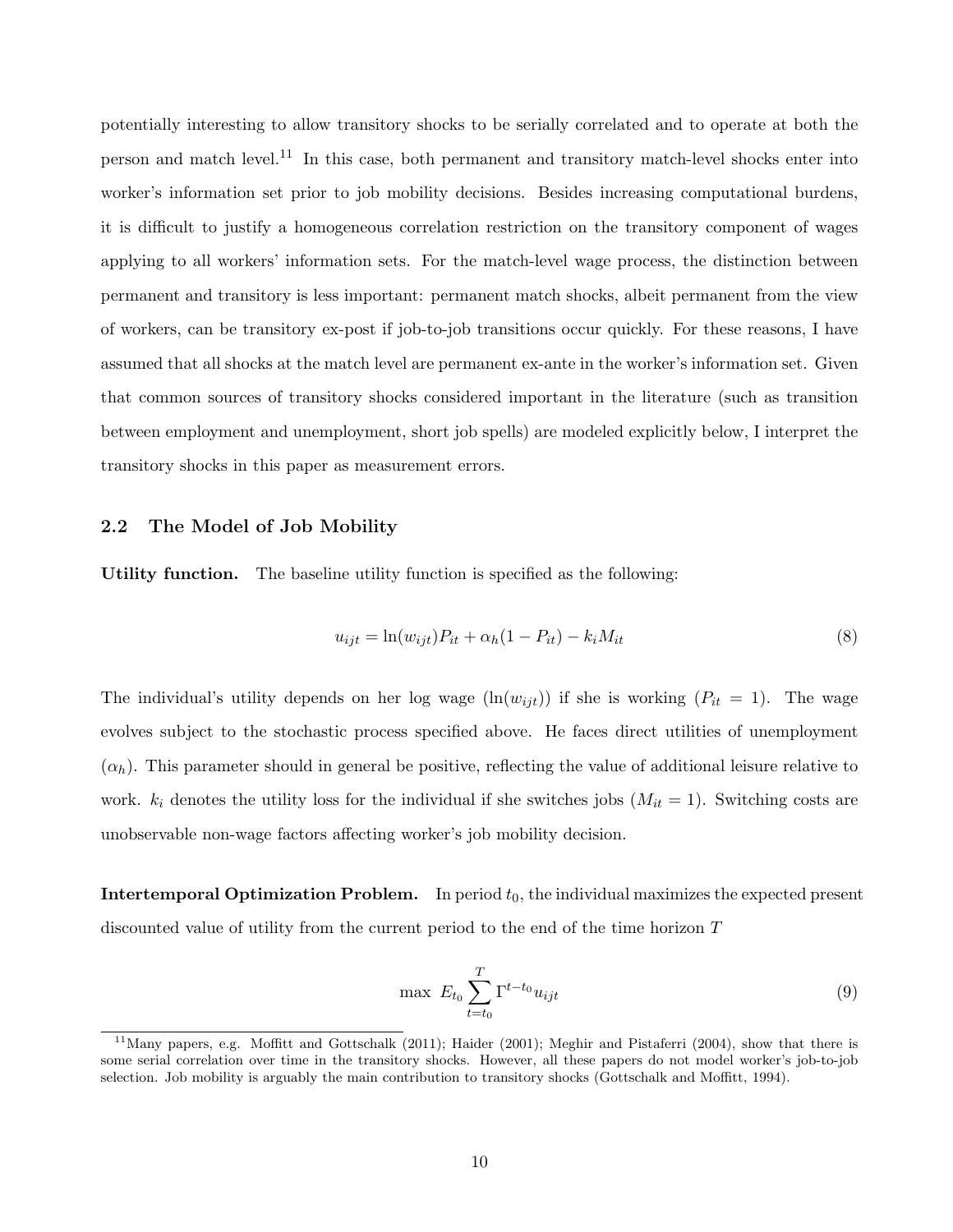where  $\Gamma$  is the discount factor, T is the length of the decision horizon, and  $E_{t_0}$  is the expectations operator conditional on information available in period  $t_0$ .

All individuals begin their lives in the unemployment state. Let  $\alpha_i$  denote the set of state variables summarizing the individual's characteristics, where  $\alpha_i \equiv \{k_i, c_i, \delta_i, u_{i0}\}.$  The value of nonemployment for the individual in period  $t$  is defined as

$$
V_t^n(u_{it}, \alpha_i) = \alpha_h + (1 - \lambda^n) \Gamma E \left[ V_{t+1}^n(u_{it+1}, \alpha_i) \right] + \lambda^n \Gamma E \max \left[ V_{t+1}^n(u_{it+1}, \alpha_i), V_{t+1}^e(a_{ijt+1}, u_{it+1}, \alpha_i) \right]
$$
\n(10)

where  $\lambda^n$  is the probability that an offer arrives in each period and  $V_{t+1}^e(a_{ijt+1}, u_{it+1}, \alpha_i)$  is the value of employment if the worker is offered a job with match productivity of  $a_{ijt+1}$ . In periods of nonemployment, the individual wage component is held constant (i.e.  $u_{it} = u_{it+1}$ ).<sup>12</sup> The job offer is acceptable to the individual provided that  $V_{t+1}^e(a_{ijt+1}, u_{it+1}, \alpha_i)$  is larger than  $V_{t+1}^n(u_{it+1}, \alpha_i)$ .

The value function of employment with the firm j in period t is given by  $13$ 

$$
V_t^e(a_{ijt}, u_{it}, \alpha_i)
$$
  
= ln(w\_{ijt}) + \lambda^e(1 - \rho)\Gamma E \max [V\_{t+1}^e(a\_{ijt+1}, u\_{it+1}, \alpha\_i), V\_{t+1}^e(a\_{ij't+1}, u\_{it+1}, \alpha\_i) - k\_i, V\_{t+1}^n(u\_{it+1}, \alpha\_i)]  
+ (1 - \lambda^e)(1 - \rho)\Gamma E \max [V\_{t+1}^e(a\_{ijt+1}, u\_{it+1}, \alpha\_i), V\_{t+1}^n(u\_{it+1}, \alpha\_i)] + \rho \Gamma E(V\_{t+1}^n(u\_{it+1}, \alpha\_i))(11)

where  $\lambda^e$  is the job offer arrival rate when the individual is employed and  $\rho$  is the exogenous layoff probability in each period. When the individual accepts an external offer, he pays a switching cost of  $k_i$  and his match component will be the match value offered by the new firm  $(a_{ij't+1})$ . The dynamics of state variables  $a_{ijt}$  and  $u_{it}$  follow the wage process specified previously. For instance, if the individual continues with the same job in the next period, her wage paid by the current employer then adjusts to a new level to absorb the returns to tenure and experience, permanent shocks to the individual and match components of wages, and any transitory shock. The worker may also choose to quit to unemployment following large negative shocks to either  $a_{ijt}$  or  $u_{it}$ .

 $12$ For the sample of young men focused in the paper, the unemployment rate is low (less than 5% overall). For other demographic groups such as women, allowing for skill depreciation in periods of unemployment might well be an important extension.

 $13$ Since the decision period is discrete, additional restrictions are placed on the timing of the events. In particular, it is assumed that the individual is only able to receive a job offer conditional on the current job not being displaced. When the individual is displaced, she has to remain unemployed for at least one period.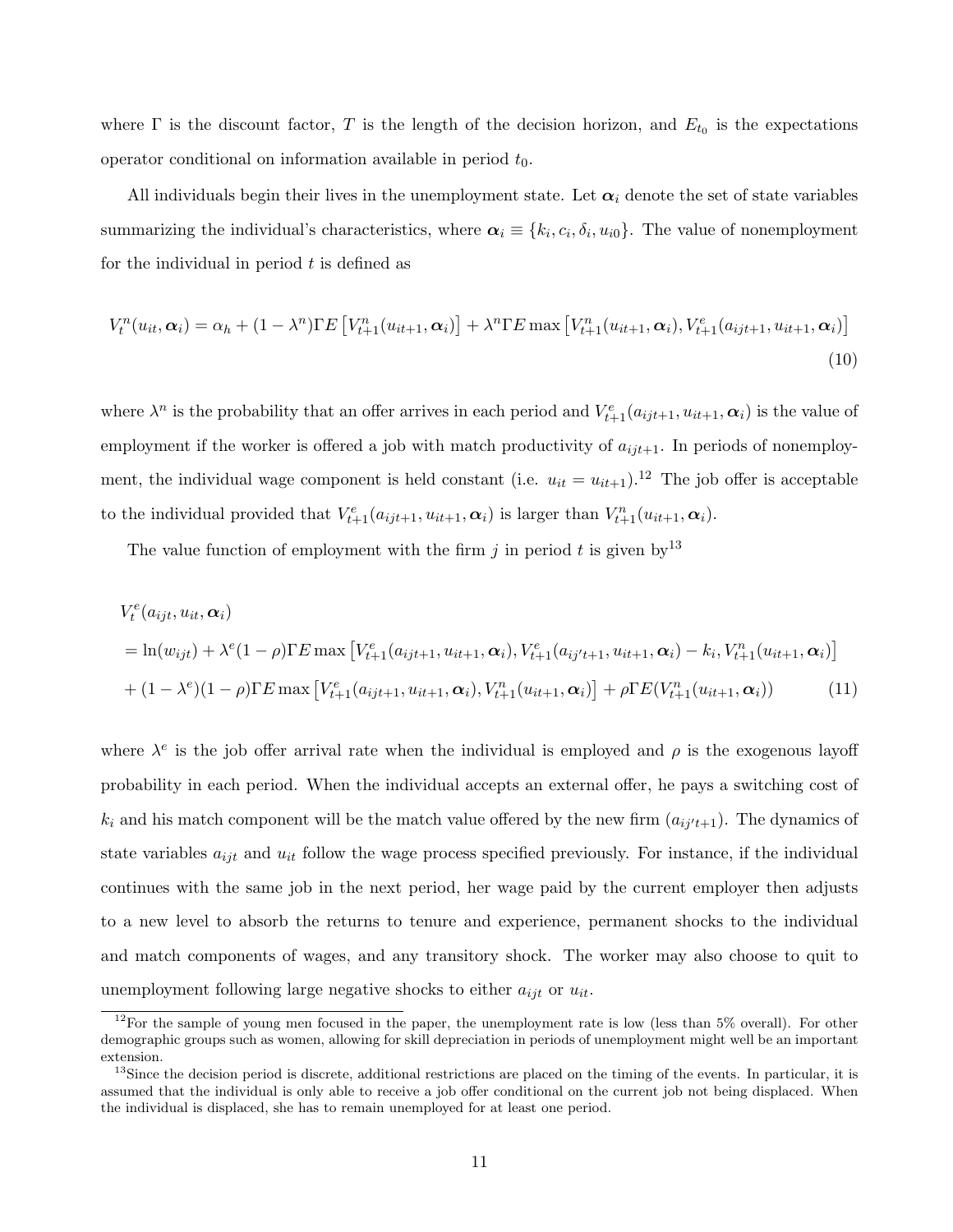**Analysis of the Model.** The employment decision can be characterized by a threshold reservation value where the worker is employed if the offered match value is larger than the threshold. The reservation match  $(g_t(u_{it}, \alpha_i))$  is defined implicitly by:

$$
V_t^n(u_{it}, \alpha_i) = V_t^e(g_t(u_{it}, \alpha_i), u_{it}, \alpha_i)
$$
\n(12)

where the reservation match for employment depends on the individual permanent component and unobserved type of the individual. It is straight-forward to show that  $g_t(u_{it}, \alpha_i)$  is decreasing in  $u_{it}$ .<sup>14</sup> When the individual permanent component is high, an unemployed individual has a high chance of accepting an offer and an employed worker has a small probability of quitting to unemployment following a negative match-level shock.

Job mobility decision can be characterized by a threshold reservation value where the worker chooses to move if the offered match is larger than the threshold. For a worker currently employed by firm  $j$ , the reservation match is defined implicitly by:

$$
V_t^e(a_{ijt}, u_{it}, \alpha_i) = V_t^e(h_t(a_{ijt}), u_{it}, \alpha_i) - k_i
$$

The worker chooses to move if and only if there is an offer such that  $a_{ij't}^o > h_t(a_{ijt})$ .<sup>15</sup> The following proposition characterizes worker's reservation match value for moving:

**Proposition 1.** For a worker of unobserved type  $\alpha_i$  with individual wage component  $u_{it}$ , the reservation match for job mobility,  $h_t(a_{ijt})$  satisfies the following properties for all  $t = 1 \dots T - 1$ , :

(1) 
$$
h_t(a_{ijt}) > a_{ijt}
$$
 if  $k_i > 0$  and  $h_t(a_{ijt}) = a_{ijt}$  if  $k_i = 0$ . \n(2)  $0 < \frac{\partial h_t(a_{ijt})}{\partial a_{ijt}} < 1$ .

#### Proof. See Appendix A.

 $\Box$ 

 $14$ The proof is very similar to the proof of Lemma 2 in Appendix A. It builds on the fact that both the values of unemployment and employment are monotonically increasing in  $u_{it}$ . Moreover, for one unit change in  $u_{it}$ , the value of employment increases more than the value of unemployment.

<sup>&</sup>lt;sup>15</sup>In a previous version of the paper where unemployment is not in the choice set, the reservation match can be characterized as a function of only  $\{a_{ijt}\}.$  This is because the individual-specific component is linearly additive to and independent from the match component. In the current model allowing for voluntary quits to unemployment and switching cost, the reservation wage for employment depends on the individual wage component  $(u_{it})$ . Therefore, in principle, comparison between the value of two jobs should depend on all state variables in the model. However, the estimated variance of individual-level shocks is too small to generate voluntary quits to unemployment (Section 6.3). Therefore, as a local approximation, changes in  $u_{it}$  does not affect the reservation match for job mobility for a given individual.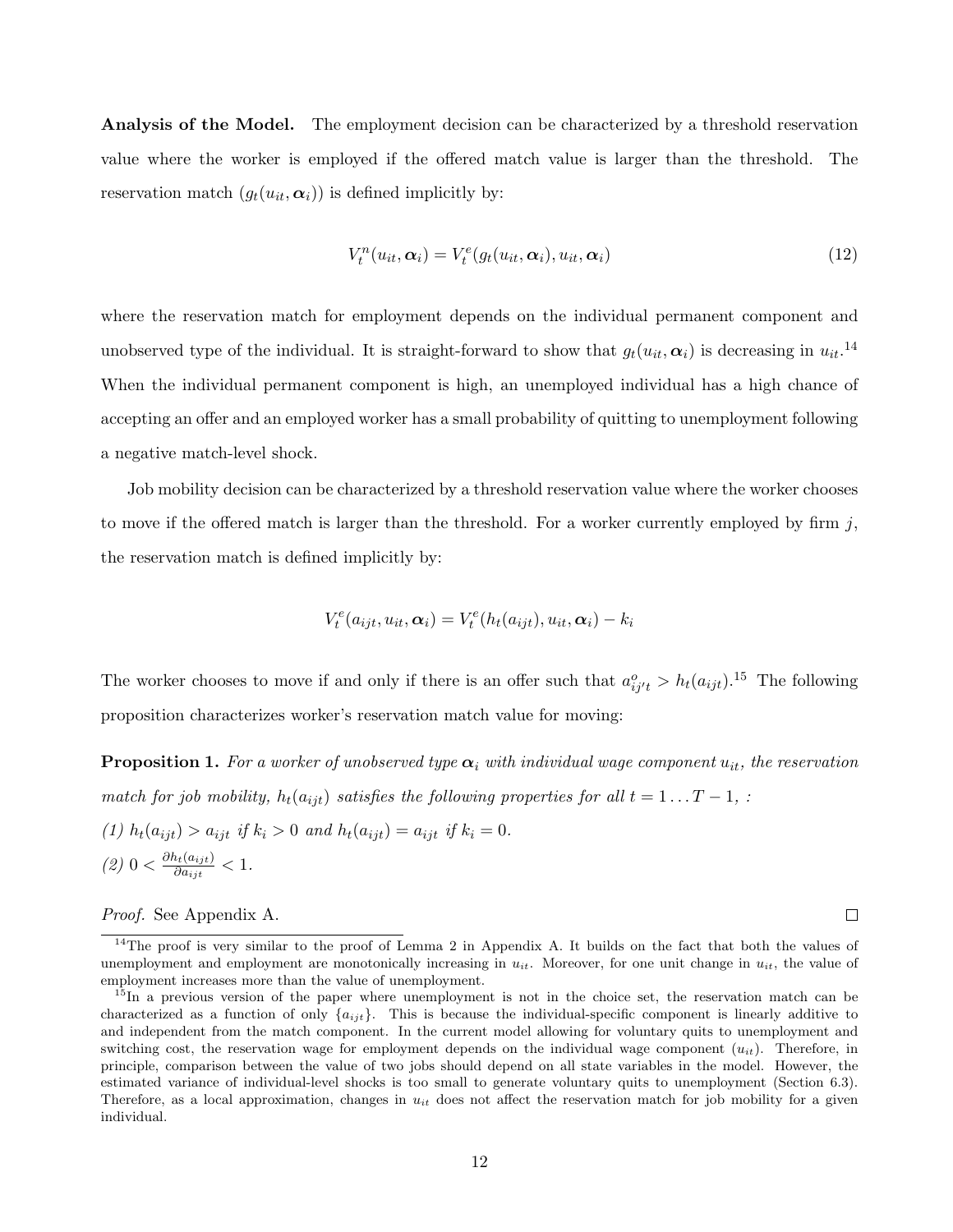When there is no switching cost, the job selection rule is simply based on the difference between the offered match and the current match value (as in, e.g. Burdett (1978)). Job mobility decision is only driven by the current value of match component. For a worker whose switching cost is positive, the worker's reservation match value is always greater than the match value with the current firm (which is the reservation match when switching cost is zero). The "premium" in the reservation match includes the expected discounted long-run compensation of the switching cost that has to be paid upon moving. Switching cost, therefore, influence the extent of labor market inefficiency besides search friction. The second property indicates that the reservation match is monotonically increasing in the quality of the current match and that the rate of increase is decreasing in  $a_{jt}$  grows. This means that, the lower the current match quality is, the larger the premium of  $h_t(a_{ijt})$  is (above  $a_{ijt}$ ). The economic intuition is that a low-match-quality worker expects frequent job changes in the future. Conditional on the individual's switching cost, the optimal strategy is to set a large gap between the reservation match and the match paid by the current firm. By setting the gap large, the individual avoids paying too much switching cost before reaching a high wage level.<sup>16</sup>

An important insight from the last reservation match property is that, following a negative match shock, the worker's reservation match becomes lower than the reservation match without the shock. There is a set of wage offers that are acceptable after the match-level shock which would not have been acceptable without the match-level shock. This is how job mobility arises as a channel of ex-post response to wage risk. The value of job mobility depends on how the match-level shock affects the worker's job mobility decision, holding the reservation wage fixed at each period. In Section 6.1, I formally define and quantify job mobility as a means of responding to shocks in the labor market. Note that the welfare value of job mobility defined here is not the same as shutting down all job mobility, because with random job offers and on-the-job search, there is job mobility even if workers were not to move because of match shocks. This discussion also highlights the economic importance of modeling the dynamics of the match-specific wage  $a_j$  and the person-specific wage u separately. If match quality  $a_j$  is constant within jobs, then job mobility would not be a useful channel to act against wage shocks.

 $16$ See also Hey and McKenna (1979); Van Der Berg (1992) for a similar point in a different context.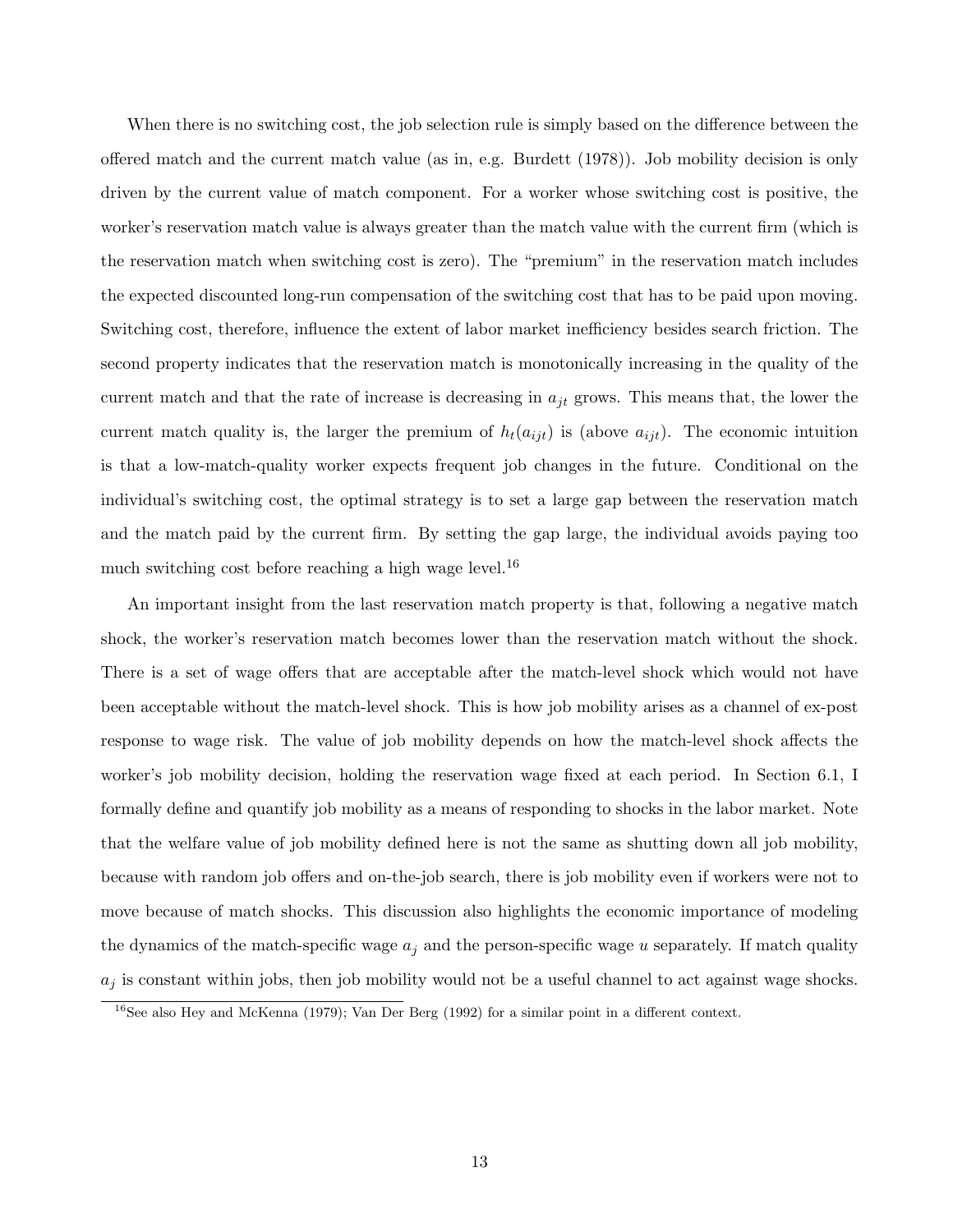# 3 Empirical Evidence

#### 3.1 Data and Summary Statistics

The data set I exploit is the 1996 panel of Survey of Income and Program Participation (SIPP). It is a four-year panel comprising 12 interviews (waves). Each wave collects comprehensive information on demographics, labor market activities and types and amounts of income for each member of the household over the four-month reference period. There are two main advantages of using the SIPP. One is that it has a short recall period, making it an ideal data set to study short-term employment dynamics that are very common among young workers.<sup>17</sup> The other advantage is that the SIPP contains a unique job ID for every job an employed worker had through the sample period. It records job specific wages and hours at each interview date (every four months), allowing researchers to obtain the precise wage changes at the time when job transitions take place. These features make it an attractive data set to study short-term job mobility and wage dynamics.

The original SIPP 1996 panel has 3,897,177 person-month observations.<sup>18</sup> I drop females, full-time students, the self-employed, the disabled, those completing fewer than nine interviews and those who are recalled by previous employer after a separation. I trim the population whose real wage falls into the top and bottom 1% of the real wage distribution by wave. I focus on the primary job, which is defined as the job generating the most earnings in a wave. Although SIPP has monthly information on job changes and earnings, the time unit in the analysis of this paper is four months (a wave). This avoids the seam bias if we were using monthly variables. Real monthly earnings and the wage is derived by deflating the reported monthly earnings and wage by monthly US urban CPI. The reported hourly wage rate is used whenever the worker is paid by hour. For these workers, the real wage per wave is the mean of monthly real wage over the four months. For workers who are not hourly paid, their real wages are obtained by dividing real earnings per wave by reported hours of labor supply per wave.<sup>19</sup> Job change is identified from a change in job ID between waves. If an individual is unemployed through the wave, no job ID would be assigned. In the first wave of SIPP, respondents are asked the starting

 $17$ In the selected sample, if a worker is observed to change jobs in a given calendar year,  $19\%$  of them would experience multiple job changes within the same calendar year. This means that job mobility observations at annual frequency understate the extent of job-to-job transitions by about a fifth.

<sup>18</sup>Note that, due to attrition, not all individuals complete 12 interviews.

<sup>&</sup>lt;sup>19</sup>For each month, respondent reports hours of work per week and how many weeks worked. Monthly labor supply is calculated as hours per week $\times$ (weeks worked/weeks in month) $\times$ 4.33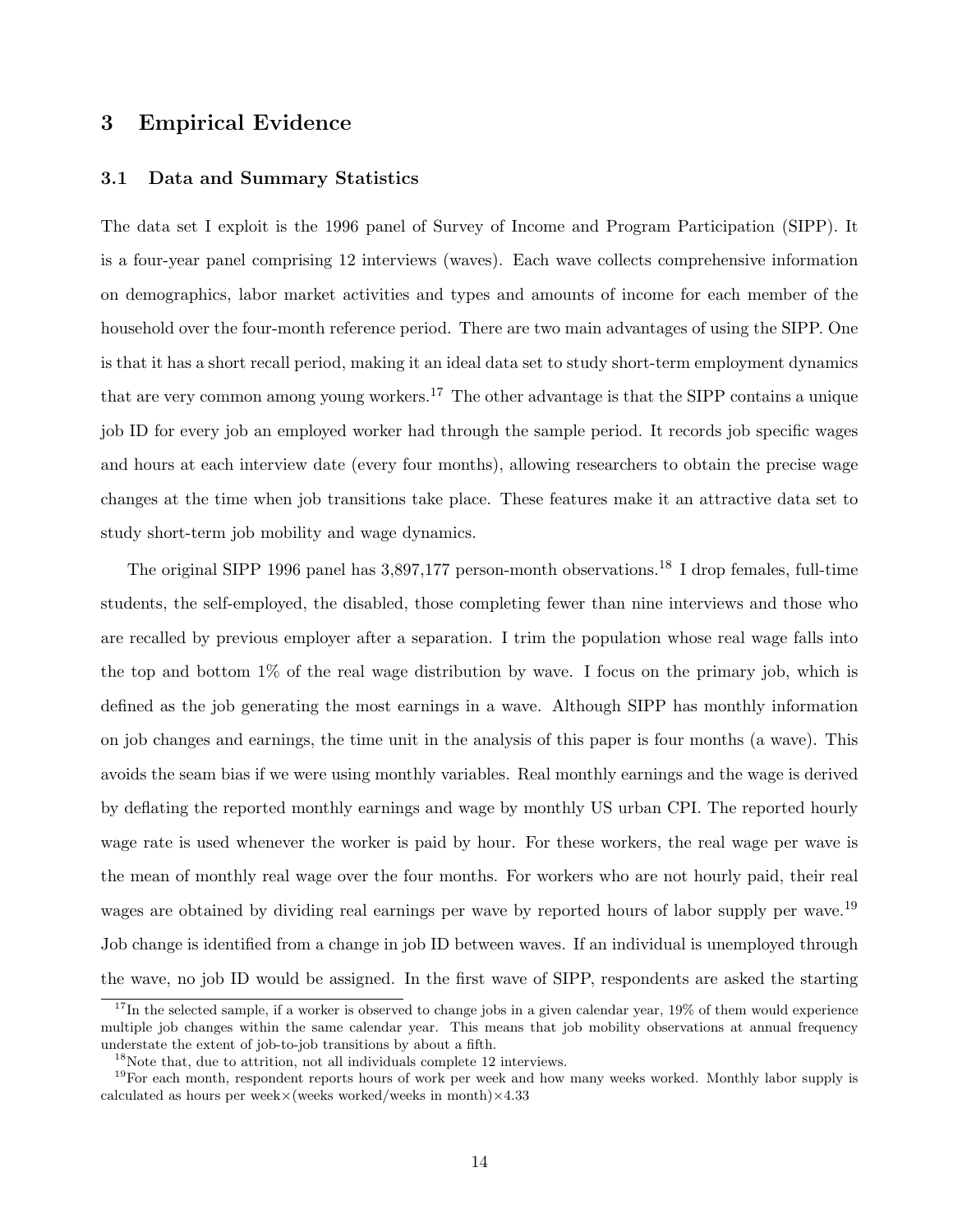date of the present job. I use this information to construct correct job tenure for workers with elapsed job duration when they are first sampled.

I construct two separate panels, one consisting of low-education individuals (those with high school education) and the other including high-education individuals (those with college education). Each panel contains individuals aged between 23 and 35 observed who are observed for eight consecutive waves in the sample.<sup>20</sup> The final samples consist of 938 men in the high-education sample and 755 men in the low-education sample.

Summary statistics are provided in Table 1. Table 2 reports the distribution of total number of observed job changes in the sample. The initial life-cycle period refers to the periods of potential experience observed in the first sample period. Overall, nearly 45% of the workers switch jobs at least once in the four-year sample period. The extent of job-to-job transitions decreases monotonically with potential experience of the individual. For instance, among the most experienced, only 30% of the individuals made at least one job change within the sample period. In contrast, majority of the individuals who recently entered the labor market made at least one job change by the end of the sample period.

#### 3.2 Wage Growth and Job Mobility: Descriptive Evidence

The model features endogenous within-job wage change which is correlated with worker's job mobility decision. In this section, I present a set of descriptive evidence addressing the following questions: First, what is the pattern of within-job wage growth and, in particular, how common are real wage cuts? Second, what is the empirical relation between within-job wage growth and subsequent job mobility? Are workers who experience within-job wage cuts more likely to change jobs? The empirical evidence provided here does not carry any structural interpretation. Nevertheless, descriptive regressions in this section are useful benchmarks to evaluate the assumptions and implications of the model.

Figure 1 presents the distribution of within- and between-job wage growth. Top panel shows real wage growth calculated as the change in log real wages every four months.<sup>21</sup> Two features of the picture are clear. First, between-job wage growth has larger variation than within-job wage growth.

 $^{20}$ Job mobility is most frequent and is the most important way for wage growth in early careers (Topel and Ward, 1992). Since the SIPP is a short panel and the expected college completion age is 23, this selection criteria also ensures that the highest completed education level is obtained for each individual.

 $^{21}$ Throughout this section, wage refers to real wage unless noted otherwise.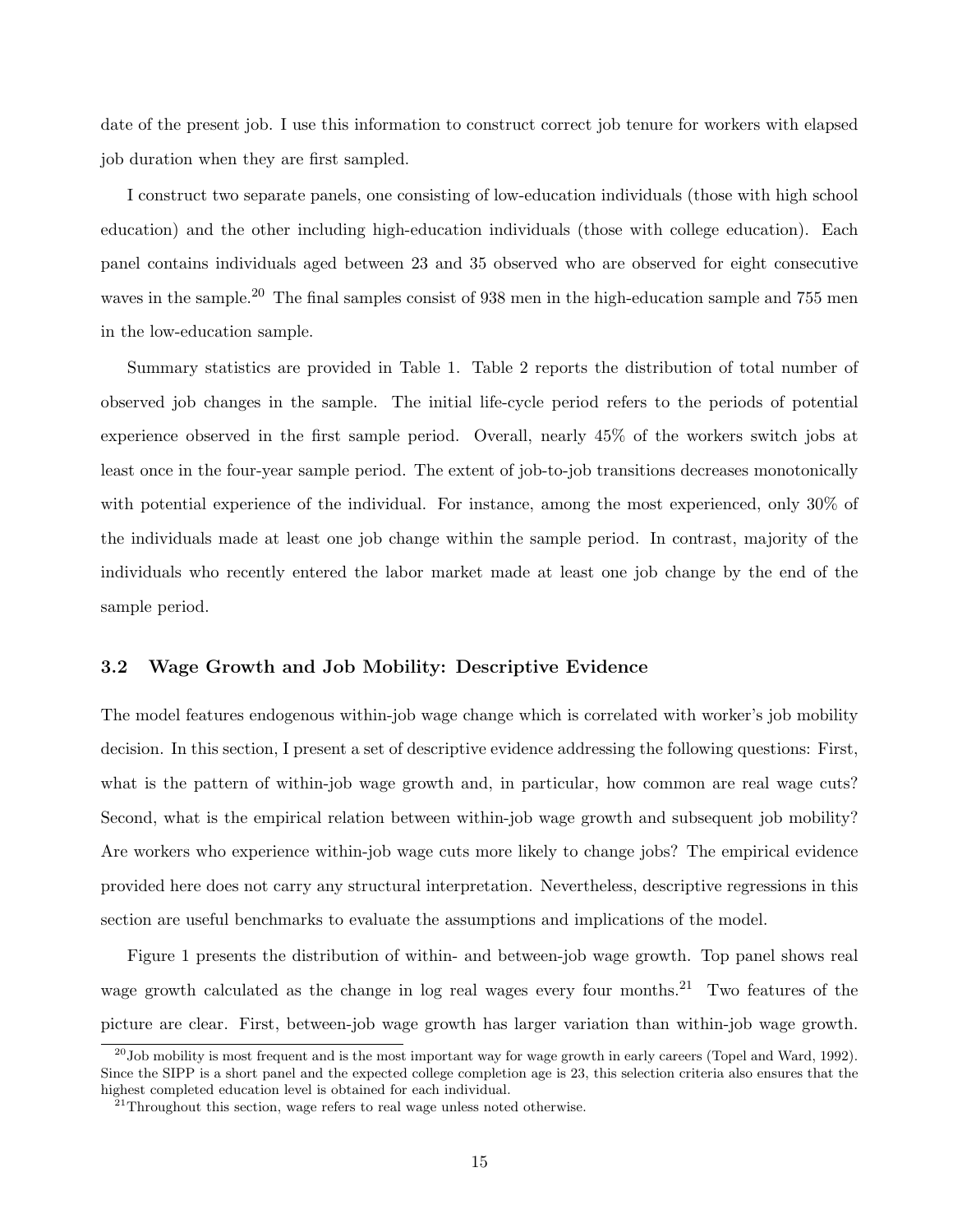Second, both within-job and between-job real wage cuts are very common. Around 45% of job-to-job transitions end up with wage cuts, and about half of within-job wage growths are negative. Majority of the within-job wage cuts are small in magnitude. For instance, the median within-job real wage cut is merely of 1.3% per period. There remains, however, a substantial portion of within-job wage growth showing significant drops. Among the within-job real wage cuts, 25% of those include wage declines of 12% or more between waves. Wage cuts between jobs are much greater in magnitude: the median between-job wage decline is close to 20%. Measurement error may be an important contributor, which is accounted for in the wage process and discussed later. Part of the real wage change could also be due to the stickiness of wages which are not immediately keeping up with a rising cost of living. The bottom panel of Figure 1 shows the distribution of nominal wage growth between and within jobs. While the majority of the workers experience nominal wage growth, the number of workers that had a nominal wage cut remains substantial.

Next I investigate the empirical relation between within-job wage growth and worker's subsequent mobility choice. Specifically, suppose we have a worker employed by firm j at time  $t - 2$  and  $t - 1$ . The primary question of interest is whether a worker whose within-job wage growth is low in period  $t-1$  is more likely to move to another job in t. Table 3 reports the estimates from a linear probability model of job mobility on lagged wage growth (under various assumptions of covariates). In column (1), binary variable of job mobility is regressed on one-period lagged within-job wage growth without any covariates. In column (2) I add lagged job tenure and in (3) I further control for the two-period lagged level of the wage and lagged experience as explanatory variables. Columns (4) builds on the specification in column (3) by adding individual fixed effects. This controls for individual unobservables that jointly affect wage growth and mobility choices. In columns (5), I also add two-period lagged within-job wage growth and control for wage level in period  $t - 3$ .

In each specification, the coefficient on within-job wage growth in  $t - 1$  is negative and statistically significant.<sup>22</sup> This means that workers who experience smaller within-job wage growth are more likely to change jobs in the coming periods. For instance, after controlling for observable characteristics of the worker-firm match (such as wage levels and job tenure), a 10% decline in the current wage increases the probability of a job change in the next period by 0.68% (column 3). Controlling for individual

 $^{22}$ With classical measurement error, the coefficient estimates on within-job wage growth term is biased toward zero, indicating that the true empirical relation between wage growth and job mobility is even stronger.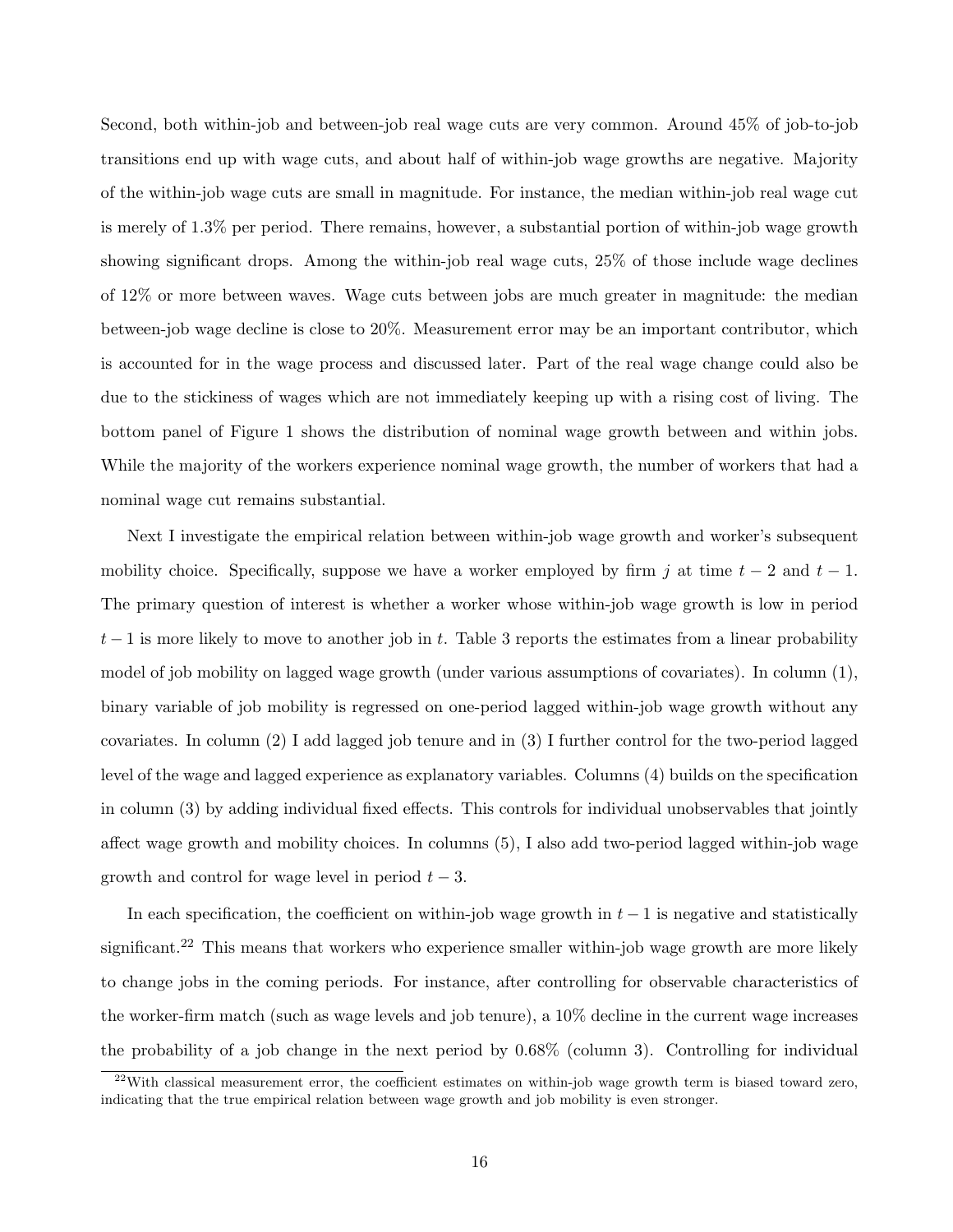unobserved heterogeneity leads to even larger estimates (column 4). The additional coefficient on within-job wage growth in  $t-2$  (column 5) is also negative and significant. These results indicate that within-job wage changes are correlated with future job mobility, even after controlling for individual unobserved heterogeneity. The strong correlation between lagged within-job wage growth and job mobility is informative of the potential important role of the match-level shocks. One of the main tasks of the structural model is to decompose the within-job wage variations due to match- and individuallevel shocks, random growth factors and measurement errors and to account for endogenous selection over jobs (beyond the individual fixed effects).

### 4 Identification and Estimation Strategy

I assume that the distribution of switching costs is discrete. Switching cost types assume the values  $0 < k_2 < k_1$ , with the probability that an individual is a low switching-cost type (type 2) to depend on observable characteristics in the following manner:

$$
\beta(Z) = \frac{\exp(\gamma_0 + \gamma_1 Z_1 + \gamma_2 Z_2)}{1 + \exp(\gamma_0 + \gamma_1 Z_1 + \gamma_2 Z_2)}
$$
\n(13)

where  $Z_1$  is an indicator variable that takes the value 1 when the individual is married and  $Z_2$  is an indicator variable that takes the value 1 if she owns a house.<sup>23</sup>

The parameter set consists of utility function parameter  $(\alpha_h)$ , wage equation parameters  $(\beta_0, \sigma_{u_0}^2, \sigma_{a_0}^2, \sigma_{\eta}^2, \sigma_{\zeta}^2, \sigma_{v}^2)$ , job search parameters  $(\lambda^e, \lambda^n, \rho)$  and type-specific parameters  $(c_1, c_2, \delta_1, \delta_2, \pi_2, k_1, k_2, \gamma_0, \gamma_1, \gamma_2)$ . The tuple  $(c_i, \delta_i)$  differs across types so the unobserved random growth factors can be correlated. The discount factor  $\Gamma$  is not estimated and held fixed at 0.92.

#### 4.1 Identification

I begin this section by illustrating why modeling job mobility decisions is necessary to identify the true wage risk. Suppose the log wage consists of only the match-specific component subject to permanent shocks. Figure 2 demonstrates two possible wage dynamics for a given worker. Prior to time  $t$ , the wage is  $a_0$ . At the beginning of period t, he suffers a permanent negative match specific shock  $\eta$ , and

 $23$ Both variables are measured on the first observation date and is assumed time-invariant starting from the beginning of life.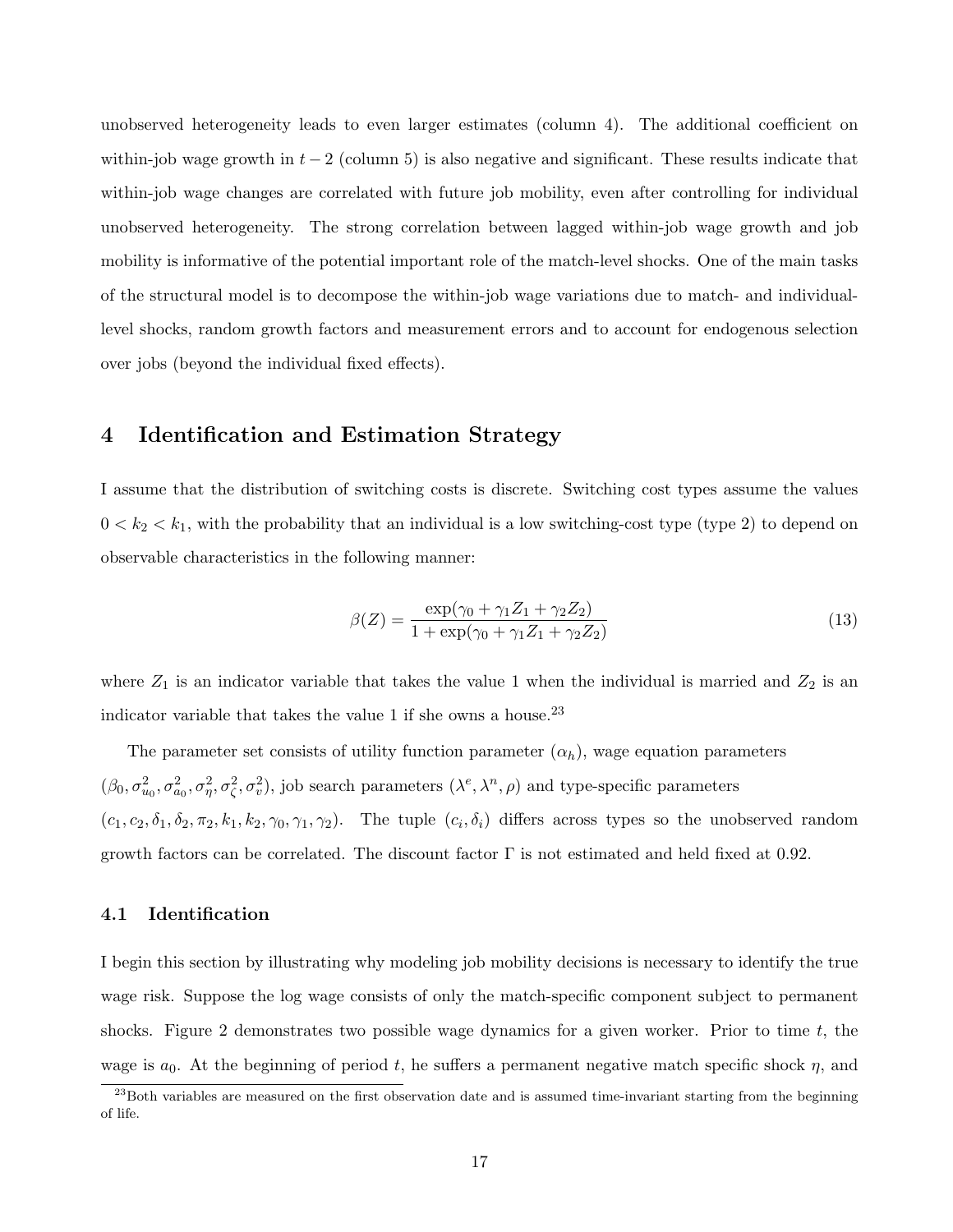his new wage is  $a_1 = a_0 - \eta$ . The permanent wage drop considered here stems from a pure idiosyncratic firm effect and does not mean a depreciation of general individual productivity. In the absence of job mobility, his wage is expected to remain at  $a_1$  for the rest of his working life.

I consider two scenarios. First, suppose a job offer valued  $a^{\circ}$  arrives at  $t + 1$  (left panel of Figure 2). Assuming a positive switching cost, if the new offer is greater than his reservation match  $h(a_1)$ , he would switch to the new job and earn a wage rate at  $a_2 = a^o$ . In this case, the wage increase from  $a_1$ to  $a_2$  results from an endogenous job mobility decision rather than wage risk, a point emphasized by Low, Meghir, and Pistaferri (2010). Moreover, by changing jobs, the worker manages to turn the initial permanent wage shock $(\eta)$  into one that is effectively partly transitory and partly permanent. Only for a worker who remains at  $a_1$  for a long time is the initial shock correctly identified. The ex-post(observed) persistence of the shocks depends on how quickly a worker could improve his match by changing jobs. Since the probability of job changes is inversely related to the quality of the contemporaneous match, the model implies that match-specific shocks would appear more persistent for workers of better match quality and less persistent for workers of lower match quality. When decomposing the variation of observed wage changes, the contribution from permanent shocks should then be larger for workers of higher match quality. This is in line with empirical evidence from the existing literature.<sup>24</sup> The right panel of Figure 2 depicts a second match dynamic in a similar setting. The only difference is that the worker is able to locate a better job within period  $t$ . If the worker takes the job, the observed wage rate in period t becomes  $a_2$  which underestimates the magnitude of true wage shock. The observed average wage per period alone mitigates initial wage risk facing workers, as it is combined with worker's response to latent shocks. The variance of permanent match-level shocks,  $\sigma_{\eta}^2$ , measures wage risk prior to job mobility.

The arguments for model identification are given below. The dynamic model of job mobility can

 $24$ For example, taking estimates from Table I and III of Meghir and Pistaferri (2004), a simple calculation shows that for college graduates, the variance of permanent shock account for 67% of variance of (unexplained) earnings growth, but the number drops to 27% for high school graduates and 20% for high school dropouts. This is consistent with implications from the model, if one believes that more educated workers acquire job-specific skills quicker and build up a higher match on average.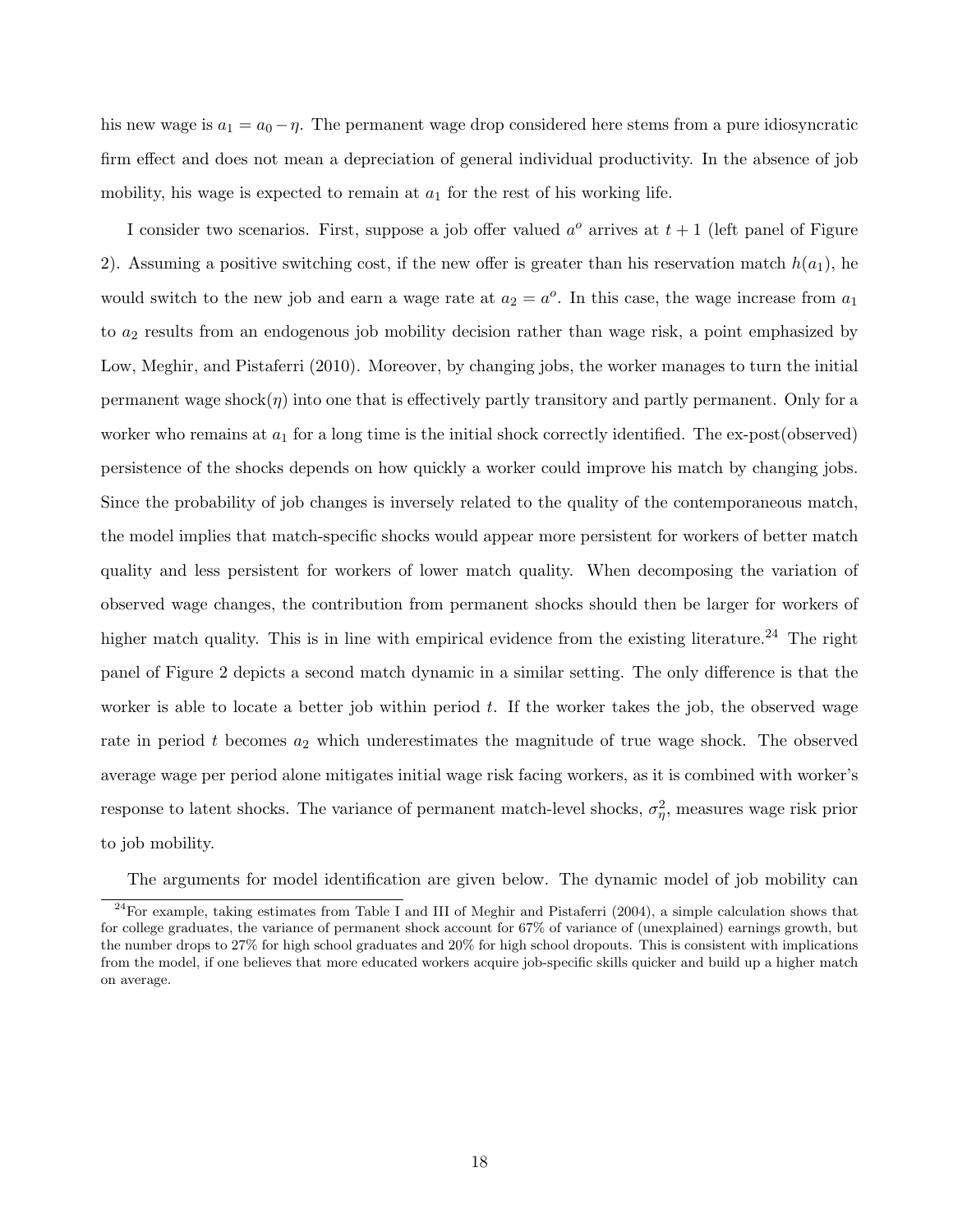be formulated as the Roy model:

$$
\ln w_{ijt} = \beta_0 + a_{ijt}^l + u_{it} + v_{it}
$$

$$
\ln w_{ij't} = \beta_0 + a_{ij't}^o + u_{it} + v_{it}
$$

where as previously defined,  $\ln w_{ijt}$  is the log wage for an individual i employed by current employer j in period t and  $\ln w_{ij't}$  is the offered log wage from firm j'. Assuming no switching cost, the offer acceptance rule is simply based on the difference between the offered match and the current match value:

$$
J_{it}^* = a_{ij't}^o - a_{ijt}^l \tag{14}
$$

$$
J_{it} = \begin{cases} 1 & \text{if } J_{it}^* > 0 \\ 0 & \text{elsewhere} \end{cases}
$$
 (15)

ln  $w_{ijt}$  is observed when  $J_{it} = 0$  and ln  $w_{ij't}$  is observed when  $J_{it} = 1$ . Given the distributional assumptions of the error terms laid out in Section 2, we know that  $a_{ijt}^l$  is normally distributed conditional on  $a_{ijt-1}$  (since  $\eta_{ijt}$  is normally distributed) and  $a_{ij't}^o$  is drawn from an independent normal distribution.<sup>25</sup> Conditional on the match- and individual-level wages at the beginning of period  $t$ , the following moment conditions using data from period t identify the parameters:  $P(J_{it} = 1), E(\ln w_{ijt} | J_{it} =$  $(0), E(\ln w_{ij't} | J_{it} = 1), var(\ln w_{ijt} | J_{it} = 0), var(\ln w_{ij't} | J_{it} = 1).$  This gives us five equations in four unknowns  $\sigma_{\zeta}^2 + \sigma_v^2$ ,  $\sigma_{\eta}^2$ ,  $\sigma_{a_0}^2$ , and  $\beta_0$ . Note that, with one period of data, it is not possible to separately identify the variance of individual-level permanent shocks  $(\sigma_{\zeta}^2)$  from measurement error  $(\sigma_v^2)$ . Like most papers in the wage dynamics literature, a panel data is required. Moments based on the autocovariances of wages are used to identify these two parameters separately.

When there are costs of switching jobs, the job mobility decision can be formulated as:

$$
J_{it}^* = V_t^e(a_{ij't}, u_{it}, \alpha_i) - V_t^e(a_{ijt}, u_{it}, \alpha_i) - k_i
$$
\n
$$
(16)
$$

 $^{25}$ These parametric identification assumptions are sufficient to identify the Roy model (Heckman and Honore, 1990). Note that, since  $u_{it}$  does not enter the job selection rule, distributional assumptions on  $u_{it}$  is not necessary to identify the model.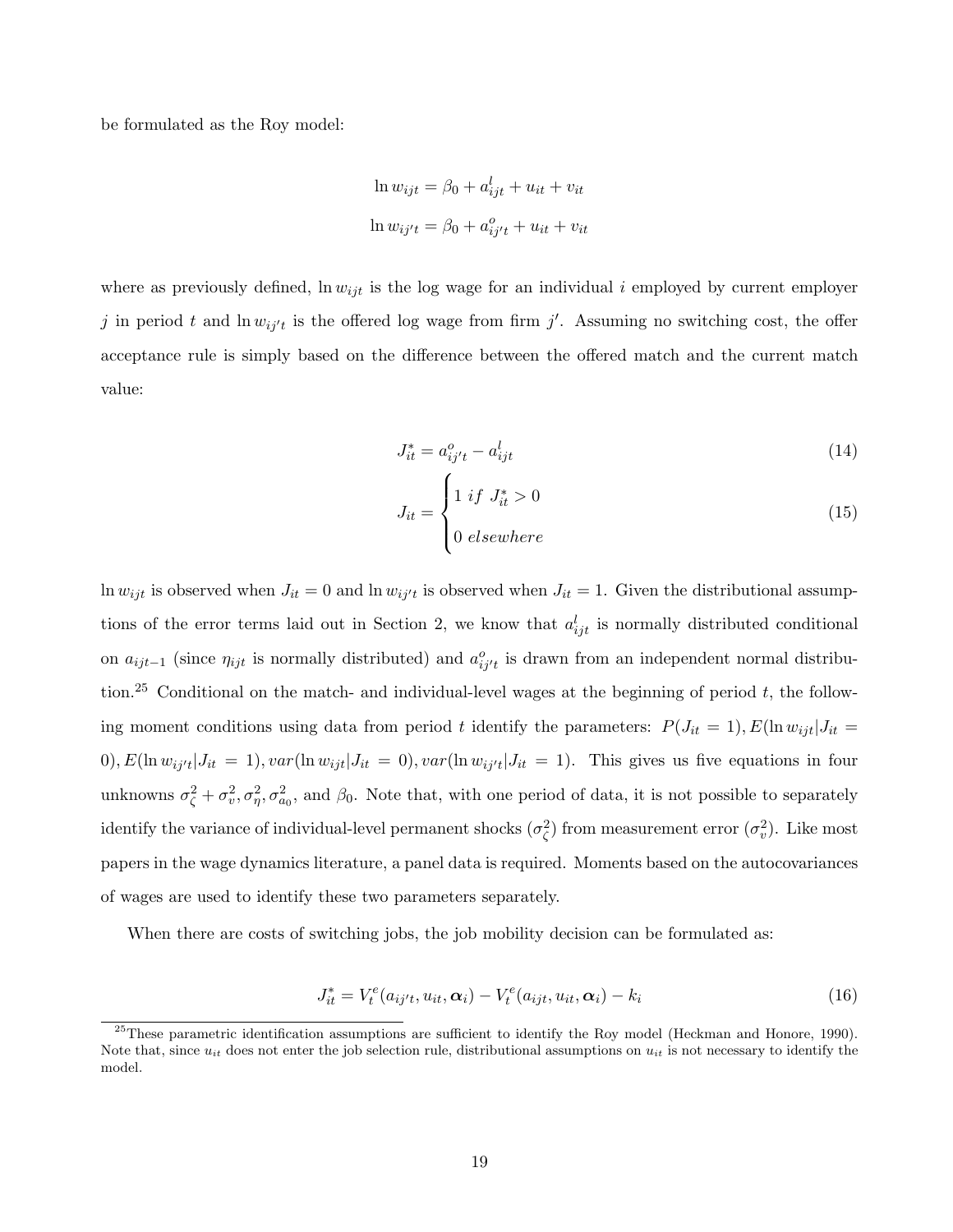where  $k_i$  is the job switching cost which does not affect potential wages regardless of mobility decision. Identification arguments follow the previous case without switching cost, except that exclusion restrictions are required to identify the switching cost parameters. Marital status  $(Z_1)$  and house ownership  $(Z_2)$  are excluded variables from the wage equations.

The panel structure of the data helps identify the parameters of permanent unobserved heterogeneity (modeled in the form of discrete types). For instance, the autocovariance function of job mobility helps to separately identify the heterogeneity in the return to tenure and the heterogeneity in match-level shocks  $(\sigma_{\eta}^2)$ . To see this, Figure 3 plots the simulated autocovariance of mobility at different lags, under three different combinations of  $\sigma_{\eta}^2$  and  $\sigma_c^2$  while holding the rest of the parameters fixed.<sup>26</sup> While both greater  $\sigma_{\eta}^2$  and  $\sigma_c^2$  lead to an increase in the covariance of mobility across different lags, the contribution from  $\sigma_{\eta}^2$  relative to  $\sigma_c^2$  quickly declines as the lag grows. When the lags are sufficiently long, the autocovariance of mobility is affected by  $\sigma_c^2$  but not by  $\sigma_{\eta}^2$ . Therefore, long autocovariance of job mobility identifies  $\sigma_c^2$ . Among workers,  $\sigma_{\delta}^2$  and  $\sigma_{\zeta}^2$  imply that the autocovariance of person-level wages grows nonlinearly and linearly, respectively, with time locations. Hence they are identified by fitting a quadratic and linear trend on autocovariance (Guvenen, 2007).

The labor market friction parameters can be identified using information from the observed wage distribution (Flinn and Heckman, 1982). Intuitively, if the rate of employment is low, a relatively untruncated distribution of observed wages would imply a low job offer arrival probability  $(\lambda^n)$ , while a heavily truncated distribution would imply a high taste for unemployment (i.e., high work reservation wage). The offered wage distribution can be recovered from the truncated distribution of observed wages due to the log-normal distributional assumption (which satisfies the identification condition in Flinn and Heckman). Then, the probability of on-the-job offer arrival  $(\lambda^e)$  can be identified from the probability of switching jobs.

#### 4.2 Estimation Strategy

The model is estimated by the Method of Simulated Moments (MSM). Each decision period in the model corresponds to one wave (four months) in the data. In each iteration in the parameter space, computation of the simulated moments consists of nested loops. In the outer loop, the value functions

<sup>&</sup>lt;sup>26</sup>For the purpose of illustration, in the simulation here, the distribution of c is assumed normally distributed with mean zero and variance  $\sigma_c^2$ .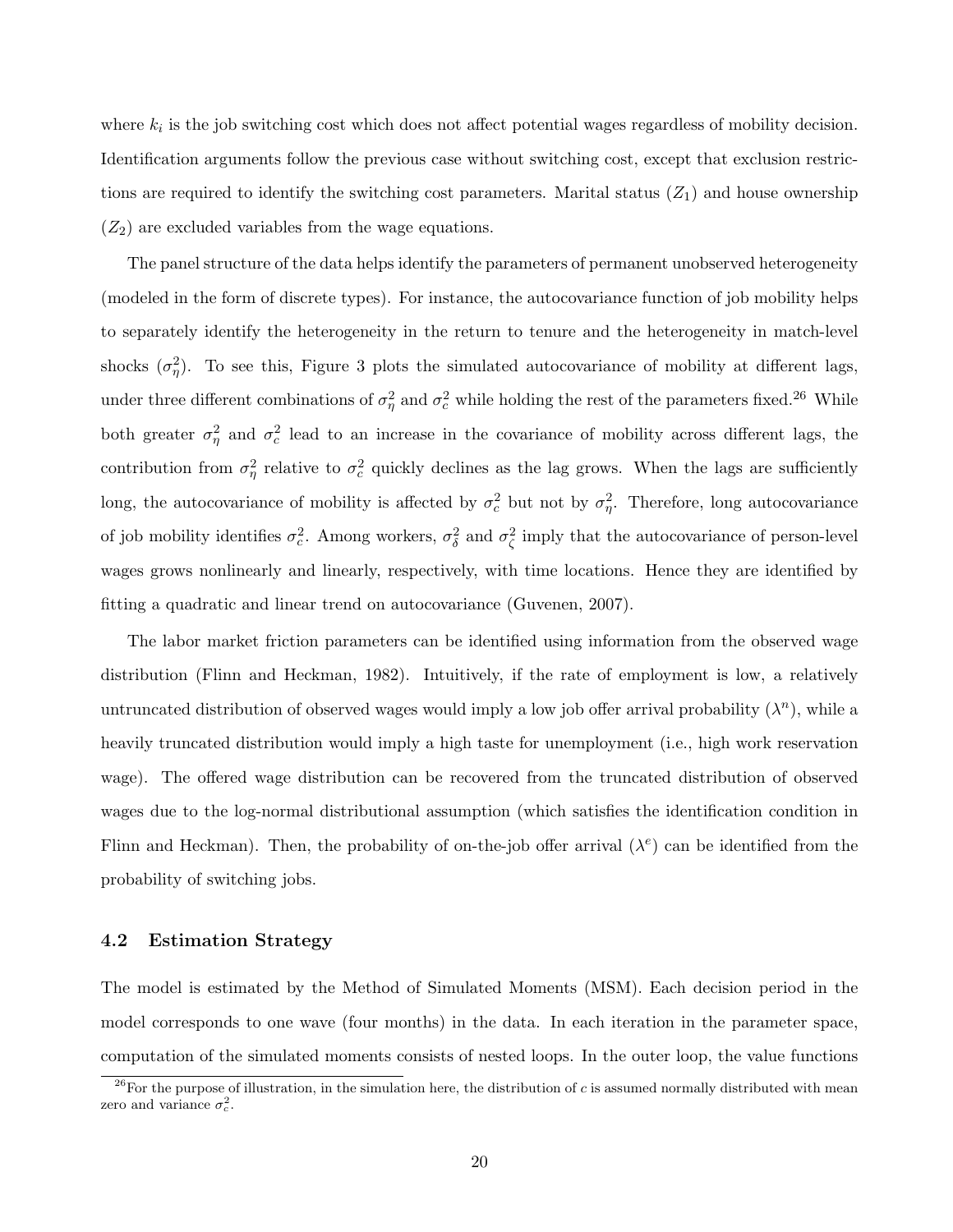in the dynamic programming problem are computed backwards.<sup>27</sup> In the inner loop, the moments are simulated conditional on the value functions. The presence of individual heterogeneity increases the state space and the value function is solved at every combination of worker's types. The standard errors are computed using the formula described in Appendix C.

For each individual in each sample period, we observe job mobility and employment choices and log wages if the individual is employed. The empirical moments include the means of job mobility, employment, transition from employment into unemployment, and log wages in each sample period, and the covariances of job mobility and log wage between any two sample periods. Since SIPP is a short panel, it is typical that some workers have left-censored life-cycle histories when they are observed in the first wave of SIPP. For these workers, their first observed wages are endogenous which leads to an initial condition problem (Heckman, 1981). The initial condition problem is solved by simulating the model starting from the beginning of life cycle and evaluating the moments conditional on each individual's first observed life-cycle period  $\tau_i$ <sup>28</sup>. The mean of elapsed job tenure when a worker is first observed in the sample is added to the set of moments to match.<sup>29</sup> Details of the estimation procedure are discussed in Appendix C.

# 5 Estimation Results

Table 4-5 report estimates from the structural model for low-education men and high-education men, respectively. The first column contains estimates for the model with switching cost. Wage risk at the worker-firm match level is the dominating risk facing employed workers. For instance, among loweducation men, the variance of match-level shock  $(\sigma_{\eta}^2)$  is  $\frac{0.644}{100}$ , whereas the variance of the person-level wage shocks is small and insignificant from zero  $(\sigma_{\zeta}^2 = \frac{0.009}{100})$ . Among high-education men, the variance of match-level shocks is even larger relative to the variance of individual-level shocks  $(\frac{0.885}{100})$  vs.  $(\frac{0.002}{100})$ . These results imply that job mobility could be a very useful potential channel to react against a large fraction of permanent wage risk. The variance of the transitory shock is large. As noted previously,

 $^{27}$ Appendix B describes the solution method to the value function in detail. The method uses Monte Carlo integration and an interpolation method to approximate the value function.

 $28$ Twenty simulations per individual are conducted. For each individual, the unobserved types are drawn from the type probability distributions at the beginning of each simulated path. The observations prior to period  $\tau_i$  are discarded such that the distribution of  $\tau_i$  in the simulated sample matches the distribution in the real data.

 $^{29}$ Recall from Section 3.1 that the SIPP contains information on the starting date of worker's present job when he is first sampled. This information is used to construct the elapsed job tenure at the first interview date.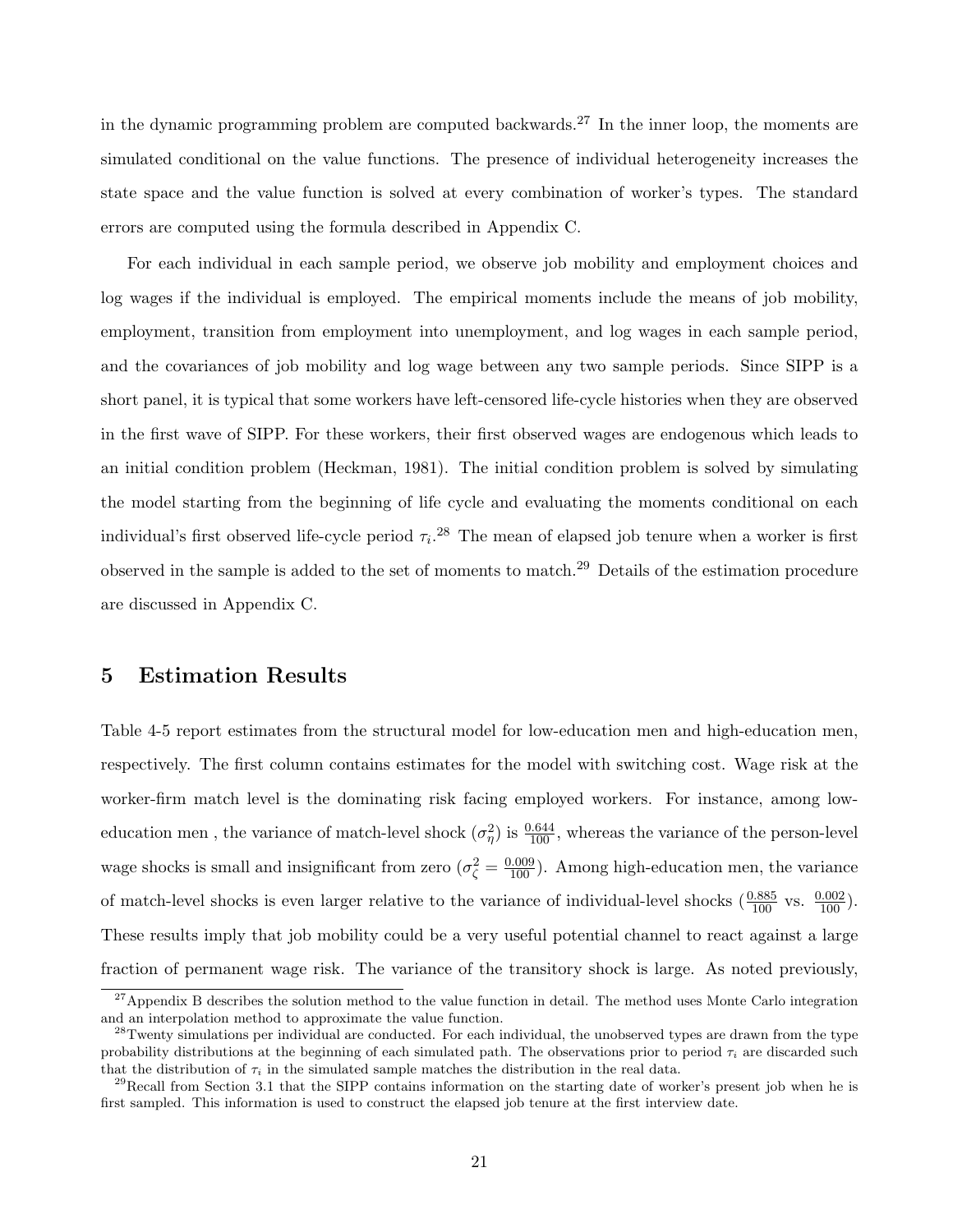transitory shocks represent a mix between a transitory shock and measurement error.<sup>30</sup> It is potentially interesting to use external validation studies to separate out the contribution of true transitory shocks from measurement errors (Gottschalk, 2005; Abowd and Stinson, 2011). The canonical decomposition of shocks into transitory and permanent components is usually applied to annual earnings data where transitory shocks may well be important because of unemployment spells or temporary job spells. In the structural model, these sources of transitory shocks are modeled explicitly through employment and job mobility decisions. Therefore, I interpret that all estimated transitory shocks to wages represent measurement error.

The random growth factors are presented in ascending order by the individual's return to tenure (c). Among low-education men, while the unobserved return to tenure differs widely between the two types of individuals, only the return to tenure among type-2 individuals is significant (at 0.7% per period). The return to experience parameters among both types of individuals are small and imprecisely estimated. Among high-education men, random growth factors are generally small and insignificantly different from zero. Therefore, there is very limited support for heterogeneous return to tenure and heterogeneous return to experience. It is important to note that, even without any returns to experience and tenure, match-level wage shocks and job mobility alone can generate sufficient positive wage growth over time. This is because workers are able to preserve good match shocks and move away from bad match shocks by job mobility. The small estimates of return to tenure are in line with existing estimates after controlling for the endogeneity of job mobility.<sup>31</sup> The estimated heterogeneity of the individual wage component at the start of life is larger than the initial match heterogeneity, particularly among low-education individuals. This has important implications to the sources of wage inequality discussed in the following section.

Table 6 reports the estimated switching cost parameters. The switching cost varies widely by type. Among low-education men, the high-cost individuals pay a utility cost equivalent to 7.8% of the periodwage in order to switch employers. The utility cost paid by the low-cost individuals is only 0.8% of the period-wage. Relative to low-education men, the utility cost of moving is high among the high-

<sup>&</sup>lt;sup>30</sup>In our sample, measurement error in wages may come from two sources: from reported wages for those who are hourly paid, from reported earnings and/or hours for salary-paid workers.

 $31$ See Altonii and Williams (2005) for a reassessment of this literature. Most existing estimates (even after controlling for endogenous mobility) assume that any shock to match component is transitory and therefore does not relate to turnover behavior. Also, if return to tenure is heterogeneous, on-the-job search implies that workers whose returns are low tend to switch jobs at a faster rate, generating a positive relation to observed tenure. This is likely to produce a positive source of bias to existing estimators.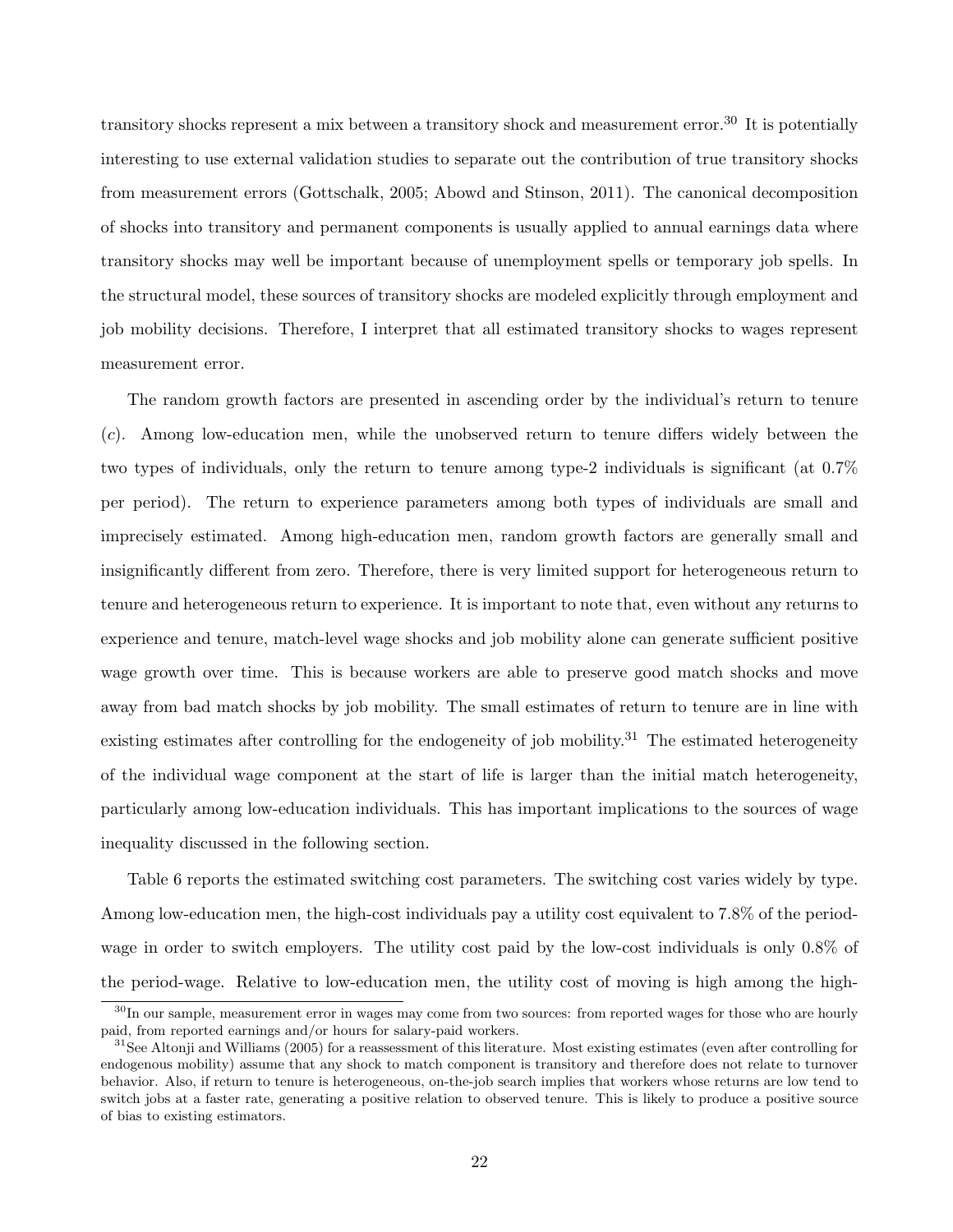educated. For instance, the type-1 switching cost among high-education men is equivalent to 32% of the period-wage and, at the same time, the proportion of men belonging to the high-cost type is larger than low-education men. Interestingly, there is some weak evidence that marriage and house ownership are both negatively associated with the probability that the individual belongs to a high-cost type. The subsidy from spouses to job search activities could reduce the mobility costs of married workers. Young workers who own a house may be more likely to change jobs when there is a wage fall in order to make mortgage payments.

The identification of the full model hinges on exclusion restrictions. As a sensitivity test, I also estimate the model without switching cost, where job mobility is only influenced by wage differences. Columns (2) of Table 4-5 show that the estimated parameters are qualitatively similar. Relative to the estimates from the model with switching cost, the variance of match shocks becomes larger, particularly among high-education men whose switching costs are also large. Therefore, the model without switching costs over-estimates the extent of match-level risks. In addition to wages, unobserved non-wage factors play an important role in explaining individual's job mobility behavior.

What happens if shocks to the worker-firm match and job switching cost are ignored? This corresponds to the assumption made in Low, Meghir, and Pistaferri (2010) and Altonji, Smith, and Vidangos (2013), where the worker's mobility choice is solely based on the value of initial match. Columns (3) of Table 4-5 present the estimated parameters by holding the match values constant within jobs. Compared to columns (1) and (2), there is a large increase in the estimated variance of permanent shock (e.g. from  $\frac{0.003}{100}$  to  $\frac{0.051}{100}$  among high-education men). A large proportion of wage fluctuations that is in fact specific to a worker-firm match has been identified as permanent shocks which is assumed to persist across all jobs. In column (4), I estimate a canonical wage process by neglecting the matchspecific wage altogether and hence disallowing the worker's selection between jobs. This has been a standard in estimating wage uncertainty in the labor and macroeconomics literature. Compared to the estimated individual-level permanent shocks from the model taking job mobility into account (but assuming constant match) in column (3), the variance of permanent shocks becomes even larger. For instance, among low-education men, the canonical model implies that the variance of permanent shocks is  $\frac{0.169}{100}$ , compared to  $\frac{0.05}{100}$  implied by the model with endogenous job mobility. These results are consistent with findings in Low, Meghir, and Pistaferri (2010), where they show, using a reduced-form model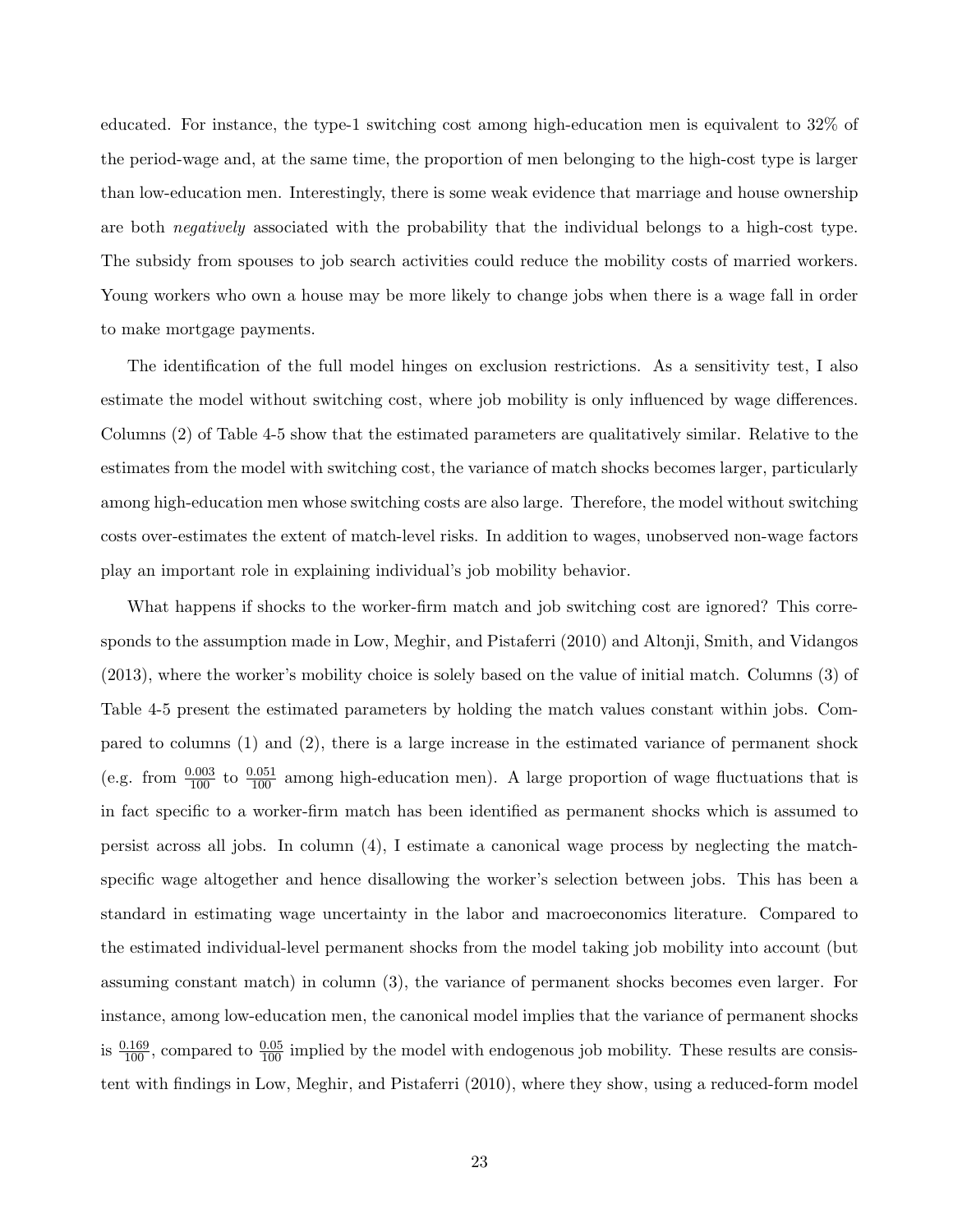of job mobility, that over the half of the identified permanent wage uncertainty stems from worker's endogenous job mobility choice.<sup>32</sup> Note that, the heterogeneity in individual wage growth  $(\sigma_{\delta}^2)$  is very small and insignificant from zero even in the canonical model.

It is also useful to compare the true wage risk, corresponding to the wage risk prior to any job mobility decision, with the wage risk identified by canonical models where the firm-specific wage is neglected. In the structural model, the true wage risk is the sum of the variance of the person- and match-level shocks (abstracting from transitory shocks). Among low-education men, it is  $\frac{0.644+0.009}{100}$ and, among high-education men, it is  $\frac{0.885+0.002}{100}$ . Among all individuals, the true wage risk more than three times as large as the variance of permanent shock identified from a canonical wage process (column 4).

Appendix Table A1 reports the fit of the model to the sample of low-education and high-education men, respectively.<sup>33</sup> To evaluate the fit of the model, for each model specification, I simulate 20 careers for each worker in the sample. I then truncate the careers according to the individual's first observed life-cycle period  $\tau_i$ . The final simulated sample contains 8 observation periods, whose joint distribution of observables and  $\tau_i$  matches the SIPP sample. For the estimated model in column (1) and (2), the simulated outcomes exhibit a reasonably good fit to the data. The simulations capture essential features of the data including the average wage, job mobility and employment, as well as the variance and autocovariance of wage and mobility. For the model without match-level shocks (column 3), the simulated outcomes show a reasonably good fit to the mean outcomes, but worse fit to outcomes involving higher-order moments. For instance, the predicted first-order autocovariances of mobility are small and close to zero, whereas the first-order covariances of mobility in the data are positive.

 $32$ In Low, Meghir and Pistaferri (2010), they assume that "the permanent shock occurs each quarter with probability 0.25. Thus, on average, the permanent component of wages changes once per year." (p. 1436). This implies that their variance of permanent shocks is larger than the estimates from the current paper, where permanent shocks to wages occur every four months.

 $33$ Due to space limits, the table only shows selected moments. The full predicted and actual moments are available upon request.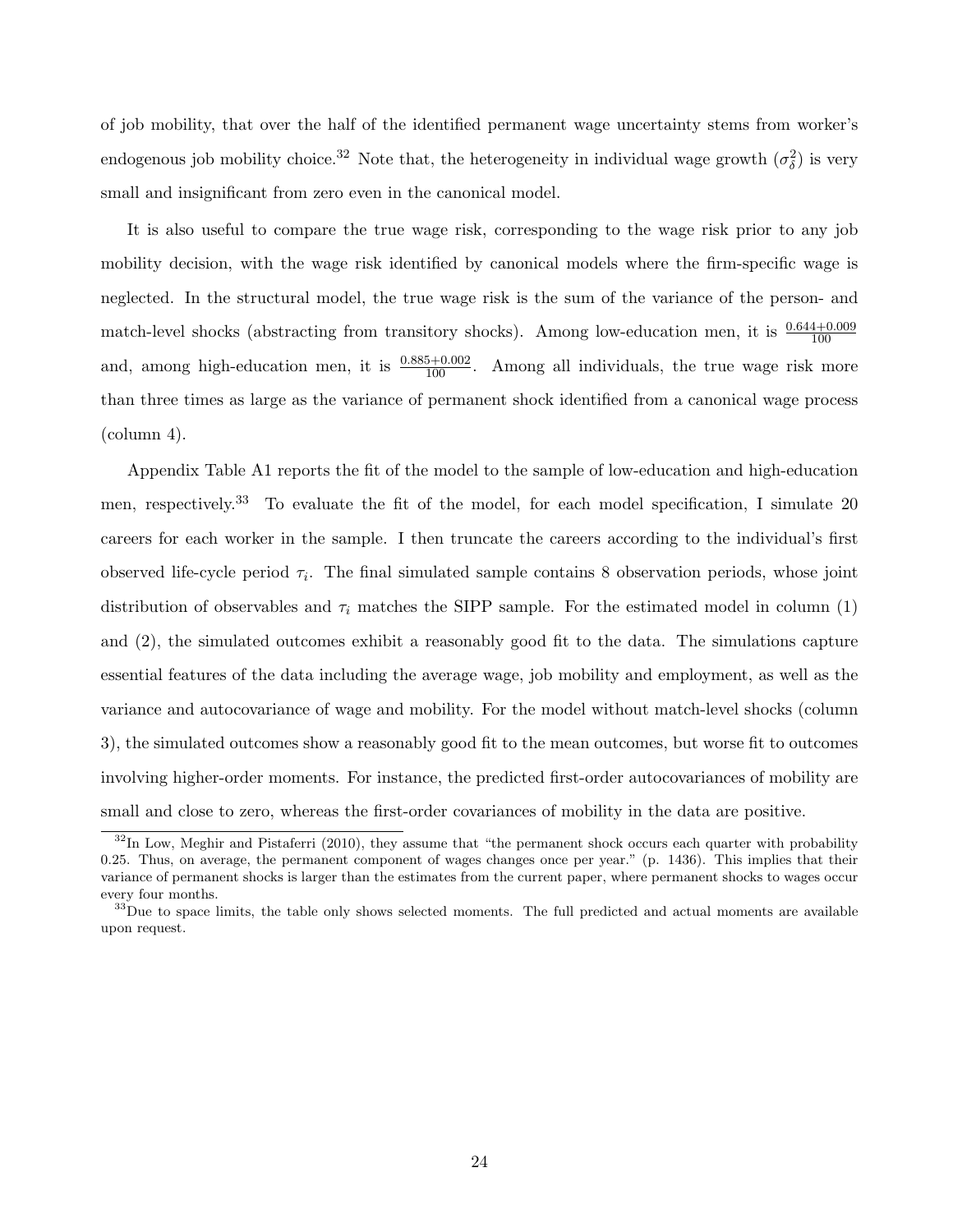# 6 Implications of the Model

#### 6.1 Value of Job Mobility in Response to Match-level Shocks

To quantify the value of job mobility as a way of responding to the match-level wage shocks, I calculate the life-time expected utility of a worker holding the reservation wage fixed in every period at the level before match-level shock taken place in that period (thereby disallowing job mobility to respond to match-level shocks). Let  $V_0^{e'}$  $\sigma_0^{\text{ee}}(a_{ij0}, u_{i0}, \alpha_i)$  be the value at the beginning of life in the counterfactual environment. Under the counterfactual, the dynamic programming problem is solved with respect to a modified conditional density function of the match component,  $f'(a_{ijt}|a_{ijt-1}, \eta_{it})$ , where:

$$
f'(a_{ijt}|a_{ijt-1},\eta_{it}) = g'(a_{ijt}|M_{it},a_{ijt-1},\eta_{it})h'(M_{it}|a_{ijt-1},\eta_{it}=0)
$$
\n(17)

where  $\eta_{it}$  is turned off in the h' density but not in the g' density. Conditioning on the worker's type and the match value at  $t - 1$ , h' measures whether the worker would have moved in the absence of match-level shocks. Then, the value of job mobility at the beginning of life is given by

$$
\Delta V_0 = V_0^e(a_{ij0}, u_{i0}, \alpha_i) - V_0^{e'}(a_{ij0}, u_{i0}, \alpha_i)
$$
\n(18)

where  $V_0^e(a_{ij0}, u_{i0}, \alpha_i)$  is the life-time value allowing job mobility to respond to match-level shocks.  $\Delta V_0$ measures the welfare value of job mobility in response to match-level risk. It depends on the model environment, in particular the extent of frictions in the labor market. For instance, when switching cost is large, job mobility is a less useful channel to act against negative match-level wage shocks. The higher the switching cost is, the closer is the  $h'(M_{it}|a_{ijt-1}, \eta_{it} = 0)$  density from the  $h(M_{it}|a_{ijt-1}, \eta_{it})$ density and the smaller is the  $\Delta V_0$ .

Table 7 shows the calculated value of job mobility across different individual types and education groups. Panel A shows the welfare value of job mobility  $(\Delta V_0)$  under the baseline environment (with switching cost). When represented as a percentage of the average life-time value a job  $(V_0^e)$ , the welfare gains of job mobility among high-education individuals range from 8-9% for different types of workers. The value of job mobility is monotonically decreasing in the cost of job changes: workers whose switching cost is low have larger values of job mobility (both in absolute values and as a fraction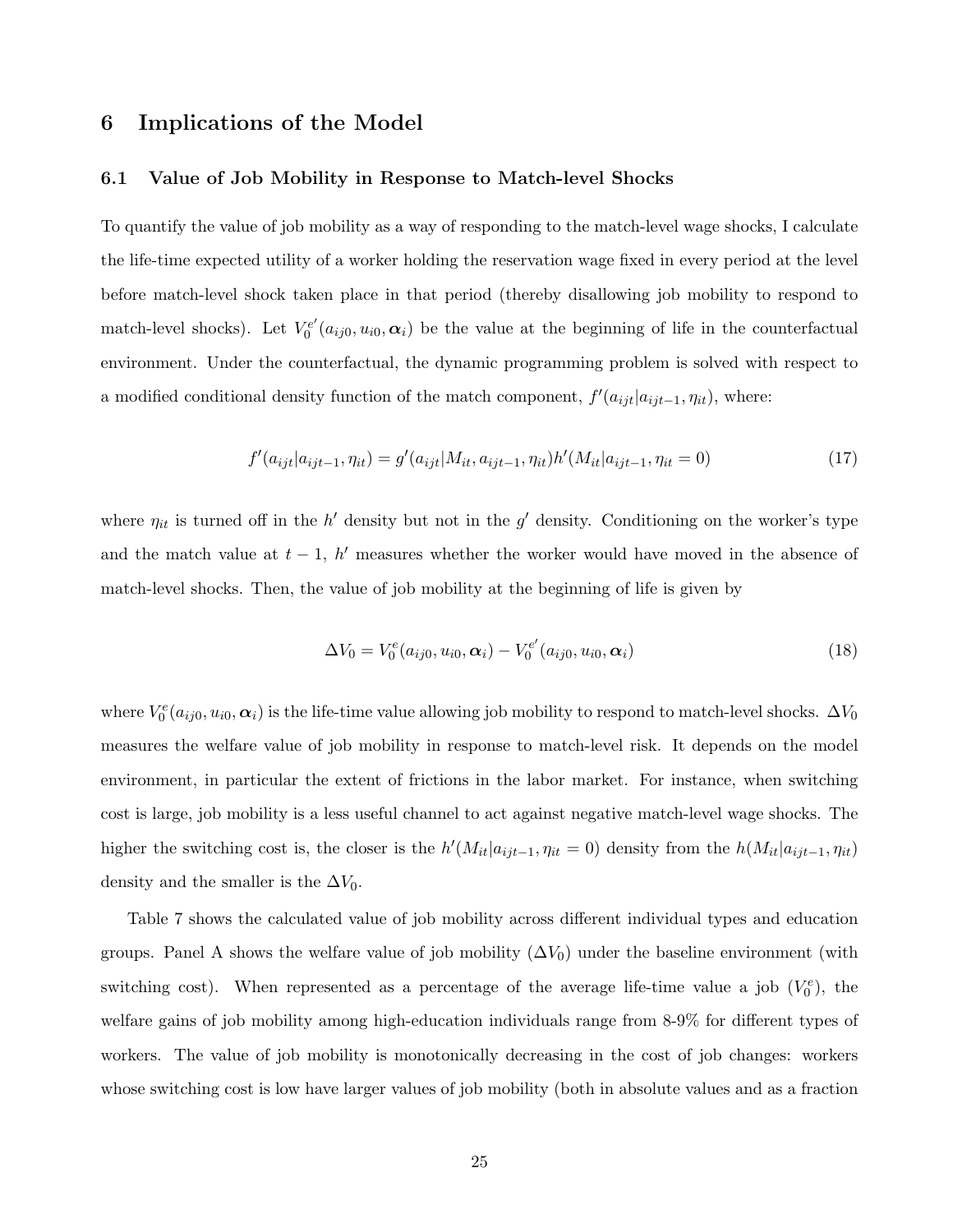of  $V_0^e$ ) than those whose cost of switching employer is high. The value of job mobility is also slightly higher for workers of smaller random growth factors. Relative to high-education individuals, the welfare gain from job mobility for low-education individuals is much smaller overall. For instance, among loweducation individuals with low-switching cost and high random growth factors, the welfare value of job mobility only accounts for 4% of the life-time utility of employment, which is less than half of the value of high-education individuals of the same type.

In Panel B, the value of job mobility is computed under a counterfactual environment where the variance of match-level shocks is reduced by half. Conditional on the individual's type, the value of job mobility is increasing in the variances of match-level shocks. When wage variations in the matchcomponent is high and switching cost is low, job mobility is a highly valuable channel to act against negative wage shocks. In Panel C, job offer arrival probability is reduced to half among the employed. Lower job arrival probability has large impact on the welfare value of job mobility. For instance, among high-education men whose switching cost is high and random growth factors are low, the value of job mobility is down to 5.5% of life-time utility, a 31% reduction relative to the baseline.

#### 6.2 Sources of Wage Growth and Inequality over Early Careers

Using the estimated parameters (column (1) of Table 6), I simulate 20 paths from the beginning of life for each individual in the sample. I then decompose the mean and the variance of simulated population wages over the first 30 periods (10 years) of the life cycle. The primary interest is to evaluate the contribution from the match and the individual component to wages over time. The left panels of Figures 4-5 examine the age profile of mean wages, for low- and high-education men, respectively. While both the match component and individual component grow over time, the majority of log wage growth is driven by improved match values. The growth in  $E(u_t)$  is due to the positive return to work experience. The growth in  $E(a_t)$  is almost entirely due to job mobility, given the small (and even negative for some individual types) estimated mean return to tenure. Good shocks are preserved and bad shocks could be recovered through job changes. As the extent of job-to-job transitions decreases with potential experience, the growth of  $E(a_t)$  gradually slows down, generating a concave experience profile of wages.

The right panels of Figures 4-5 decompose the age profile of wage inequality for young workers,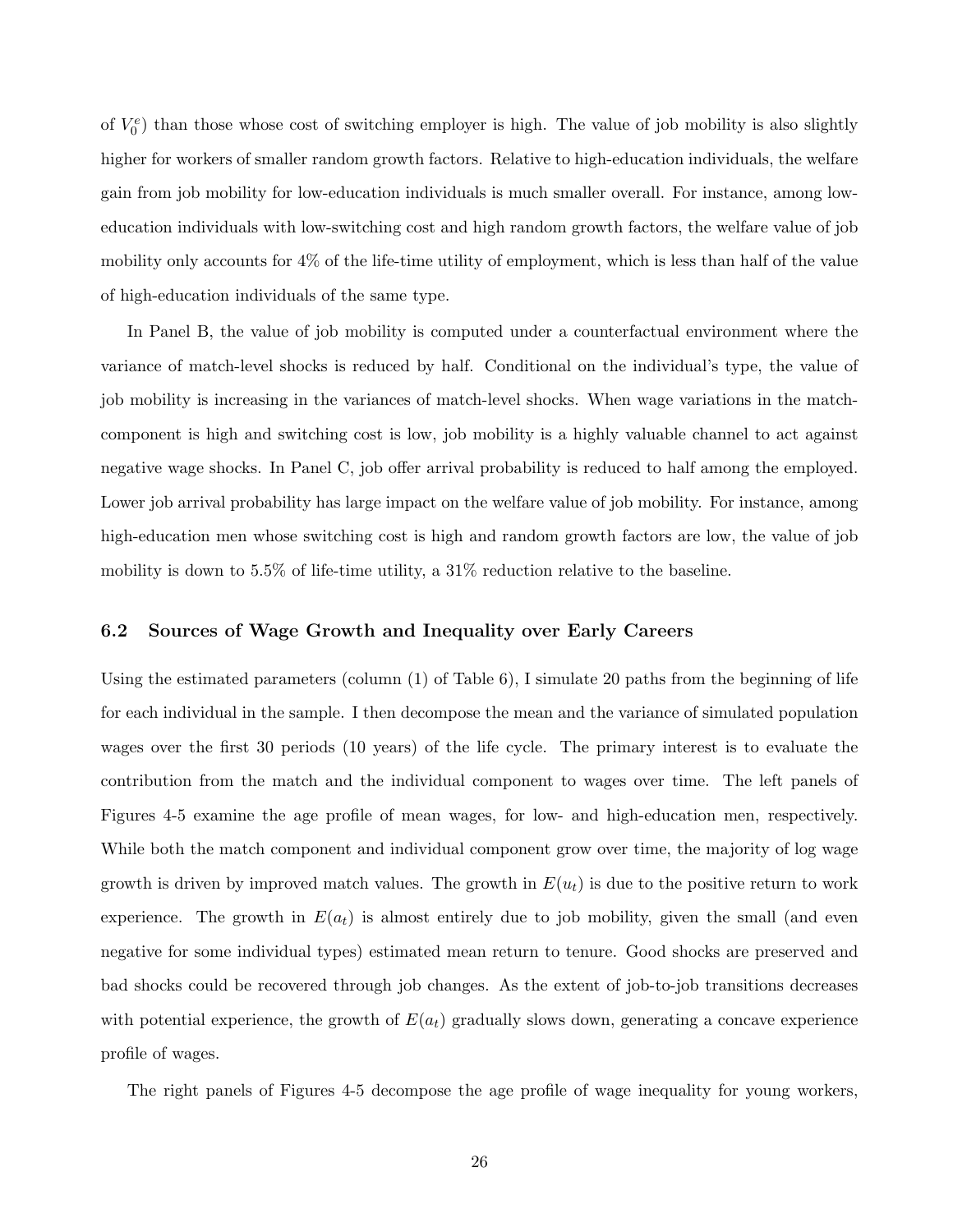for low- and high-education men, respectively. At the beginning of life, most wage inequality is from variation in individual heterogeneity (i.e. individual's general ability). As worker accumulates labor market experiences, the contribution from the worker-firm match quickly rises as a result of the permanent match shocks, job-to-job transitions, and heterogeneous return to tenure. For instance, among high-education men, after 10 years from the beginning of life, the contribution from match-level wages to overall log wage inequality exceeds that from the person-level wages. Therefore, it appears that differences in labor market histories are the main driving force behind the increasing inequality over life. This result is similar to recent findings from Huggett, Ventura, and Yaron (2011). It suggests that policies aiming at improving worker-firm matches are at least equally important as education policies aiming to improving initial conditions.

#### 6.3 Counterfactual Analysis: Implications of Risks

Table 8 compares simulation results from five counterfactual scenarios for both low- and high-education men in the 30th period (equivalent to the 10th year) of the dynamic model with switching costs.<sup>34</sup> The baseline scenario (column 1) assumes that individuals are subject to match- and person-level wage risk and layoff risk which are estimated in the dynamic model with switching costs. In subsequent columns, the risk environment is modified as follows since the first period of the life-cycle, holding everything else constant at the baseline level: doubling the standard deviation of match-level shocks (column 2); doubling the standard deviation of match-level shocks and simultaneously doubling switching costs (column 3) or shutting down job mobility (column 4); doubling the standard deviation of individual-level shocks (column 5); doubling the layoff probability in each period (column 6). Results are separately reported for low-education men and high-education men.

Column 2 reports the effects of an increase in the variance of match-level shocks. Among low- and high-education men, the higher variance of match-level wage risk *increases* average log wage among workers, mainly as a result of improved match quality. The labor force participation rate remains the same as the baseline. The present discounted value (PDV) of utility also shows small increase, from 24.85 to 25.95 among low-education men and from 27.31 to 28.33 among high-education men. The welfare implications of match-level wage risk depend crucially on the degree of labor market frictions

 $34$ The results are based on 20 paths from the beginning of life for each individual in the sample, with unobserved types drawn from the discrete distribution.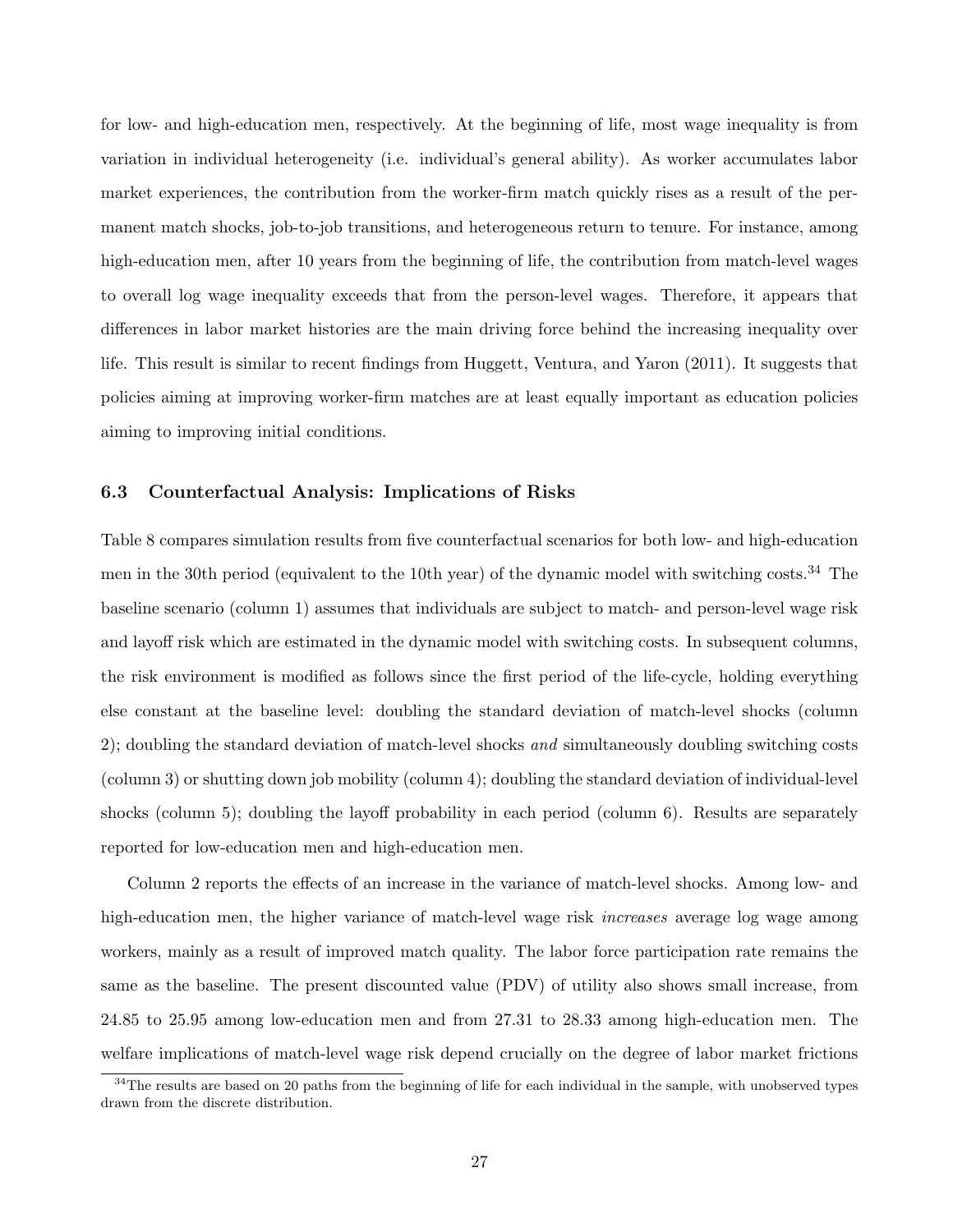and the cost of job mobility. When the increase in match-level wage risk is accompanied by a rise in switching cost, the welfare gain declines (column 3). When job mobility is disallowed in the model (by setting offer arrival probability among employed workers to zero), an increase in the match-level wage risk *reduces* welfare relative to the baseline. For instance, among low-education men, the match component of wage declines by over 50% from 0.34 to 0.22 in period 30, reducing the PDV of utility.

Columns 5-6 report the effects of an increase in the variance of individual-level shocks and the layoff probability, respectively. Doubling the variance of individual-level wage shocks barely changes individual's behavior and PDV of utility relative to the baseline. The standard deviation of individuallevel wage shocks appears to be too small to affect individual's behavior. Increasing the probability of a layoff reduces welfare, through reductions both in the average match component of wage among workers and in the fraction of individuals who are working.

# 7 Conclusion

I estimated a dynamic structural model of job mobility jointly with a stochastic wage process. In addition to decomposing wage shocks by their persistence, I also considered two sources of wage shocks, shocks at the worker-firm match level and shocks at the individual level which persist across jobs, and modeled their effects on dynamic individual behaviors. The estimation results suggest that wage risk at match level is the dominating type of risk facing employed individuals. I showed that job mobility is a valuable channel in response to the match-level wage shocks. The welfare value of job mobility depends critically on the magnitude of the job-switching costs and job offer arrival probability. I also identified the true wage risk prior to job mobility, which is almost three times as large as the wage risk estimated using observed wages alone.

The importance of match-level wage risk points to the significance of government programs aiming at improving worker-firm match quality and reducing frictions in the labor market. Given that the accumulated match-specific shocks account for much of the wage inequality for workers in their early careers, it suggests an important role for policy interventions (like job training programs) aiming to help workers recover from the loss of job-specific skills. For employed workers, recessions could lead to a rise in job switching cost or a decline in the offer arrival probability. Under either case, job mobility is less valuable in terms of its value in moving away from bad match-level shocks. Therefore, this paper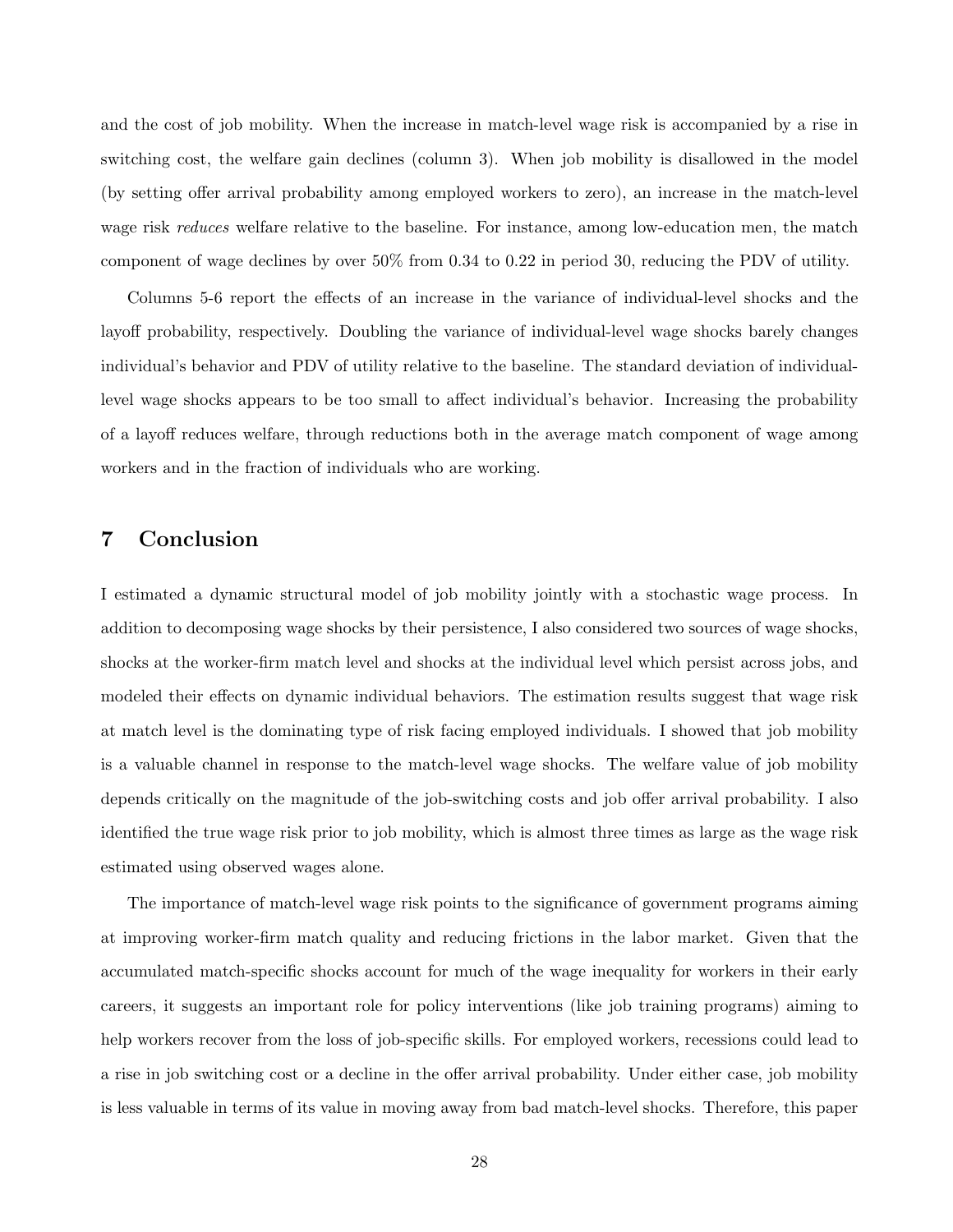suggests that the welfare of employed workers could also be greatly reduced in recessions. Decreasing activities of job-to-job transitions implies that match-level shocks would appear more persistent in recessions and thereby making the wage risk identified from observed wages larger. This coincides with empirical evidence from the literature finding that idiosyncratic risk is countercyclical.<sup>35</sup>

Recovering the true wage risk facing individuals from their choices is complex. While this paper takes a step to separate match-level risk from individual-level risk by modeling job mobility, it has several limitations that can be extended in future research. First, the modeling of job mobility decisions is simple and highly stylized. For instance, jobs could differ from each other in other aspects besides match quality. The switching cost parameter in this paper absorbs all the other non-wage factors affecting job mobility in a reduced-form way, but modeling transitions across jobs that differ explicitly in wage risk, return to tenure, or hours of work is desirable and left for future research. Each extension would add another state variable in the model and require a careful specification of the preference structure. Second, the variance of match-level shock is constant over time. If job quality is learnt over time, the variation of surprises to match quality is decreasing with job tenure as workers learn more about their match-specific productivity (Jovanovic, 1979). It would be interesting to explore the implication from a model where job is an "experience good". In that case, the option value of current job would be declining with tenure, which would presumably dampen the value of job mobility. Finally, an important avenue for future research is to analyze the relation between job mobility and other channels which workers can rely on in response to labor market risk, and to quantify their relative value in reacting against different types of shocks.

<sup>35</sup>See Storesletten, Telmer, and Yaron (2004).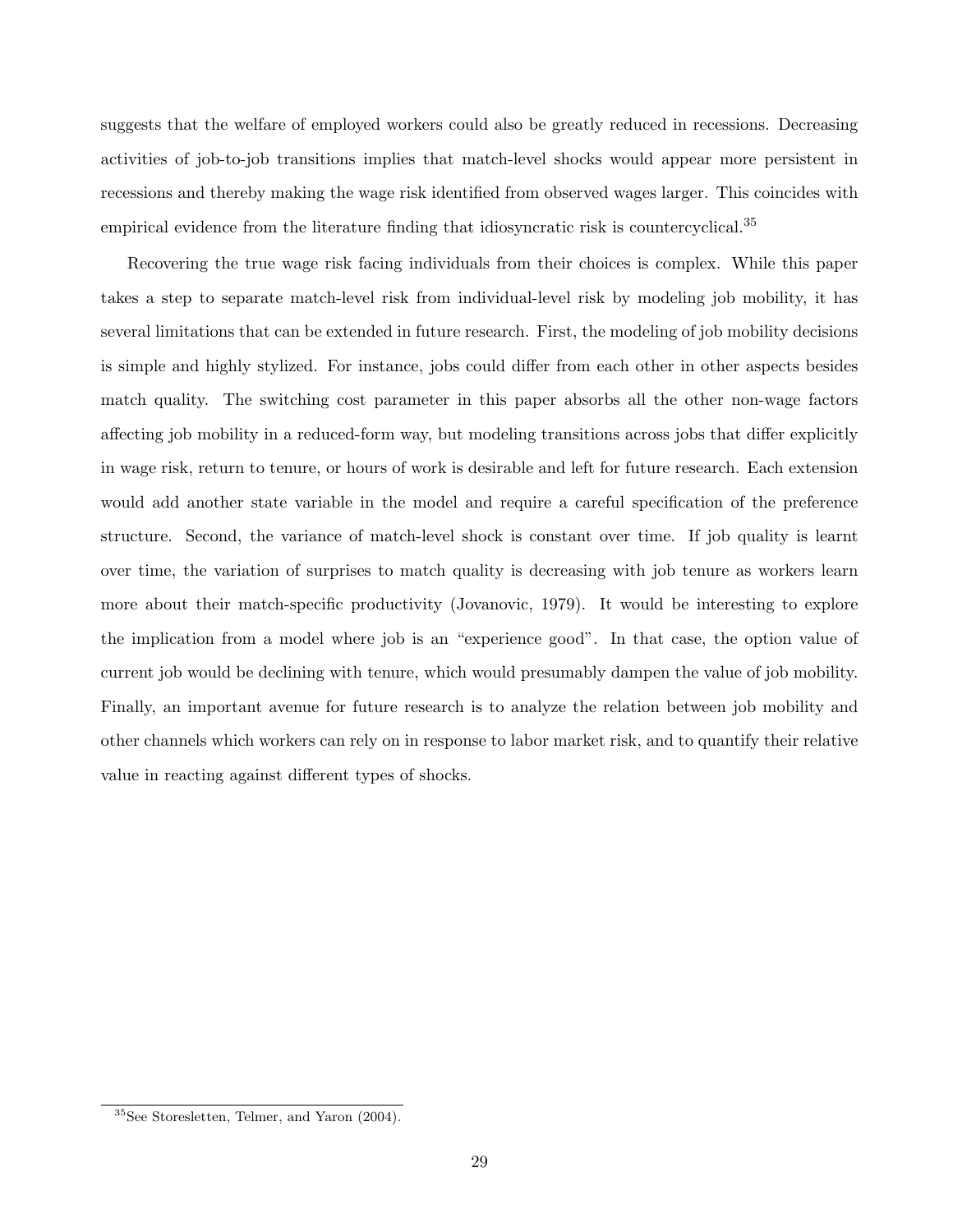# APPENDIX

# A Proof of Proposition 1

In this section, the value function is conditional on worker's type  $\alpha_i$ . I also assume that the individual wage component is nonstochastic and fixed at some value  $u_i$ . This simplifies notation (by avoiding to carry on  $u_{it}$  as a state variable) and does not change any of the implications concerning the properties of the reservation wage w.r.t to match value  $a_{ijt}$ .

**Lemma 1.**  $V_t^e(a)$  is monotonically increasing its argument, for all t.

Proof. This can be established through backward induction.

$$
V_T^e(a_{ijT}) = a_{ijT}
$$

which is an increasing function in  $a_{ijT}$  trivially. Now suppose  $V_{t+1}^e(a_{ijt+1})$  is increasing in  $a_{ijt+1}$ . Proving that  $V_t^e(a_{ijt})$  is increasing in  $a_{ijt}$  concludes the induction. Now,

$$
V_t^e(a_{ijt}) = \ln w_{ijt} + \Gamma(1 - \lambda^e)(1 - \rho)E_t \max \left[V_{t+1}^e(a_{ijt+1}), V_{t+1}^n\right] + \Gamma \lambda^e (1 - \rho)E_t \max \left[V_{t+1}^e(a_{ijt+1}), V_{t+1}^e(a_{ij't+1}) - k_i, V_{t+1}^n\right] + \rho \Gamma E(V_{t+1}^n)
$$
(1)

From Section 2, we know that

$$
E_t \max \left[ V_{t+1}^e(a_{ijt+1}), V_{t+1}^n \right] = E_t \left[ V_{t+1}^e(a_{ijt+1}) \right] \times P(a_{ijt+1} \ge g_{t+1} | a_{ijt}) + E_t \left[ V_{t+1}^n \right] \times P(a_{ijt+1} < g_{t+1} | a_{ijt}) \tag{2}
$$

and

$$
E_t \left[ V_{t+1}^e(a_{ijt+1}) \right] = \int V_{t+1}^e(a_{ijt+1}) dF(a_{ijt+1}|a_{ijt})
$$

By the assumptions on the match process, it is easy to show that  $F(a_{ijt+1} | a_{ijt}^1)$  first-order stochastically dominates  $F(a_{ijt+1}|a_{ijt}^2)$ , for any  $a_{ijt}^1 > a_{ijt}^2$ . This implies that  $\int v(k)dF(k|w^1) > \int v(k)dF(k|w^2)$  for any increasing function v. Since by assumption  $V_{t+1}^e(a_{ijt+1})$  is increasing in its argument and  $a_{ijt+1}$  is increasing in  $a_{ijt}$ ,  $V_{t+1}^e(a_{ijt+1})$  is also increasing in  $a_{ijt}$ . Hence we have established that  $E_t\left[V_{t+1}^e(a_{ijt+1})\right]$ is increasing in  $a_{ijt}$ . We can also show that  $P(a_{ijt+1} \geq g_{t+1})$  is increasing in  $a_{ijt}$ . Given that  $V_{t+1}^n$  is independent of  $a_{ijt}$ , the continuation value when there is no external offer is increasing in  $a_{ijt}$ .

The argument for the monotonicity of the continuation value when there is a job offer is similar. Suppose the job offer is inferior to the job in period  $t + 1$   $(V_{t+1}^e(a_{ijt+1}) > V_{t+1}^e(a_{ij't+1}) - k_i)$ . Then, from equation (1), it is easy to show that  $V_t^e(a_{ijt})$  is increasing in its argument. Suppose the new job is superior to the current employer  $(V_{t+1}^e(a_{ijt+1}) \lt V_{t+1}^e(a_{ij't+1}) - k_i)$ . Since  $a_{ijt+1}$  is increasing in  $a_{ijt}$ ,  $a_{ij't+1}$  must also be. Then  $E_t\left[V_{t+1}^e(a_{ij't+1}) - k_i\right]$  is increasing in  $a_{ijt}$  and hence  $V_t^e(a_{ijt})$  is increasing  $\Box$ in its argument.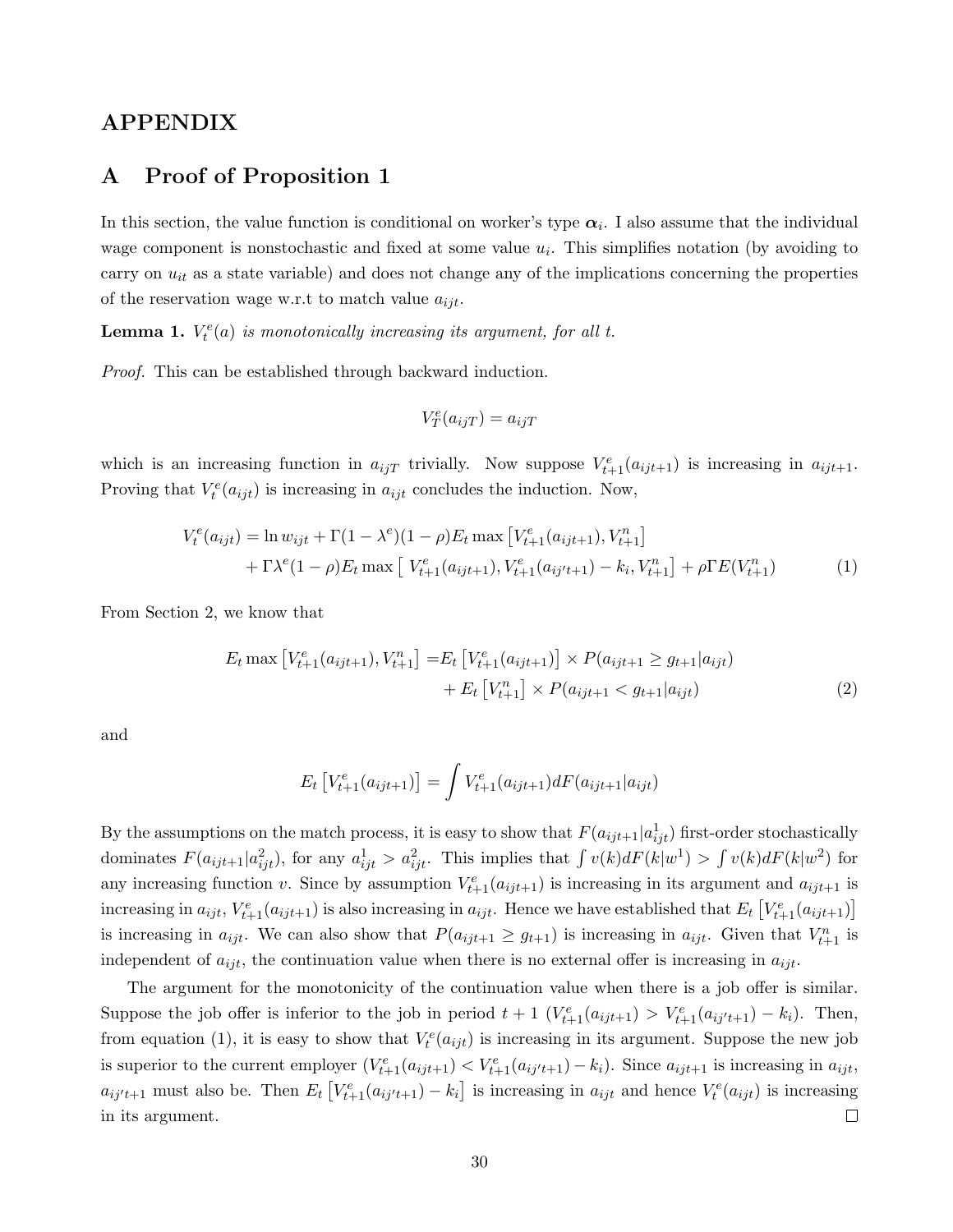**Lemma 2.** The reservation match value  $h_t(a)$  is monotonically increasing in a, for all t.

Proof. The reservation match value satisfies:

$$
V_t^e(a_{ijt}) = V_t^e(h_t(a_{ijt})) - k_i
$$

By the implicit function theorem<sup>36</sup>,

$$
\frac{\partial h_t(a_{ijt})}{\partial a_{ijt}} = \frac{V_t^e(a_{ijt})'}{V_t^e(h_t(a_{ijt}))'} > 0
$$

 $\Box$ 

**Lemma 3.**  $V_t^e(a)'$  is monotonically increasing in a, for all  $t=1...$   $T-1$ .

*Proof.* Assume that the value of unemployment is less than the value of employment in period  $t +$ 1.<sup>37</sup> Let  $\Phi(\cdot)$  and  $\phi(\cdot)$  denote cumulative and density function of the offer distribution respectively. Differentiating equation 1 w.r.t.  $a_{ijt}$ 

$$
\frac{\partial V_t^e(a_{ijt})}{\partial a_{ijt}} = 1 + \Gamma(1 - \lambda^e) E_t(V_{t+1}^e(a_{ijt+1})')
$$
\n
$$
+ \Gamma \lambda^e E_t \left[ V_{t+1}^e(a_{ijt+1})' \Phi(h_{t+1}(a_{ijt+1})) + V_{t+1}^e(a_{ijt+1}) \phi(h_{t+1}(a_{ijt+1})) \frac{\partial h_{t+1}(a_{ijt+1})}{\partial a_{ijt+1}} \right]
$$
\n
$$
- \Gamma \lambda^e E_t \left[ (V_{t+1}^e(h_{t+1}(a_{ijt+1})) - k_i) \phi(h_{t+1}(a_{ijt+1})) \frac{\partial h_{t+1}(a_{ijt+1})}{\partial a_{ijt+1}} \right]
$$
\n
$$
= 1 + \Gamma(1 - \lambda^e) E_t(V_{t+1}^e(a_{ijt+1})') + \Gamma \lambda^e E_t \left[ V_{t+1}^e(a_{ijt+1})' \Phi(h_{t+1}(a_{ijt+1})) \right]
$$
\n(3)

where the last step follows because by definition,  $V_{t+1}^e(h_{t+1}(a_{ijt+1})) - k_i = V_{t+1}^e(a_{ijt+1})$ . From (3), we obtain

$$
\frac{\partial^2 V_t^e(a_{ijt})}{\partial a_{ijt}^2} = \Gamma(1 - \lambda^e) E_t(\frac{\partial^2 V_{t+1}^e(a_{ijt+1})}{\partial a_{ijt+1}^2}) \n+ \Gamma \lambda^e E_t \left[ \frac{\partial^2 V_{t+1}^e(a_{ijt+1})}{\partial a_{ijt+1}^2} \Phi(h_{t+1}(a_{ijt+1}) + V_{t+1}^e(a_{ijt+1})' \phi(h_{t+1}(a_{ijt+1})) \frac{\partial h_{t+1}(a_{ijt+1})}{\partial a_{ijt+1}} \right] \tag{4}
$$

From Lemma 1 and Lemma 2, we know the last term in equation (4) must be positive. In a backward induction argument, equation (4) essentially proves the core of the induction: if  $\frac{\partial^2 V_{t+1}^e(a_{ijt+1})}{\partial \alpha^2}$  $\frac{t+1}{\partial a_{ijt+1}^2}$  is positive, then  $\frac{\partial^2 V_t^e(a_{ijt})}{\partial a^2}$  $\frac{\partial v_t(u_{ijt})}{\partial a_{ijt}^2}$  must also be positive. Therefore, to complete the proof, we only need to show that the claim is true in the last period. In period  $T$ ,  $\frac{\partial^2 V_T^e(a_{ij}r)}{\partial a^2}$  $\frac{\partial \Phi_{T}(a_{ij}T)}{\partial a_{ij}^{2}T} = 0$ . Moving one period backwards,

$$
V_t^e(a_{ijT-1}) = a_{ijT-1} + \Gamma(1 - \lambda^e)E_{T-1}[a_{ijT}] + \Gamma \lambda^e E_{T-1}[max a_{ijT}, a_{ijT} - k_i]
$$

 $36V(a)$  denotes partial derivative of the value function w.r.t a.

<sup>&</sup>lt;sup>37</sup>In the case where unemployment is the optimal choice,  $V_t^e(a)$  is independent of a.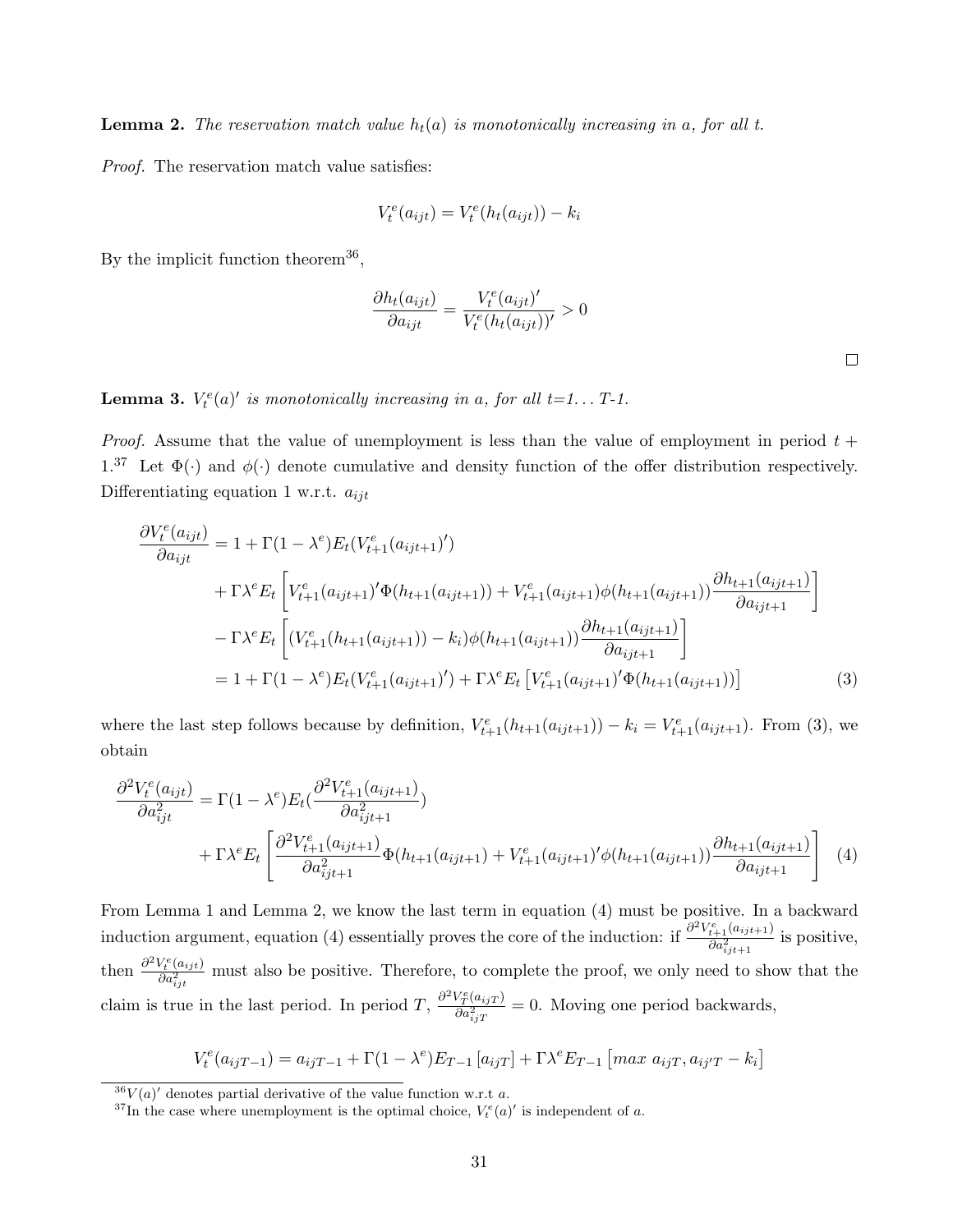It is straightforward to show that  $\frac{\partial^2 V_t^e(a_{ijt})}{\partial a^2}$  $\frac{\partial V^e_t(a_{ijt})}{\partial a_{ijt}^2} = \Gamma \lambda^e E_{T-1}(\phi(a_{ijT} + k_i)) > 0.$  $\Box$ 

So far we have established that the worker's value function is monotonically increasing and convex. We are now ready to derive properties of the reservation wage in the presence of switching cost.

**Proposition 1.** For a worker of unobserved type  $\alpha_i$  with individual wage component  $u_{it}$ , the reservation match for job mobility ( $h_t(a_{ijt})$  satisfies the following properties for all  $t = 1 \dots T - 1$ , : (1)  $h_t(a_{ijt}) > a_{ijt}$  if  $k_i > 0$  and  $h_t(a_{ijt}) = a_{ijt}$  if  $k_i = 0$ .  $(2)$  0  $< \frac{\partial h_t(a_{ijt}, k_i)}{\partial a_{ijt}}$  $\frac{(a_{ijt}, \kappa_i)}{\partial a_{ijt}} < 1.$ 

Proof. With zero switching cost, the reservation match value satisfies:

$$
V_t^e(a_{ijt}) = V_t^e(h_t(a_{ijt}))
$$
\n
$$
(5)
$$

By Lemma 1, we conclude  $h_t(a_{ijt}) = a_{ijt}$  for all t.

With positive switching cost, the reservation match value is defined by:

$$
V_t^e(a_{ijt}) = V_t^e(h_t(a_{ijt})) - k_i
$$
\n(6)

Given  $k_i > 0$  and the value function is monotonically increasing, one can easily prove by contradiction that  $h_t(a_{ijt}) > a_{ijt}$ .

Finally, recall that  $V_t^e(a)'$  is positive (Lemma 1) and monotonically increasing (Lemma 3). Therefore,

$$
V_t^e(h_t(a_{ijt}))' > V_t^e(a_{ijt})' > 0
$$

$$
0 < \frac{\partial h_t(a_{ijt})}{\partial a_{ijt}} = \frac{V_t^e(a_{ijt})'}{V_t^e(h_t(a_{ijt}))'} < 1
$$

 $\Box$ 

# B Approximating the Value Function

I choose to specify a terminal value function at time  $T_0$  and solve the model backwards from  $T_0$ . The assumption at  $t = T_0$  is that job mobility and employment decision cease and there are no match-level and individual-level wage shocks from  $T_0 + 1$  until the end of work life T. I set  $T = 50$  periods and  $T_0 = 35$  periods (one period corresponds to four months in the data).

The value function is solved at each combination of unobserved heterogeneity  $(\alpha_i)$ . The computational burden from solving the value function arises primarily from the continuous and serially correlated state variables  $u_{it}$  and  $a_{ijt}$ . The difficulty is that, in order to evaluate value function at t, it is necessary to compute the value function for every possible value of  $a_{ijt+1}$  and  $u_{it+1}$  which may arise in  $t + 1$ . The number of possible values grow exponentially with t, making computation quickly infeasible. To circumvent this issue, I use an interpolation method developed in Bound, Stinebrickner, and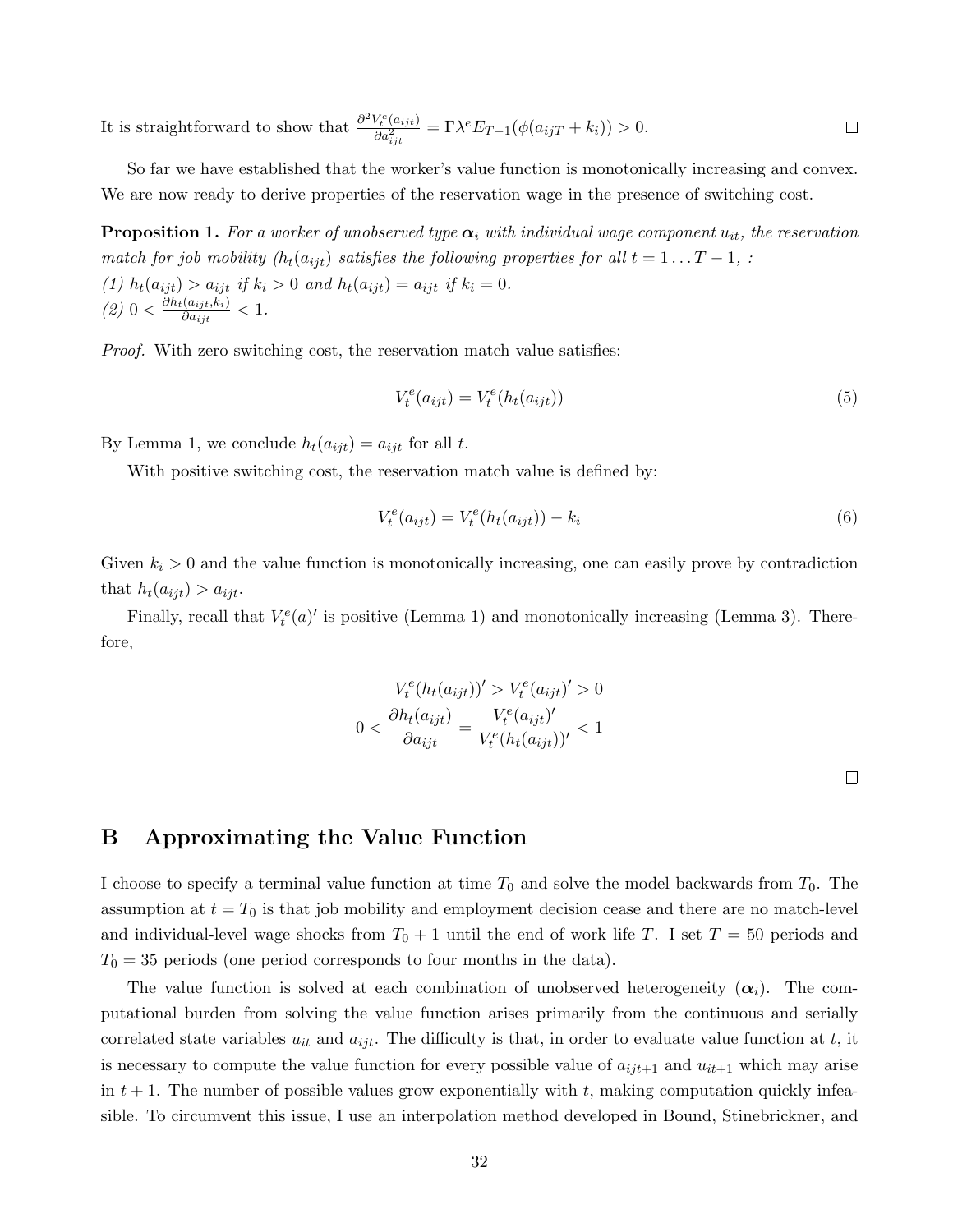Waidmann (2009). The method involves two steps. In the first step, I determine the range of possible values of  $a_{ijt}$  and  $u_{it}$  which could arise from simulations used to approximate the value function and evaluate the moments in every period  $t = 1, \ldots, T_0$ . In the second step, the value function is solved backwards. At each time t, the value function is evaluated at N equally spaced grid point  $a_{ijt}^n$  and  $u_{it}^n$ . To calculate the value function at each grid point at time t, I need to calculate the value function at  $t + 1$  for possible values of  $a_{ijt+1}$  and  $u_{it+1}$ . These values will not correspond to the grid points in  $t+1$  in general. At these points, the value function is evaluated by interpolation. For instance, each of the possible value functions at  $a_{ijt+1}$  is approximated by interpolating between the two value functions associated with two surrounding grid points  $a_{ijt+1}^{n-1}$  and  $a_{ijt+1}^n$ .

# C Estimation by Method of Simulated Moments

For any two sample periods  $p_1$  and  $p_2$  such that  $1 \leq p_1 \leq p_2 \leq P$  (where P denotes the last sample period), the vector of simulated moments is:

$$
\mathbf{g}(\theta; p_1, p_2) = \mathbf{s}(p_1, p_2) - \frac{1}{N} \sum_{i=1}^{N} f(\theta; \tau_i, p_1, p_2)
$$
\n(7)

where  $N$  is the number of workers in the panel,  $s$  is a vector of empirical moments implied by the data, and  $\frac{1}{N}\sum_{i=1}^{N} f(\theta; \tau_i, p_1, p_2)$  is a vector of corresponding moments predicted by the model.<sup>38</sup> The empirical moments include the following:

$$
E(M_{ip_2}|P_{ip_2} = 1), E(\ln w_{ip_2}|P_{ip_2} = 1), E(P_{ip_2}), E(P_{ip_2} = 0|P_{i,p_2-1} = 1),
$$
  
\n
$$
cov(\ln w_{ip_1}, \ln w_{ip_2}|P_{ip_1} = 1, P_{ip_2} = 1), cov(M_{ip_1}, M_{ip_2}|P_{ip_1} = 1, P_{ip_2} = 1),
$$
  
\n
$$
cov(\ln w_{ip_1}, M_{ip_2}|P_{ip_1} = 1, P_{ip_2} = 1), cov(M_{ip_1}, \ln w_{ip_2}|P_{ip_1} = 1, P_{ip_2} = 1)
$$

The function f cannot be computed analytically because, in the presence of endogenous selection on the match process, the distribution of the state variables at any given life period does not carry an analytical form. I choose to approximate it by its simulated counterpart:

$$
\hat{f}(\theta; \tau_i, p_1, p_2) = \frac{1}{S} \sum_{s=1}^{S} f(\theta; \hat{\nu_s}, \tau_i, p_1, p_2) \to f(\theta; \tau_i, p_1, p_2)
$$
\n(8)

where  $\{\hat{\nu}_s\}_{s=1}^{s=S}$  is a sequence of random variables that are identically and independently distributed. It consists of sequences of draws of job offers, shocks to match- and individual-specific component from the beginning of life-cycle, and a vector of person-specific unobserved heterogeneity  $\alpha_i$  drawn from the type probability distributions at the beginning of each simulated path.<sup>39</sup> With  $\hat{\nu}$ , the model is able

 $38$ It is important to note that the predicted moment f depends on  $\tau_i$  (life-cycle period in the first sampling period).  $\tau_i$ ,  $p_1$  and  $p_2$  map into two unique life periods  $t_1$  and  $t_2$ .

<sup>&</sup>lt;sup>39</sup>The normally distributed random variables are constructed through the inversion method. That is, first draw a vector of random variables z from a uniform (0,1) distribution. Evaluating the inverse of cumulative normal distribution  $F^{-1}(z)$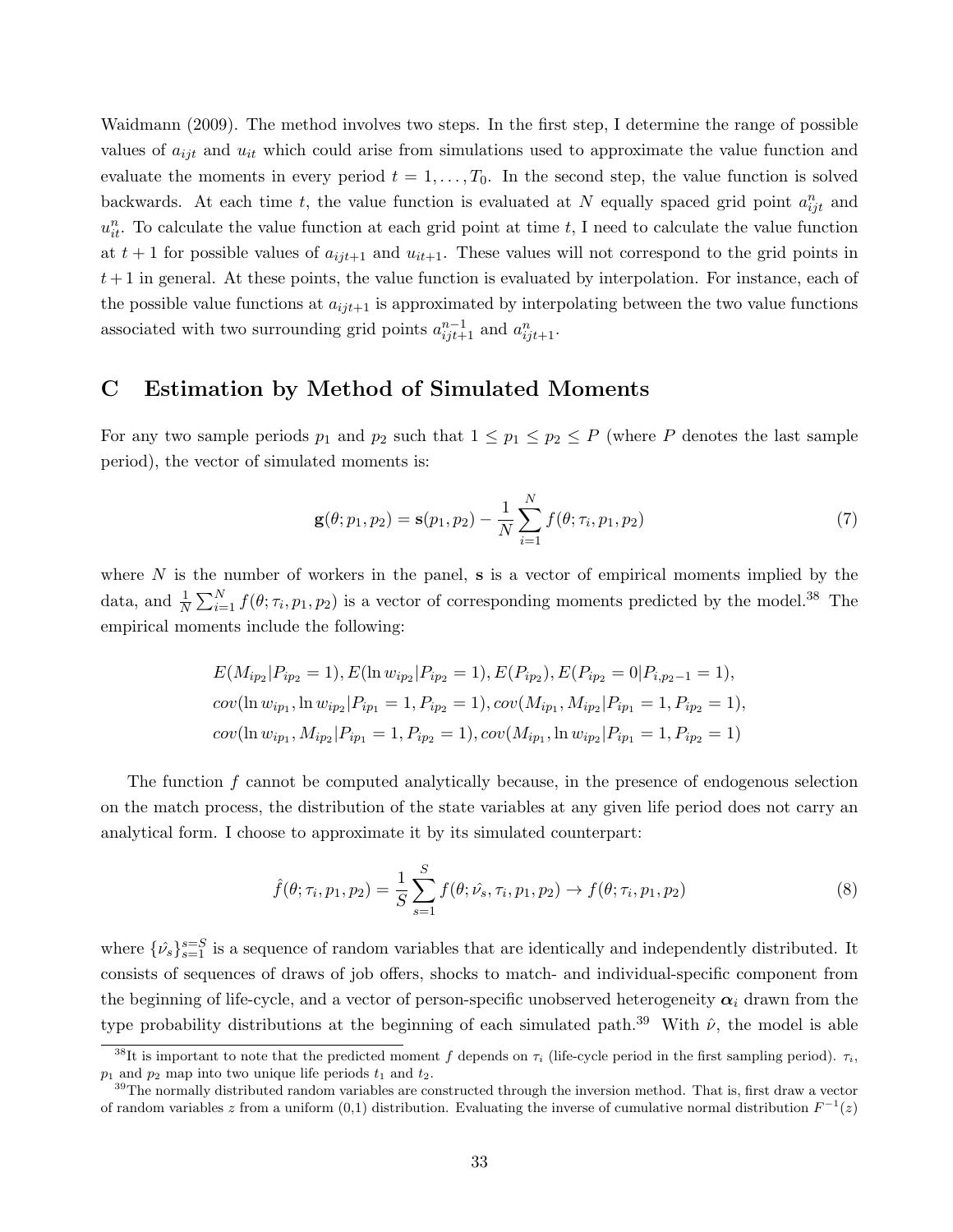to simulate S employment histories for each individual from the beginning of the life-cycle. Twenty simulations per individual are conducted. The observations prior to period  $\tau_i$  are discarded such that the distribution of  $\tau_i$  in the simulated sample matches the distribution in the real data. The mean of elapsed job tenure when a worker is first observed in the sample is added to the set of moments to match. The predicted moments are evaluated using simulated data containing  $N \times S$  simulated paths, each of which spans P periods.

Let  $\mathbf{g}(\theta)$  be a vector consisting  $\mathbf{g}(\theta; p_1, p_2)$  at all possible combinations of  $p_1$  and  $p_2$ . The size of vector  $\mathbf{g}(\theta)$  is  $M \times 1$ . The goal of the MSM estimation is to find  $\theta$  which minimizes:

$$
\mathbf{g}(\theta)^{\prime}\mathbf{g}(\theta) \tag{9}
$$

To obtain standard errors, define conformably the individual vector,  $g_i$  and the corresponding residuals,  $e_i = g_i - g(\theta)$ . The variance-covariance matrix of  $g(\theta)$  is<sup>40</sup>:

$$
V = \sum_{i=1}^{N} (e_i e_i') \tag{10}
$$

and the standard errors are given by

$$
var(\widehat{\theta}) = (G'G)^{-1}G'VG(G'G)^{-1}
$$
\n
$$
(11)
$$

where  $G = \frac{\partial f(\theta)}{\partial \theta}|_{\theta = \hat{\theta}}$  is the Jacobian matrix evaluated at the estimated parameters  $\hat{\theta}$ .<sup>41</sup>

yields a vector of normally distributed random variables. The uniform draws z are held fixed and independent of model parameters. This guarantees that MSM objective function varies only with respect to changes in parameters of interest.

 $^{40}$ Each individual in our data set contributes to only a subset of the moments (because, for example, wages and job mobility is only defined on workers). The notation in the equation below leaves it implicit.

<sup>&</sup>lt;sup>41</sup>Also see Moffitt and Gottschalk (1995) and Blundell, Pistaferri, and Preston (2008) for a discussion about standard errors in this type of models.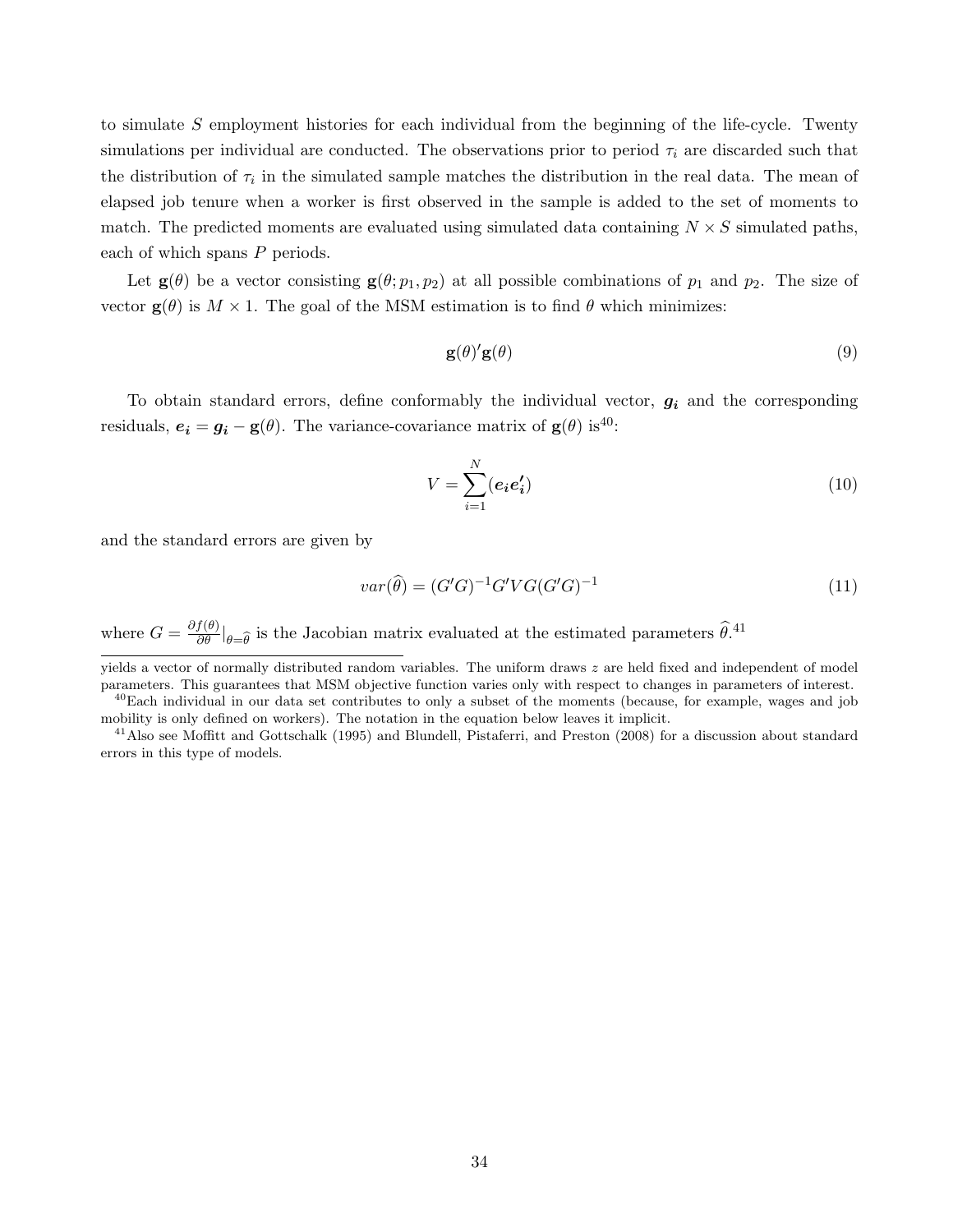# References

- Abowd, J., AND D. CARD (1989): "On the covariance structure of earnings and hours changes," Econometrica, pp. 411–445.
- Abowd, J. M., and M. H. Stinson (2011): "Estimating measurement error in SIPP annual job earnings: a comparison of Census Bureau survey and SSA administrative data," Discussion paper.
- Altonji, J., and N. Williams (2005): "Do Wages Rise with Job Seniority? A Reassessment," Industrial and Labor Relations Review, 58(3), 370–397.
- ALTONJI, J. G., A. A. SMITH, AND I. VIDANGOS (2013): "Modeling earnings dynamics," *Economet* $rica. 81(4), 1395-1454.$
- Bagger, J., F. Fontaine, F. Postel-Vinay, and J. Robin (2011): "A Feasible Equilibrium Search Model of Individual Wage Dynamics with Experience Accumulation," in 2011 Meeting Papers, no. 278. Society for Economic Dynamics.
- Baker, M., and G. Solon (2003): "Earnings dynamics and inequality among Canadian men, 1976- 1992: Evidence from longitudinal income tax records," Journal of Labor Economics, 21(2), 289–321.
- BLUNDELL, R., AND L. PISTAFERRI (2003): "Income Volatility and Household Consumption: The Impact of Food Assistance Programs," The Journal of Human Resources, 38, 1032–1050.
- BLUNDELL, R., L. PISTAFERRI, AND I. PRESTON (2008): "Consumption Inequality and Partial Insurance," American Economic Review, 98(5), 1887–1921.
- Bound, J., T. Stinebrickner, and T. Waidmann (2009): "Health, economic resources and the work decisions of older men," Journal of Econometrics, forthcoming.
- BURDETT, K. (1978): "A theory of employee job search and quit rates," The American Economic Review, pp. 212–220.
- CARROLL, C. (1992): "The Buffer-Stock Theory of Saving: Some Macroeconomic Evidence," Brookings Papers on Economic Activity, 1992(2), 61–156.
- CUNHA, F., J. HECKMAN, AND S. NAVARRO (2005): "Separating uncertainty from heterogeneity in life cycle earnings," Oxford Economic Papers, 57(2), 191.
- DEATON, A. (1992): Understanding Consumption. Oxford University Press.
- FLINN, C., AND J. HECKMAN (1982): "New methods for analysing structural models of labour force dynamics," Journal of Econometrics, 18, 115–168.
- GOTTSCHALK, P. (2005): "Downward nominal-wage flexibility: real or measurement error?," Review of Economics and Statistics, 87(3), 556–568.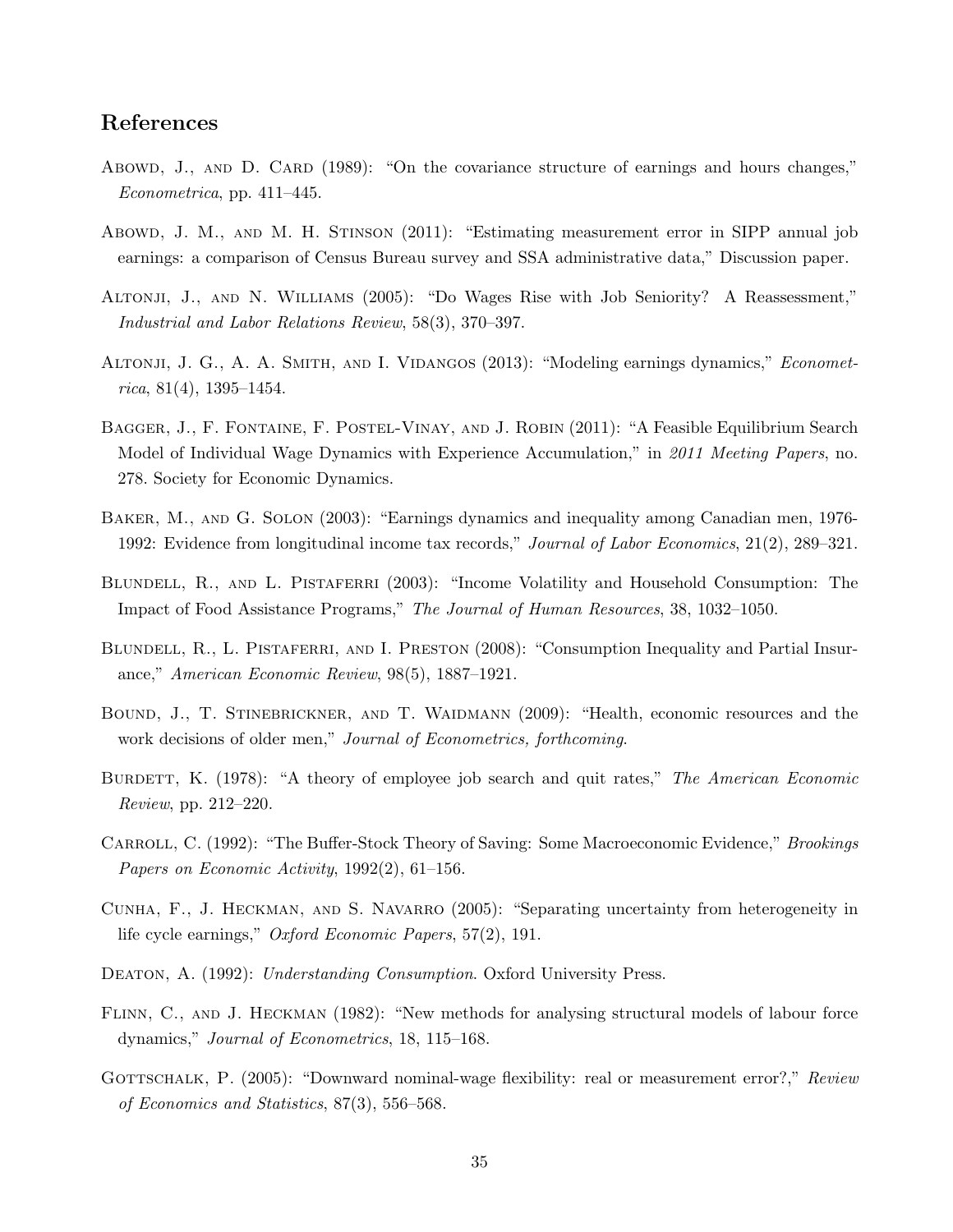- GOTTSCHALK, P., AND R. MOFFITT (1994): "The Growth of Earnings Instability in the US Labor Market," Brookings Papers on Economic Activity, 1994(2), 217–272.
- GOURINCHAS, P., AND J. PARKER (2002): "Consumption Over the Life Cycle," Econometrica, 70(1), 47–89.
- GRUBER, J. (1997): "The consumption smoothing benefits of unemployment insurance," The American Economic Review, pp. 192–205.
- Guvenen, F. (2007): "Learning your earning: Are labor income shocks really very persistent?," American Economic Review, 97(3), 687–712.
- HAIDER, S. (2001): "Earnings instability and earnings inequality of males in the United States: 1967-1991," Journal of Labor Economics, 19(4), 799–836.
- HEATHCOTE, J., F. PERRI, AND G. L. VIOLANTE (2010): "Unequal we stand: An empirical analysis of economic inequality in the United States, 1967–2006," Review of Economic Dynamics, 13(1), 15–51.
- HEATHCOTE, J., K. STORESLETTEN, AND G. L. VIOLANTE (2009): "Quantitative Macroeconomics with Heterogeneous Households," Annual Review of Economics, 1(1), 319–354.
- Heckman, J. (1981): "The incidental parameters problem and the problem of initial conditions in estimating a discrete time-discrete data stochastic process," Structural analysis of discrete data with econometric applications, pp. 179–195.
- HECKMAN, J., AND B. SINGER (1984): "A method for minimizing the impact of distributional assumptions in econometric models for duration data," Econometrica, pp. 271–320.
- HECKMAN, J. J., AND B. E. HONORE (1990): "The empirical content of the Roy model," *Econometrica*, pp. 1121–1149.
- Hey, J., and C. McKenna (1979): "To move or not to move?," Economica, 46(182), 175–185.
- HUGGETT, M., G. VENTURA, AND A. YARON (2011): "Sources of Lifetime Inequality," The American Economic Review, 101(7), 2923–54.
- JENSEN, S., AND S. SHORE (2008): "Changes in the Distribution of Income Volatility," working paper.
- JOVANOVIC, B. (1979): "Job Matching and the Theory of Turnover," The Journal of Political Economy, 87(5), 972.
- Kaplan, G. (2012): "Moving back home: Insurance against labor market risk," Journal of Political Economy, 120(3), 446–512.
- LISE, J., C. MEGHIR, AND J. ROBIN (2012): "Matching, Sorting and Wages," Working Paper.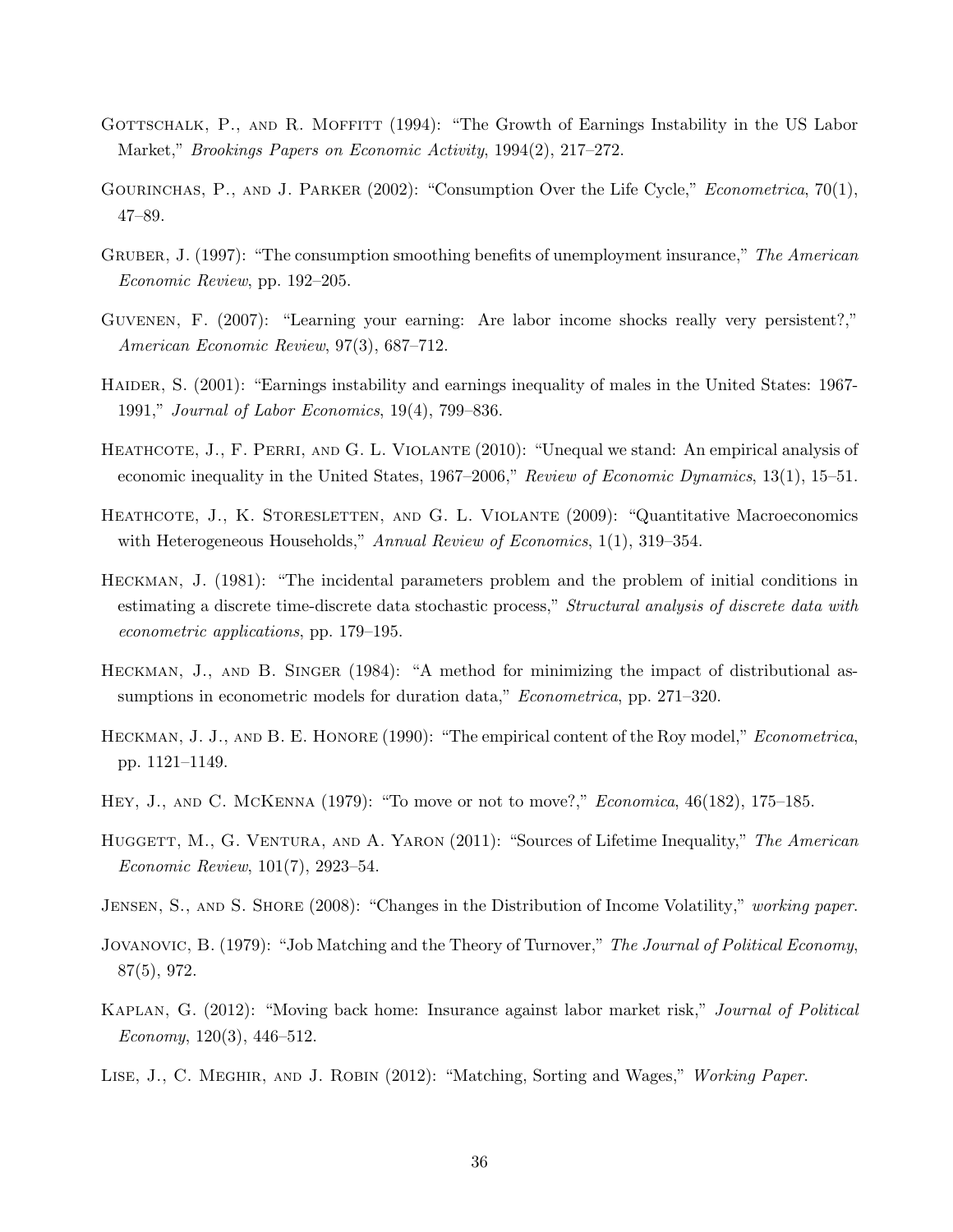- Low, H. (2005): "Self-insurance in a life-cycle model of labour supply and savings," Review of Economic Dynamics, 8(4), 945–975.
- Low, H., C. MEGHIR, AND L. PISTAFERRI (2010): "Wage Risk and Employment Risk over the Life Cycle," The American Economic Review, 100(4), 1432–1467.
- Low, H., AND L. PISTAFERRI (2010): "Disability Risk, Disability Insurance and Life Cycle Behavior," working paper.
- MEGHIR, C., AND L. PISTAFERRI (2004): "Income Variance Dynamics and Heterogeneity," *Economet*rica, 72 $(1)$ , 1–32.
- (2011): "Earnings, Consumption and Life Cycle Choices," Handbook of Labor Economics, 4, 773–854.
- MOFFITT, R., AND P. GOTTSCHALK (1995): "Trends in the Covariance Structure of Earnings in the U.S.: 1969-1987," working paper.
- (2011): "Trends in the Transitory Variance of Male Earnings in the U.S. 1970-2004," NBER working paper.
- Postel-Vinay, F., and H. Turon (2010): "On-the-Job Search, Productivity Shocks, and the Individual Earnings Process," International Economic Review, 51(3), 599–629.
- STORESLETTEN, K., C. TELMER, AND A. YARON (2004): "Cyclical dynamics in idiosyncratic labor market risk," Journal of Political Economy, 112(3), 695–717.
- TOPEL, R., AND M. WARD (1992): "Job mobility and the careers of young men," The Quarterly Journal of Economics, pp. 439–479.
- Van Der Berg, G. (1992): "A structural dynamic analysis of job turnover and the costs associated with moving to another job," The Economic Journal,  $102(414)$ ,  $1116-1133$ .
- YAMAGUCHI, S. (2010): "Job Search, Bargaining, and Wage Dynamics," *Journal of Labor Economics*, 28(3), 595–631.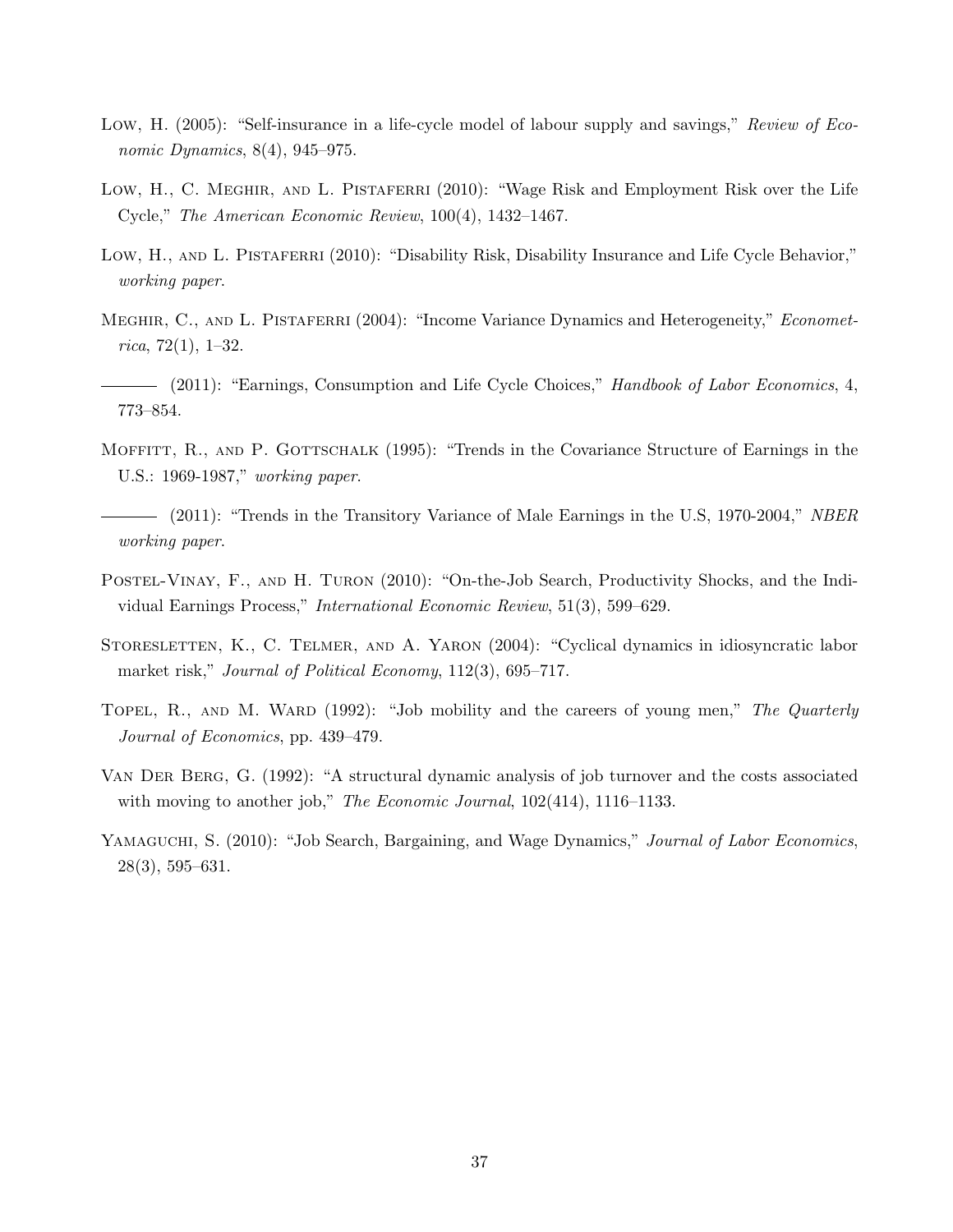| Variable                                                   | Mean  | Standard<br>Deviation |
|------------------------------------------------------------|-------|-----------------------|
| Demographics                                               |       |                       |
| Age                                                        | 27.40 | 2.46                  |
| White                                                      | 0.72  | 0.45                  |
| Some college or more                                       | 0.55  | 0.50                  |
| Metropolitan                                               | 0.83  | 0.38                  |
| Own a house                                                | 0.49  | 0.50                  |
| Married                                                    | 0.54  | 0.50                  |
| Labor market variables                                     |       |                       |
| Wages                                                      | 11.62 | 5.35                  |
| Hours of work per week                                     | 42.11 | 11.32                 |
| Proportion of job-job transition <sup><math>a</math></sup> | 0.10  | 0.30                  |
| Elapsed job duration in the first observation period       | 5.45  | 5.74                  |
| Total number of observations                               | 13544 |                       |

Table 1: Summary Statistics, SIPP 1996

Note: Wages are deflated using monthly CPI-Urban (CPI=1 in 1996:1) and averaged over a four-month period (per wave).

|                          | Number of job changes |      |      |     |     |  |
|--------------------------|-----------------------|------|------|-----|-----|--|
|                          | $\theta$              |      | 2    | 3   |     |  |
| Quartiles of initial     |                       |      |      |     |     |  |
| <i>life-cycle period</i> |                       |      |      |     |     |  |
| Less than $25th(1-4)$    | 45.0                  | 31.7 | 13.7 | 5.1 | 4.4 |  |
| $25-50(7-10)$            | 54.9                  | 24.0 | 14.4 | 4.9 | 1.9 |  |
| $50-75$ $(13-16)$        | 59.2                  | 25.1 | 11.8 | 2.9 | 1.0 |  |
| More than $75th(19-22)$  | 69.2                  | 20.2 | 8.2  | 2.4 | 0.0 |  |
|                          |                       |      |      |     |     |  |
| Total                    | 56.4                  | 25.6 | 12.2 | 39  | 195 |  |

Table 2: Total Number of Job Changes (in percentages), by Potential Experience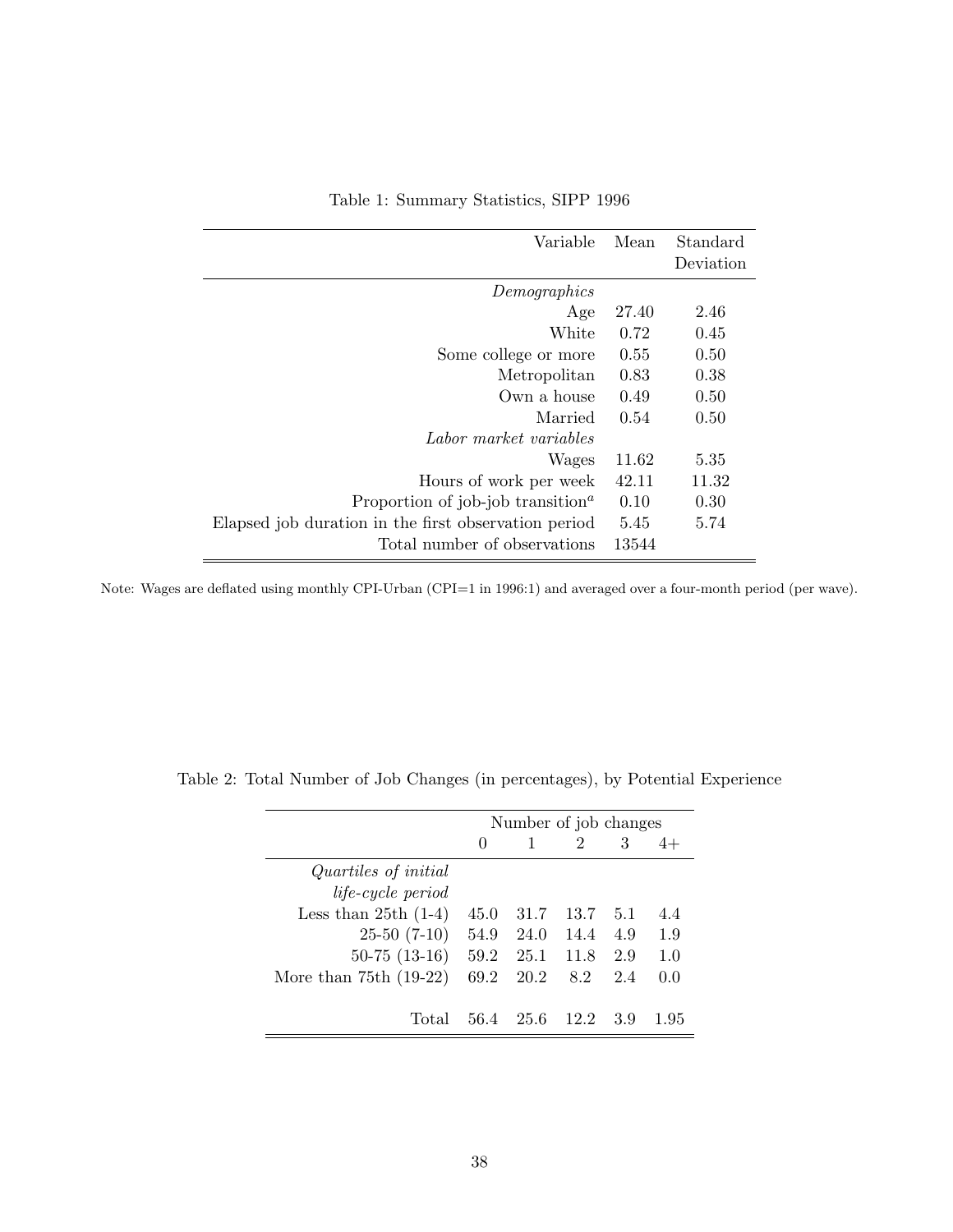|                                 | (1)            | (2)            | (3)            | (4)         | (5)         |
|---------------------------------|----------------|----------------|----------------|-------------|-------------|
| Wthin job wage growth in $t-1$  | $-0.035***$    | $-0.039***$    | $-0.068***$    | $-0.105***$ | $-0.083***$ |
|                                 | (0.013)        | (0.013)        | (0.014)        | (0.018)     | (0.021)     |
| Within job wage growth in $t-2$ |                |                |                |             | $-0.124***$ |
|                                 |                |                |                |             | (0.030)     |
| Job tenure in $t-1$             |                | $-0.005***$    | $-0.004***$    | $0.047***$  | $0.072***$  |
|                                 |                | (0.000)        | (0.000)        | (0.003)     | (0.006)     |
| $ln(w_{t-2})$                   |                |                | $-0.060***$    | $-0.151***$ |             |
|                                 |                |                | (0.008)        | (0.026)     |             |
| $ln(w_{t-3})$                   |                |                |                |             | $-0.171***$ |
|                                 |                |                |                |             | (0.039)     |
| Experience in $t-1$             |                |                | $-0.001$       | $-0.026***$ | $-0.042***$ |
|                                 |                |                | (0.001)        | (0.003)     | (0.006)     |
| Individual FE                   | N <sub>o</sub> | N <sub>o</sub> | N <sub>o</sub> | Yes         | Yes         |
| Observations                    | 8638           | 8638           | 8638           | 8638        | 6513        |

Table 3: Job Mobility on Past Wage Changes

Note: \*\*\*  $p < 0.01$ , \*\*  $p < 0.05$ , \*  $p < 0.1$ . The dependent variable is a job change indicator in period t (equals to one if a job change occurs). The model is estimated by OLS. Standard errors (in parenthesis) are clustered by person.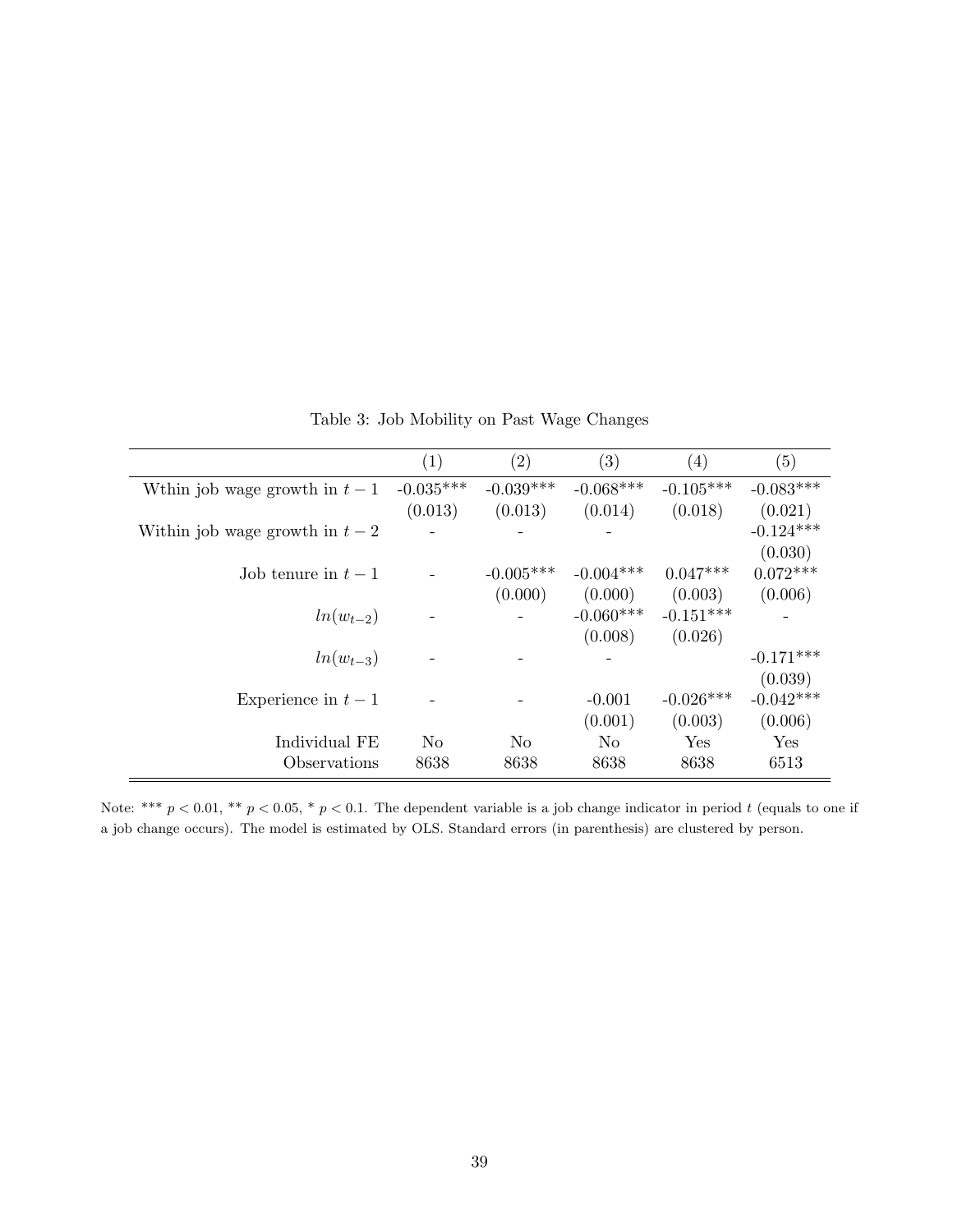|                                 | With Job-<br>switching Cost | No Job-<br>switching Cost | No Match-<br>level Shocks | No Match-<br>specific Wages |
|---------------------------------|-----------------------------|---------------------------|---------------------------|-----------------------------|
|                                 | (1)                         | (2)                       | (3)                       | (4)                         |
| Wage shocks                     |                             |                           |                           |                             |
| $\sigma_{\eta}^2 \times 100$    | 0.644                       | 0.709                     |                           |                             |
|                                 | (0.204)                     | (0.213)                   |                           |                             |
| $\sigma_{\zeta}^2 \times 100$   | 0.009                       | 0.008                     | 0.050                     | 0.169                       |
|                                 |                             | (0.596)                   | (0.019)                   |                             |
| $\sigma_v^2$                    | (0.652)<br>0.032            | 0.035                     | 0.017                     | (0.078)<br>$0.036\,$        |
|                                 | (0.009)                     | (0.009)                   | (0.005)                   | (0.002)                     |
|                                 |                             |                           |                           |                             |
| Random growth factors           | 0.001                       | $-0.004$                  |                           |                             |
| $\mathfrak{c}_1$                | (0.011)                     | (0.596)                   |                           |                             |
|                                 | 0.007                       | 0.006                     |                           |                             |
| $\mathfrak{c}_2$                | (0.003)                     | (0.002)                   |                           |                             |
| $\delta_1$                      | 0.000                       | $-0.001$                  | 0.007                     |                             |
|                                 | (0.101)                     | (0.565)                   | (0.003)                   |                             |
| $\delta_2$                      | 0.001                       | 0.002                     | 0.005                     |                             |
|                                 | (0.024)                     | (0.027)                   | (0.014)                   |                             |
| Fraction of type-2 individuals  | 0.835                       | 0.955                     | 0.540                     |                             |
|                                 | (0.778)                     | (0.087)                   | (4.836)                   |                             |
| $\sigma_{\delta}^2 \times 10^5$ |                             |                           |                           | 0.000                       |
|                                 |                             |                           |                           | (0.002)                     |
| Heterogeneity                   |                             |                           |                           |                             |
| $\sigma^2_{a_0}$                | 0.003                       | 0.002                     | 0.024                     |                             |
|                                 | (0.001)                     | (0.000)                   | (0.010)                   |                             |
| $\sigma^2_{u_0}$                | 0.060                       | 0.055                     | 0.091                     | 0.076                       |
|                                 | (0.076)                     | (0.068)                   | (0.040)                   | (0.009)                     |
| Other parameters                |                             |                           |                           |                             |
| $\beta_0$                       | 2.017                       | 2.013                     | 1.999                     |                             |
|                                 | (0.030)                     | (0.033)                   | (0.050)                   |                             |
| $\alpha_1$                      | 0.239                       | 0.166                     | 0.558                     |                             |
|                                 |                             | $\overline{\phantom{a}}$  | (0.155)                   |                             |
| $\lambda^e$                     | $0.604\,$                   | 0.444                     | 0.179                     |                             |
|                                 | (0.038)                     | (0.038)                   | (0.034)                   |                             |
| $\lambda^n$                     | 0.807                       | 0.807                     | 0.941                     |                             |
|                                 | (0.017)                     | (0.015)                   | (0.182)                   |                             |
| $\rho$                          | 0.016                       | 0.016                     | $0.016\,$                 |                             |
|                                 | (0.000)                     | (0.000)                   | (0.002)                   |                             |
|                                 |                             |                           |                           |                             |

Table 4: Estimated Model Parameters–Low Education Men

Note: Standard errors are in parentheses.  $\sigma_{\eta}^2$ ,  $\sigma_{\zeta}^2$  and  $\sigma_{v}^2$  are, respectively, the variances of match- and person-level shocks, and transitory shocks (including measurement error).  $c$  and  $\delta$  are the random growth factors at match- and person-level, respectively.  $\sigma_{a_0}^2$  is the heterogeneity in the offered match values.  $\sigma_{u_0}^2$  is the heterogeneity in the person-component of wages at the start of work life.  $\lambda^e$  and  $\lambda^n$  are the offer arrival probabilities during employment and unemployment, respectively.  $\rho$  is the layoff probability.  $\beta_0$  is the constant term in the offered log wage equation.  $\alpha_1$  is the preference for not working.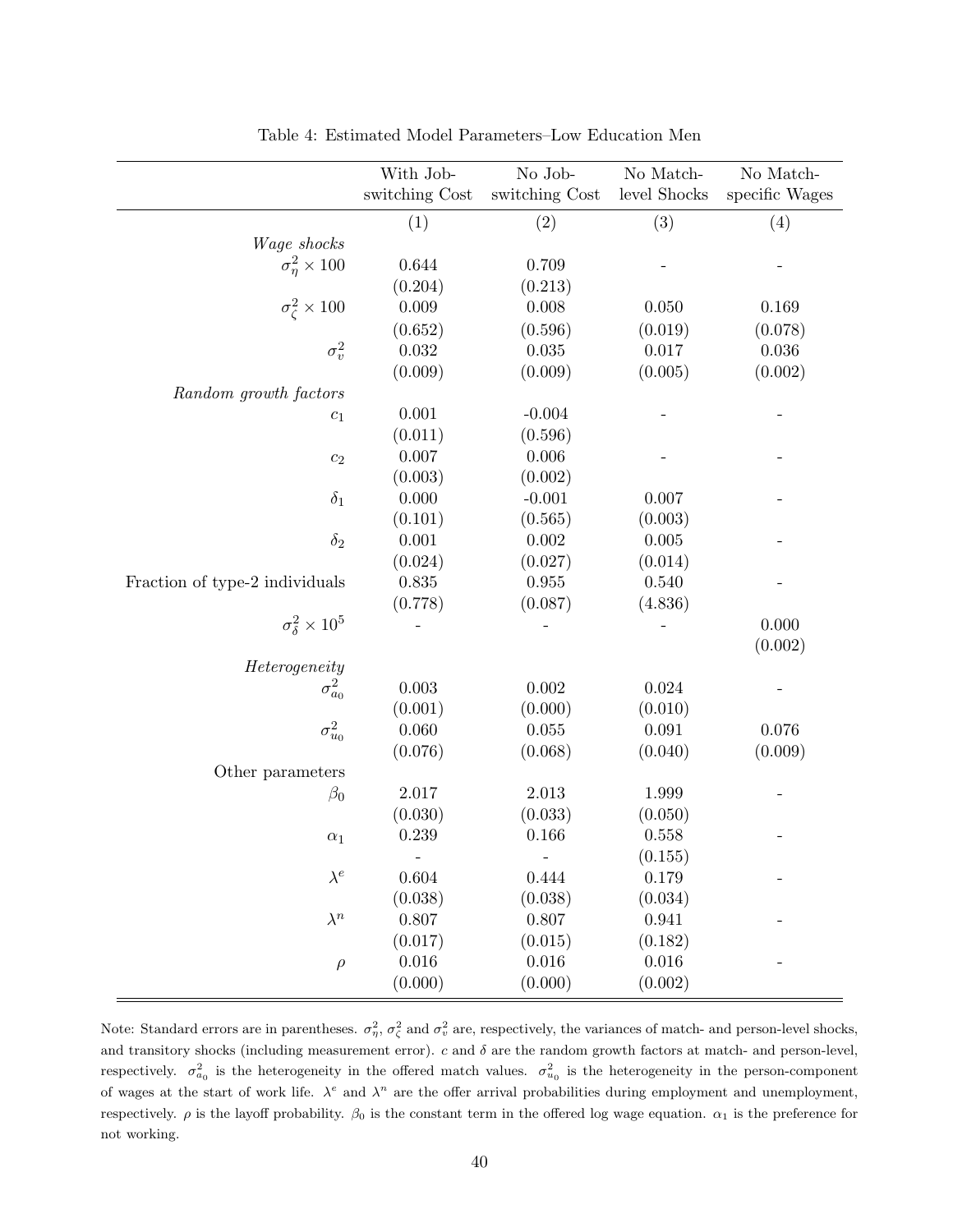|                                 | With Job-      | No Job-                  | No Match-<br>level Shocks | No Match-      |
|---------------------------------|----------------|--------------------------|---------------------------|----------------|
|                                 | switching Cost | switching Cost           |                           | specific Wages |
|                                 | (1)            | (2)                      | (3)                       | (4)            |
| Wage shocks                     |                |                          |                           |                |
| $\sigma_{\eta}^2 \times 100$    | 0.885          | 1.169                    |                           |                |
|                                 | (0.358)        | (0.457)                  |                           |                |
| $\sigma_{\zeta}^2 \times 100$   | 0.002          | 0.003                    | 0.051                     | 0.279          |
|                                 | (0.000)        | (0.001)                  | (0.001)                   | (0.083)        |
| $\sigma_v^2$                    | 0.039          | 0.041                    | 0.045                     | 0.053          |
|                                 | (0.006)        | (0.010)                  | (0.010)                   | (0.002)        |
| Random growth factors           |                |                          |                           |                |
| $\mathfrak{c}_1$                | $-0.005$       | $-0.009$                 |                           |                |
|                                 | (0.003)        | (0.018)                  |                           |                |
| $\mathfrak{c}_2$                | 0.002          | 0.001                    |                           |                |
|                                 | (0.111)        | (0.016)                  |                           |                |
| $\delta_1$                      | $0.004\,$      | 0.007                    | $-0.002$                  |                |
|                                 | (0.015)        | (0.003)                  | (0.003)                   |                |
| $\delta_2$                      | 0.005          | 0.006                    | 0.004                     |                |
|                                 | (0.272)        | (0.049)                  | (0.049)                   |                |
| Fraction of type-2 individuals  | 0.068          | 0.199                    | 0.564                     |                |
|                                 | (0.388)        | (0.102)                  | (0.102)                   |                |
| $\sigma_{\delta}^2 \times 10^5$ |                |                          |                           | 0.000          |
|                                 |                |                          |                           | (0.012)        |
| Heterogeneity                   |                |                          |                           |                |
| $\sigma^2_{a_0}$                | 0.046          | 0.031                    | 0.172                     |                |
|                                 | (0.015)        | (0.000)                  | (0.000)                   |                |
| $\sigma^2_{u_0}$                | 0.076          | 0.037                    | 0.046                     | 0.085          |
|                                 | (0.094)        | (0.074)                  | (0.074)                   | (0.012)        |
| Other parameters                |                |                          |                           |                |
| $\beta_0$                       | 2.121          | 2.184                    | 2.058                     |                |
|                                 | (0.058)        | (0.042)                  | (0.120)                   |                |
| $\alpha_1$                      | 0.631          | 0.284                    | 0.073                     |                |
|                                 |                | $\overline{\phantom{a}}$ | (0.141)                   |                |
| $\lambda^e$                     | 0.613          | 0.281                    | 0.240                     |                |
|                                 | (0.087)        | (0.022)                  | (0.022)                   |                |
| $\lambda^n$                     | 0.701          | $0.586\,$                | 0.617                     |                |
|                                 | (0.019)        | (0.012)                  | (0.012)                   |                |
| $\rho$                          | 0.004          | $0.002\,$                | 0.000                     |                |
|                                 | (0.000)        | (0.000)                  | (0.000)                   |                |

Table 5: Estimated Model Parameters–High Education Men

Note: Standard errors are in parentheses.  $\sigma_{\eta}^2$ ,  $\sigma_{\zeta}^2$  and  $\sigma_{v}^2$  are, respectively, the variances of match- and person-level shocks, and transitory shocks (including measurement error).  $c$  and  $\delta$  are the random growth factors at match- and person-level, respectively.  $\sigma_{a_0}^2$  is the heterogeneity in the offered match values.  $\sigma_{u_0}^2$  is the heterogeneity in the person-component of wages at the start of work life.  $\lambda^e$  and  $\lambda^n$  are the offer arrival probabilities during employment and unemployment, respectively.  $\rho$  is the layoff probability.  $\beta_0$  is the constant term in the offered log wage equation.  $\alpha_1$  is the preference for not working.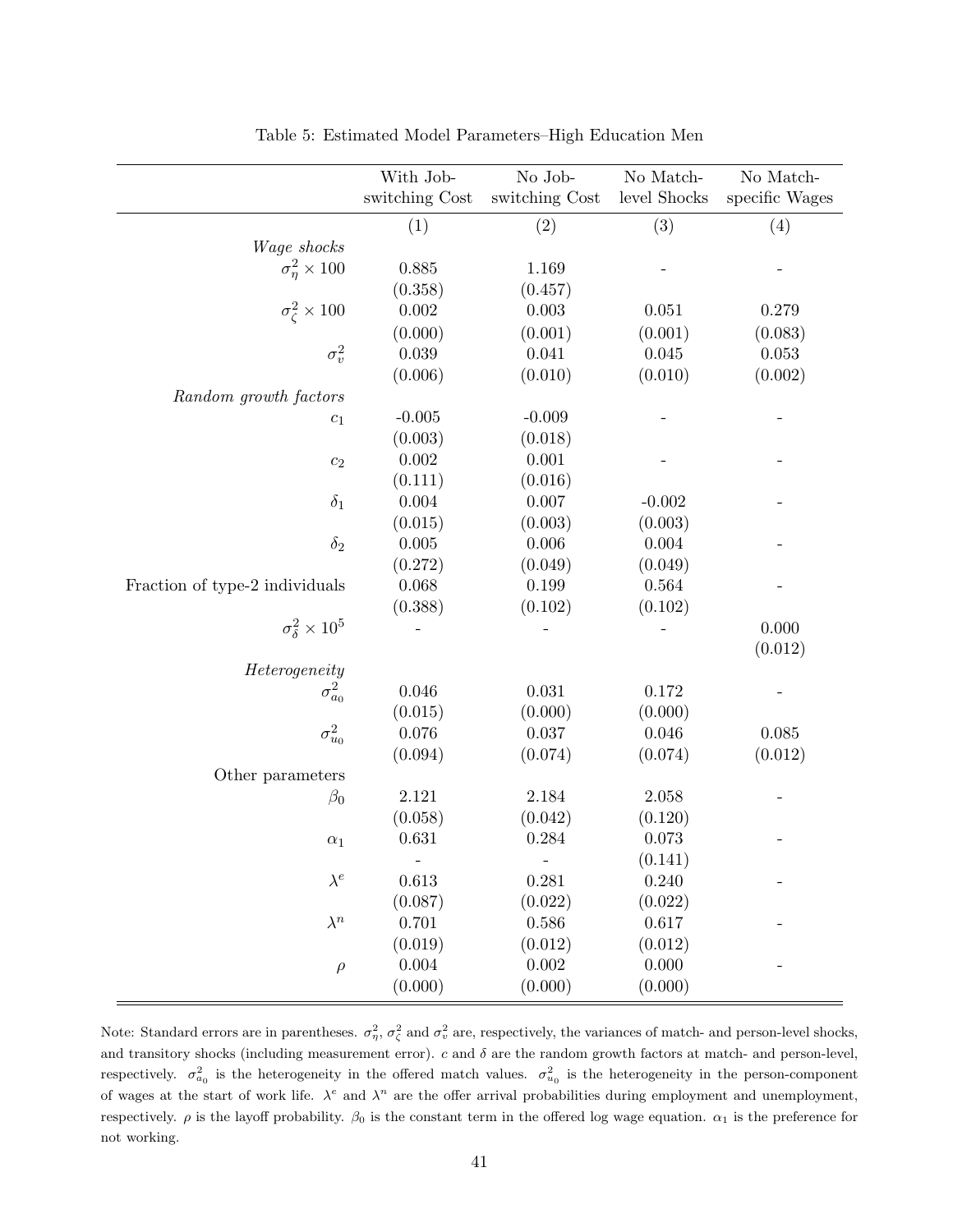|                              | Low education | High education |
|------------------------------|---------------|----------------|
| k <sub>1</sub>               | 0.078         | 0.320          |
|                              | (0.045)       | (0.178)        |
| k <sub>2</sub>               | 0.008         | 0.163          |
|                              | (0.006)       | (0.246)        |
| $\gamma_0$ (constant)        | $-2.533$      | $-3.029$       |
|                              | (0.814)       | (1.015)        |
| $\gamma_1$ (married)         | 2.388         | 1.174          |
|                              | (1.094)       | (2.021)        |
| $\gamma_2$ (house ownership) | 0.510         | 1.541          |
|                              | (2.024)       | (1.005)        |

Table 6: Estimated Model Parameters–Switching Costs Parameters

Note: Standard errors are in parentheses.

|  |  | Table 7: Value of Job Mobility in Response to Match-level Wage Shocks |  |
|--|--|-----------------------------------------------------------------------|--|
|  |  |                                                                       |  |

|                                                      |              | High education           |              | Low education |
|------------------------------------------------------|--------------|--------------------------|--------------|---------------|
| Individual type                                      | $\Delta V_0$ | $\frac{\Delta V_0}{V_0}$ | $\Delta V_0$ | $\Delta V_0$  |
| Panel A: Baseline                                    |              |                          |              |               |
| High switching cost-low random growth                | 2.576        | 0.084                    | 0.974        | 0.036         |
| High switching cost-high random growth               | 2.502        | 0.080                    | 0.918        | 0.033         |
| Low switching cost-low random growth                 | 2.801        | 0.091                    | 1.151        | 0.042         |
| Low switching cost-high random growth                | 2.713        | 0.086                    | 1.091        | 0.040         |
| Panel B: Variance of match-level shocks $\times 0.5$ |              |                          |              |               |
| High switching cost-low random growth                | 2.396        | 0.080                    | 0.834        | 0.032         |
| High switching cost-high random growth               | 2.294        | 0.075                    | 0.790        | 0.029         |
| Low switching cost-low random growth                 | 2.613        | 0.087                    | 0.982        | 0.037         |
| Low switching cost-high random growth                | 2.493        | 0.081                    | 0.928        | 0.034         |
| Panel C: Job offer arrival rate (among employed)     |              |                          | $\times 0.5$ |               |
| High switching cost-low random growth                | 1.638        | 0.055                    | 0.598        | 0.023         |
| High switching cost-high random growth               | 1.593        | 0.052                    | 0.565        | 0.021         |
| Low switching cost-low random growth                 | 1.787        | 0.060                    | 0.696        | 0.026         |
| Low switching cost-high random growth                | 1.733        | 0.057                    | 0.658        | 0.024         |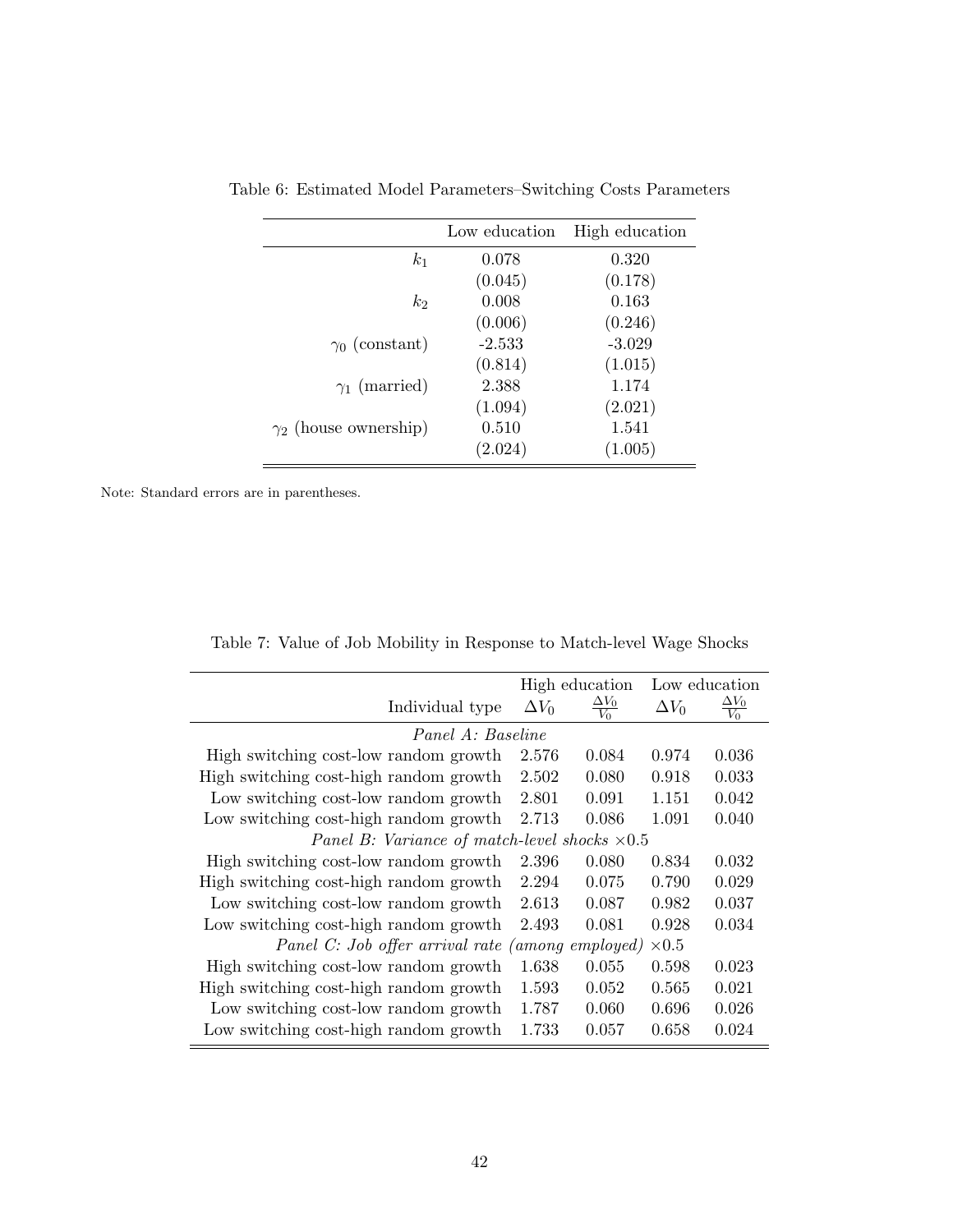|                      |         |       | Incr. match risk $(\sigma_n \times 2)$ |       |                           |                 |
|----------------------|---------|-------|----------------------------------------|-------|---------------------------|-----------------|
|                      | Basline | JM.   | $SC \times 2$                          | No JM | $\sigma_{\zeta} \times 2$ | $\rho \times 2$ |
|                      | (1)     | (2)   | (3)                                    | (4)   | (5)                       | (6)             |
| Low-education men    |         |       |                                        |       |                           |                 |
| Work $(\%)$          | 97.83   | 97.83 | 97.83                                  | 98.24 | 97.83                     | 96.21           |
| Job mobility $(\%)$  | 6.11    | 7.26  | 7.05                                   | 0.00  | 6.11                      | 8.16            |
| Log wage             | 2.38    | 2.61  | 2.61                                   | 2.26  | 2.38                      | 2.32            |
| Individual component | 2.04    | 2.04  | 2.04                                   | 2.04  | 2.04                      | 2.04            |
| Match component      | 0.34    | 0.57  | 0.57                                   | 0.22  | 0.34                      | 0.28            |
| PDV utility          | 24.85   | 25.95 | 25.86                                  | 23.97 | 24.85                     | 24.30           |
| High-education men   |         |       |                                        |       |                           |                 |
| Work $(\%)$          | 99.40   | 99.40 | 99.40                                  | 99.42 | 99.40                     | 99.10           |
| Job mobility $(\%)$  | 5.10    | 6.47  | 5.96                                   | 0.00  | 5.10                      | 6.57            |
| Log wage             | 2.70    | 2.98  | 2.97                                   | 2.71  | 2.70                      | 2.69            |
| Individual component | 2.26    | 2.26  | 2.26                                   | 2.26  | 2.26                      | 2.26            |
| Match component      | 0.44    | 0.71  | 0.71                                   | 0.46  | 0.44                      | 0.43            |
| PDV utility          | 27.31   | 28.33 | 27.96                                  | 26.12 | 27.31                     | 27.15           |

Table 8: Counterfactual Analysis: Implications of Risk, Period 30 (Year 10)

Note: column (1): baseline; column (2): increase in the variance of match-level shocks ( $\sigma$ <sup>7</sup>  $\times$  2), holding the rest of parameters under the baseline; column (3):  $\sigma_{\eta} \times 2$  together with doubling switching costs; column (4):  $\sigma_{\eta} \times 2$  together with zero offer arrival probability when employed; column (4): increase in the variance of individual-level shocks; column (5): increase in the layoff probability.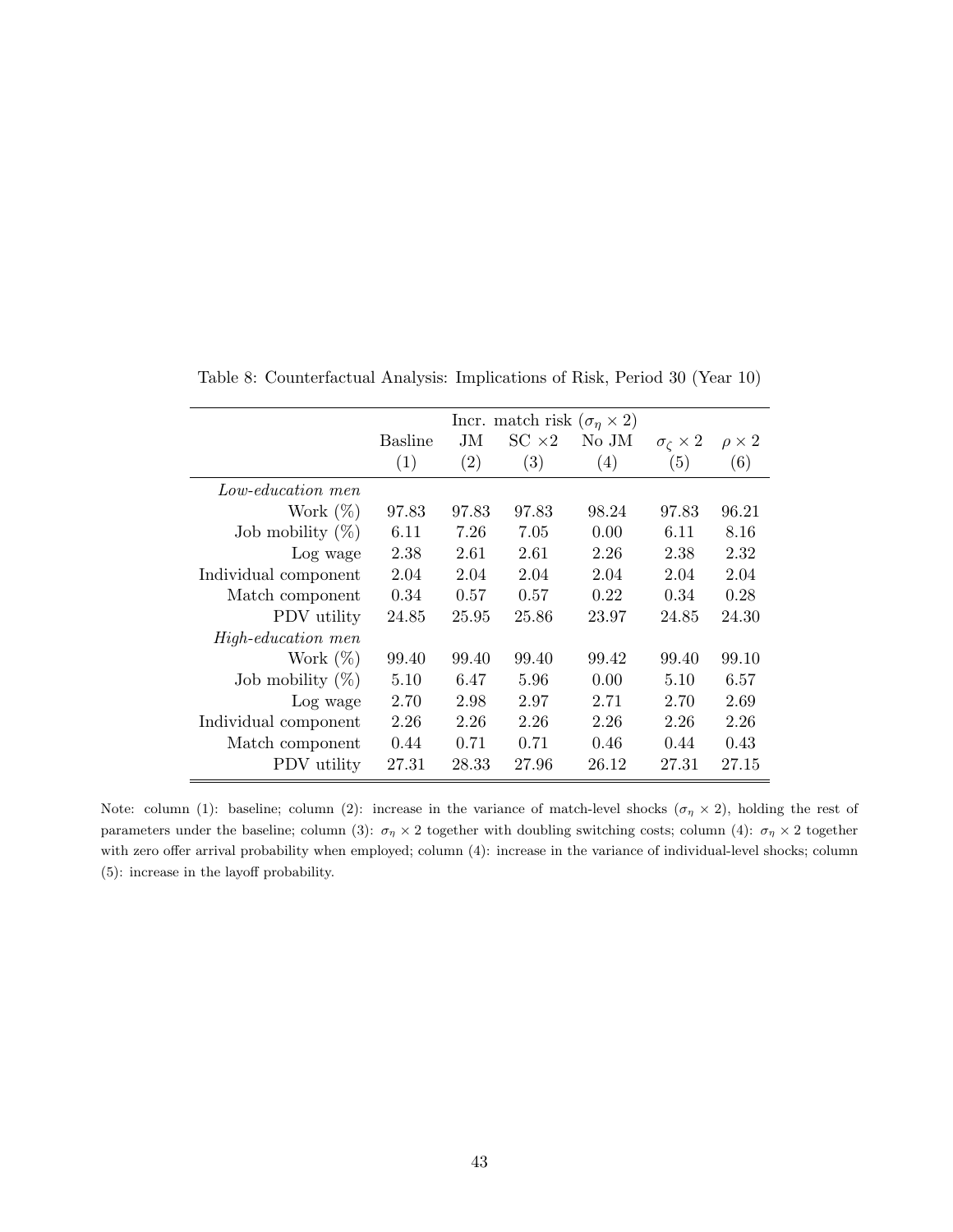

Figure 1: Distributions of Within- and Between-job Log Wage Changes

Note: The top two figures show the distribution of real log wage growth between waves within (left) and between jobs (right). The means (standard deviations) are 0.018(0.24) and 0.052(0.45), respectively. The bottom two figures show the distribution of nominal log wage growth between waves within (left) and between jobs (right). The means (standard deviations) are 0.024(0.24) and 0.059(0.45), respectively.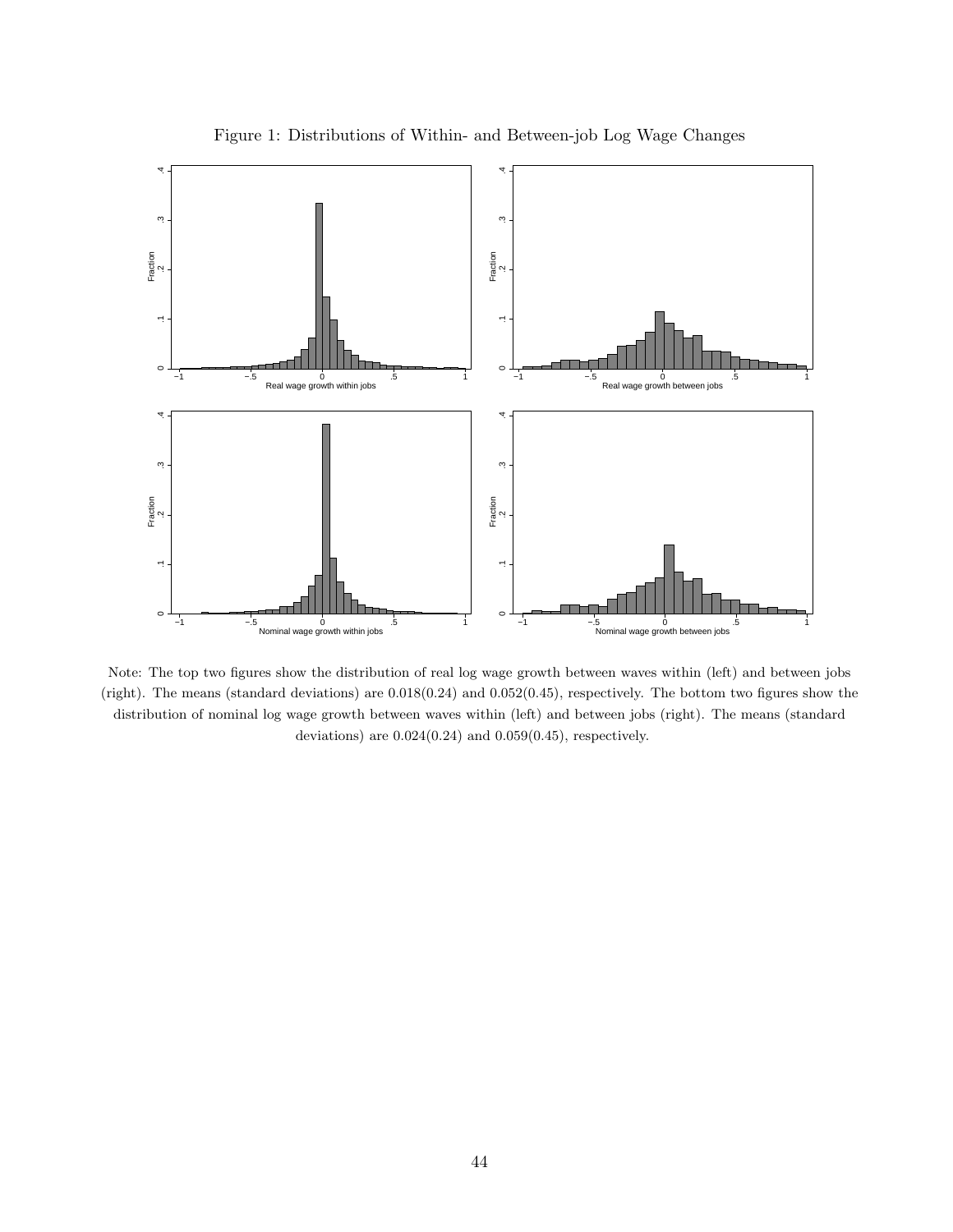

Figure 2: Match-specific Wages and Job Mobility

Figure 3: The Effect of  $\sigma_{\eta}^2$  and  $\sigma_c^2$  on the Autocovariance of Job Mobility Over Time



Note: Simulated from the model without switching cost. Baseline:  $\sigma_c^2 = 4.96 \times 10^{-4}$ ,  $\sigma_{\eta}^2 = 0.0062$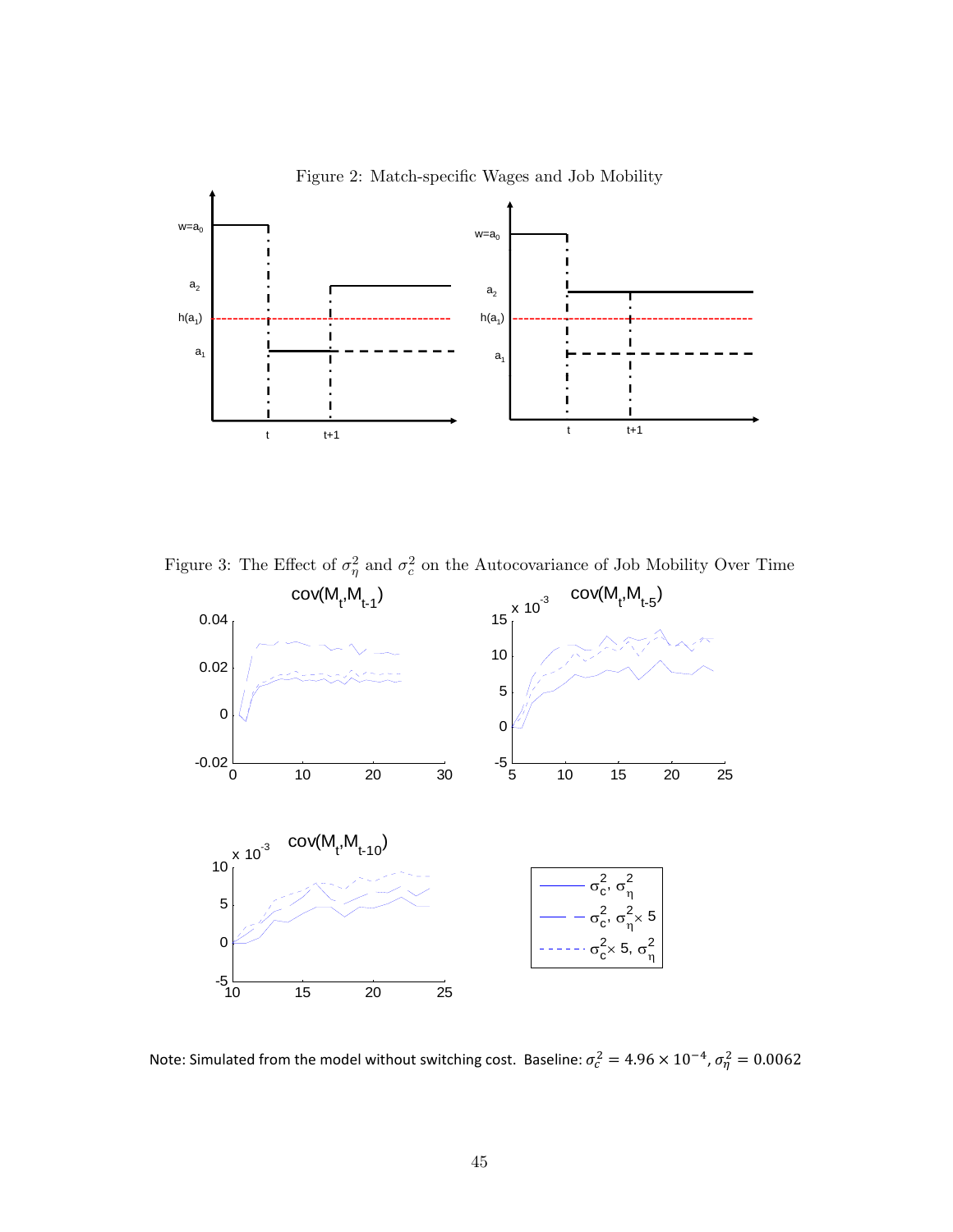

Figure 4: Decomposing the Experience-Profile of Log Wages and Variances of Log Wages: Loweducation Men

Figure 5: Decomposing the Experience-Profile of Log Wages and Variances of Log Wages: Higheducation Men